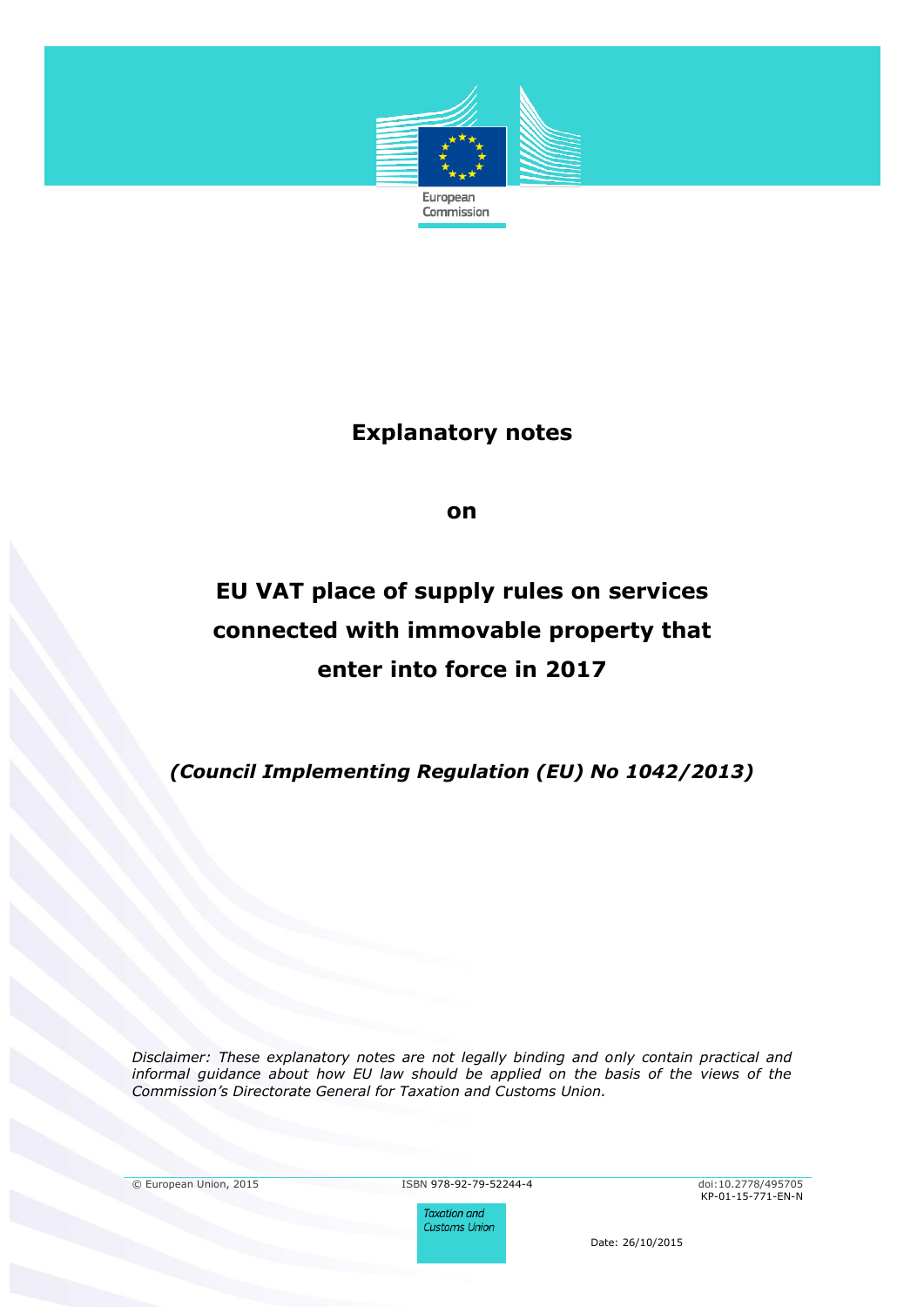# **IMPORTANT PRELIMINARY REMARKS**

**These explanatory notes provide background information on place of supply rules for services connected with immovable property, as well as explanations on how these rules should be understood according to the European Commission Directorate General for Taxation and Customs Union.** 

**They are not legally binding and do not prevent Member States and national tax administrations from adopting national guidance on the same subject matter.**

The **objective** of these explanatory notes is to **provide a better understanding of European legislation**, mainly of Council Implementing Regulation (EU) No 1042/2013 of 7 October 2013 amending Implementing Regulation (EU) No 282/2011 as regards the place of supply of services. They can be seen as a **guidance tool** that can be used to clarify the practical implementation of the European VAT legislation on services connected with immovable property.

These explanatory notes have been prepared by the Directorate General for Taxation and Customs Union of the European Commission (DG TAXUD) after extensive consultation with Member States and business representatives.

**These explanatory notes are not legally binding.** They do not express a formal opinion of the European Commission nor is the European Commission bound by any of the views expressed therein. They do not necessarily fully represent the views of all Member States. National tax administrations may also issue separate guidance on the application of VAT rules on services connected with immovable property. Stakeholders in search of a precise, complete and binding answer to a specific query are invited to contact their relevant national tax administrations<sup>1</sup> which, according to the subsidiarity principle, have the principal responsibility for informing their taxable persons about the interpretation and application of the VAT legislation.

**The explanatory notes are not comprehensive:** only certain issues have been included when it was considered desirable to provide explanations. It is advisable and recommended for any user of the explanatory notes to read both the general observations in Part I and the specific observations in Part II since explanations under Part I are often relevant for the good understanding of specific provisions.

**They are a work in progress:** these explanatory notes are not a final product but reflect the state of play at a specific point in time in accordance with the knowledge and experience available.

<sup>1</sup> More information on national VAT rules and contact details of national tax administrations can be found on [http://ec.europa.eu/taxation\\_customs/taxation/vat/index\\_en.htm](http://ec.europa.eu/taxation_customs/taxation/vat/index_en.htm)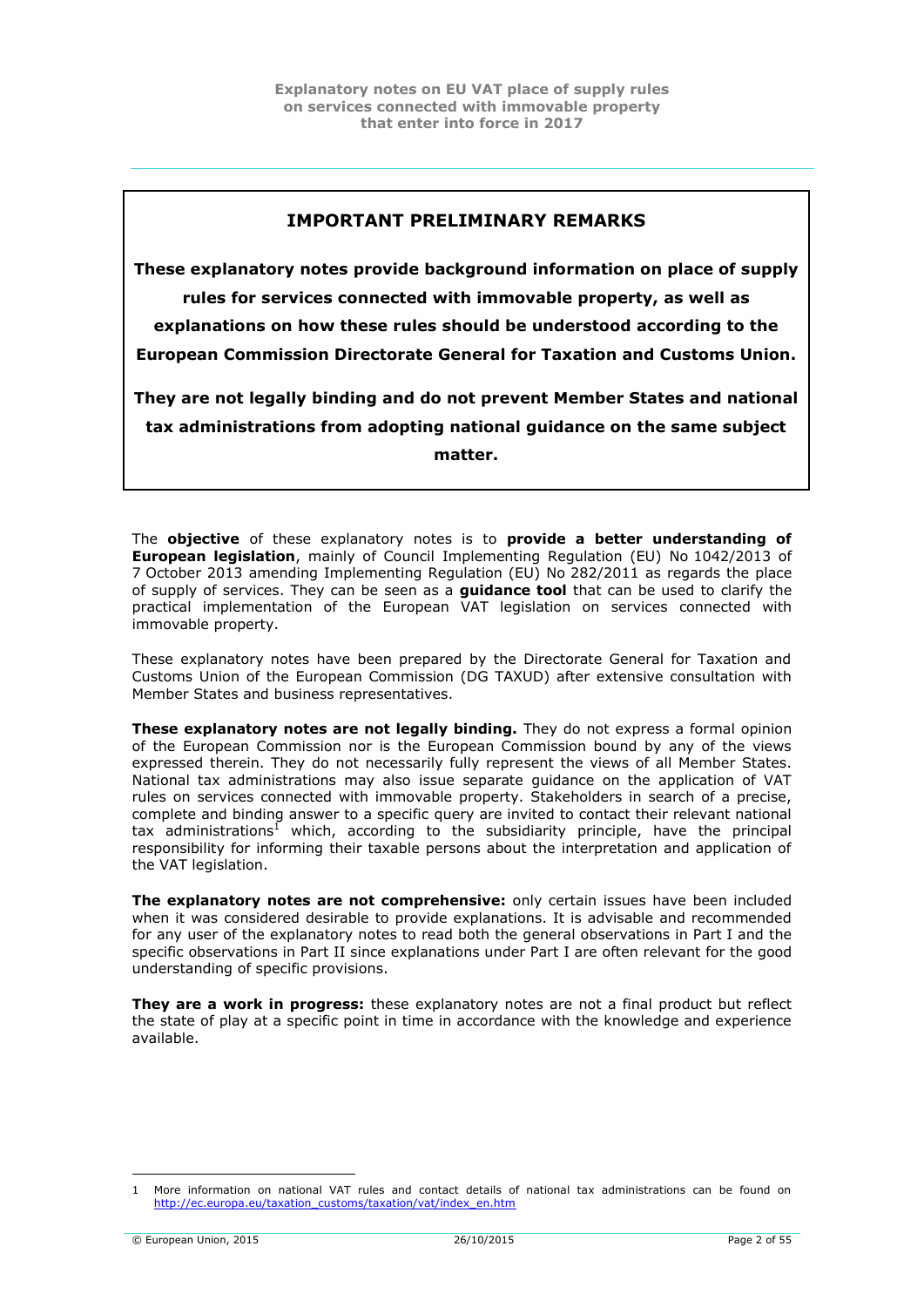# **Table of Contents**

| <b>PART 1</b> | General observations on services connected with                                                                                                        |
|---------------|--------------------------------------------------------------------------------------------------------------------------------------------------------|
| 1.1.          |                                                                                                                                                        |
| 1.2.          |                                                                                                                                                        |
| 1.3.          | Purpose of the particular rule on services connected                                                                                                   |
| 1.4.          | Nature of the particular rule on services connected                                                                                                    |
| 1.5.          | VAT treatment of remote supplies connected with                                                                                                        |
| 1.6.          | Application of the particular rule on services connected<br>with immovable property to bundled supplies 11                                             |
| 1.7.          | Connection of a service with one or several specific                                                                                                   |
| 1.8.          | Services connected with immovable property and                                                                                                         |
| 1.9.          | Obligations of suppliers providing services connected                                                                                                  |
| 1.10.         | Interaction between the particular rule of Article 47 of<br>the VAT Directive and the concept of fixed<br>establishment recognised for VAT purposes 13 |
| 1.11.         | Interaction between the rules on the place of supply                                                                                                   |
| 1.12.         | Irrelevance of concepts and definitions of national<br>legislations for the application of the particular rule 14                                      |
| 1.13.         |                                                                                                                                                        |
| <b>PART 2</b> | Specific observations on provisions of the VAT<br>implementing regulation relevant to services                                                         |
| 2.1.          | General approach to Articles 13b and 31a 15                                                                                                            |
| 2.2.          |                                                                                                                                                        |
| 2.2.1.        |                                                                                                                                                        |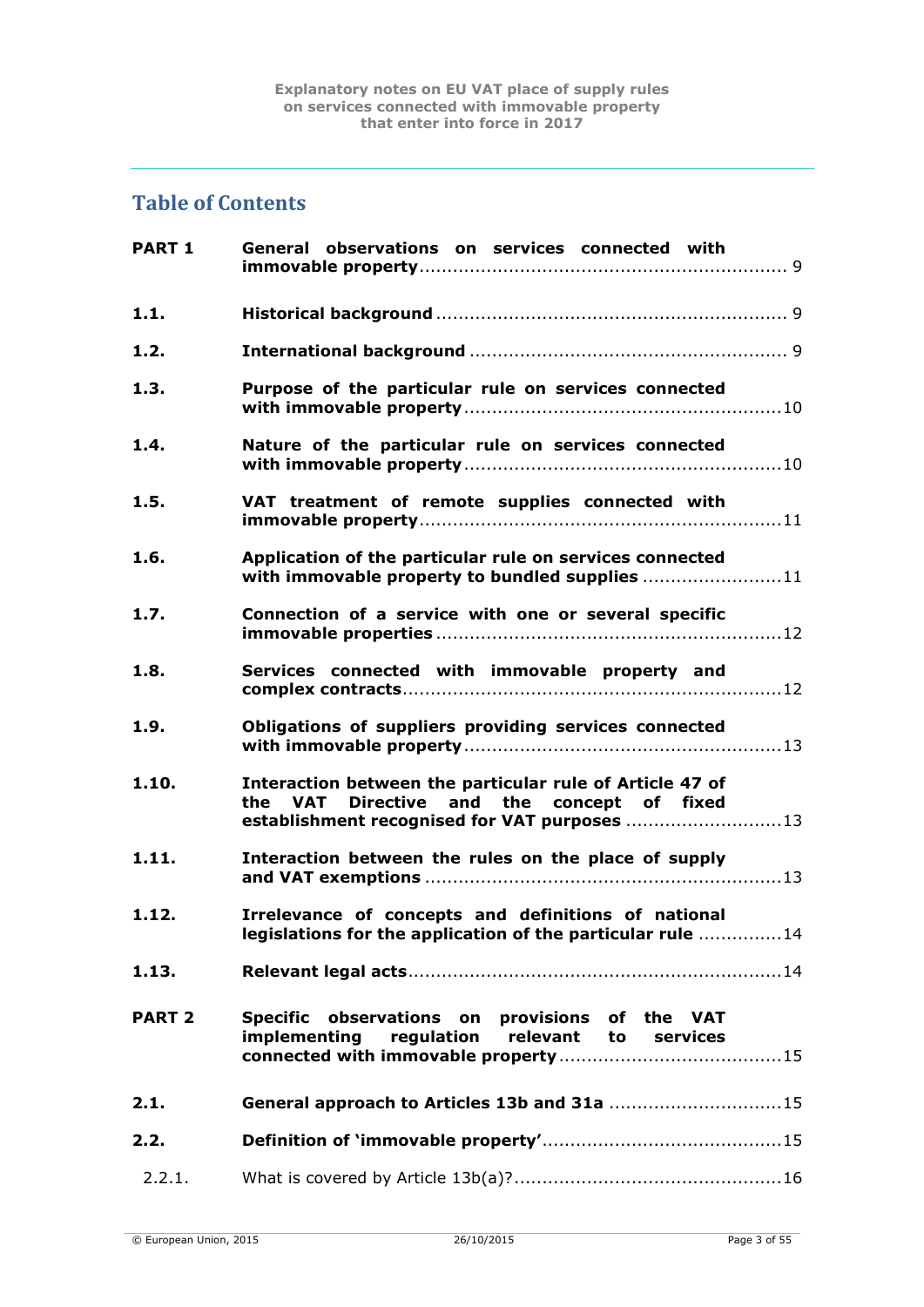| 2.2.1.1. |                                                                                                                                |
|----------|--------------------------------------------------------------------------------------------------------------------------------|
| 2.2.1.2. |                                                                                                                                |
| 2.2.2    |                                                                                                                                |
| 2.2.2.1. | What is meant by buildings and constructions under                                                                             |
| 2.2.2.2. | Is an incomplete building still to be viewed as a building                                                                     |
| 2.2.2.3. | What is meant by 'fixed to or in the ground (above or below<br>sea level)' and 'which cannot be easily dismantled or moved'?19 |
| 2.2.3.   |                                                                                                                                |
| 2.2.3.1  | When does an item installed in a building or construction                                                                      |
| 2.2.4.   |                                                                                                                                |
| 2.2.4.1. | What is meant by 'permanently installed' under Article                                                                         |
| 2.2.4.2. | How should it be assessed whether a building or construction                                                                   |
|          |                                                                                                                                |
| 2.2.4.3. | What is the interaction between points $(b)$ , $(c)$ and $(d)$ of                                                              |
| 2.3.     | Definition of services having 'sufficiently direct                                                                             |
| 2.3.1.   | How do Article $31a(1)$ , $31a(2)$ and $31a(3)$ interact? How                                                                  |
| 2.3.2.   | How should the 'sufficiently direct connection' be assessed?27                                                                 |
| 2.3.3.   | Can the criterion of 'sufficiently direct connection' be met by<br>services that are provided from a distance/off-site? 27     |
| 2.3.4.   | Does the status of the recipient of the services affect the                                                                    |
| 2.3.5.   | Does the location of the recipient of the services affect the                                                                  |
| 2.3.6.   |                                                                                                                                |
| 2.3.7.   |                                                                                                                                |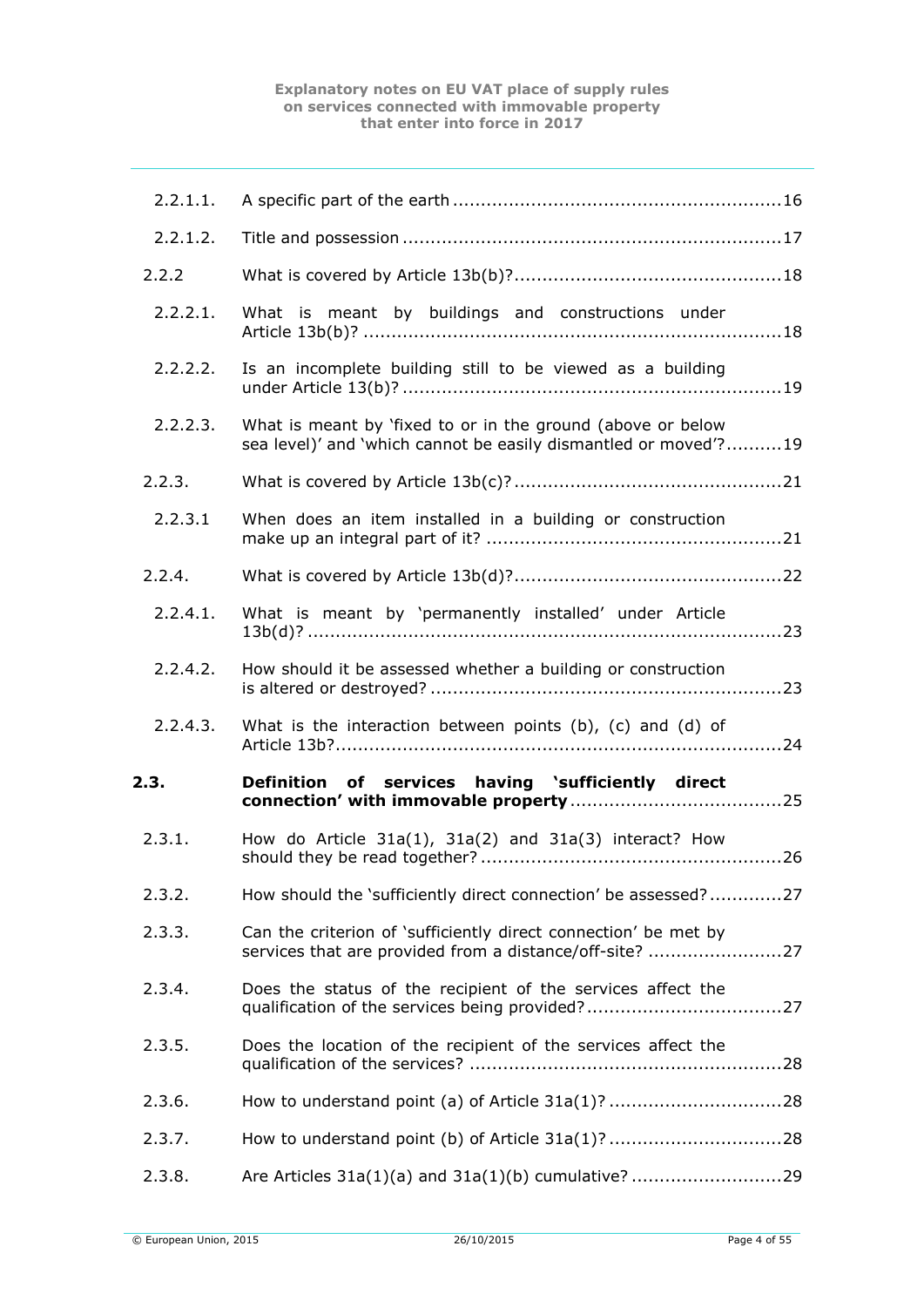| 2.4.     | Particular examples of services connected or not                                                                          |
|----------|---------------------------------------------------------------------------------------------------------------------------|
| 2.4.1.   | Is the list of Article 31a(2) indicative or exhaustive? 29                                                                |
| 2.4.2.   | Drawing up of plans (Article 31a(2)(a) and Article 31a(3)(a))29                                                           |
| 2.4.2.1. | What is the legal regime applicable to studies made with<br>regard to an immovable property of which the location is not  |
| 2.4.3.   | On-site supervision and security services (Article 31a(2)(b))30                                                           |
| 2.4.3.1. | Which services enter the scope of Article 31a(2)(b)? 30                                                                   |
| 2.4.3.2. | Does Article 31a(2)(b) also cover remotely provided                                                                       |
| 2.4.3.3. | Does the installation of a security system enter the scope of                                                             |
| 2.4.4.   |                                                                                                                           |
| 2.4.4.1. | Which categories of works of construction are covered by the                                                              |
| 2.4.4.2. | Which should be the VAT treatment of the hiring of staff for                                                              |
| 2.4.5.   | Construction of permanent structures (Article 31a(2)(d))33                                                                |
| 2.4.5.1. | Does Article 31a(2)(d) also apply to the construction of<br>permanent structures fixed to the river/sea/ocean's floor? 33 |
| 2.4.5.2. | Which are the construction and demolition works covered by                                                                |
| 2.4.6.   | Work on land and agricultural services (Article 31a(2)(e))33                                                              |
| 2.4.6.1. | Which categories of works and agricultural services enter the                                                             |
| 2.4.7.   | Surveying and assessment of risk and integrity (Article                                                                   |
| 2.4.7.1. |                                                                                                                           |
| 2.4.8.   |                                                                                                                           |
| 2.4.8.1. | Which services consisting in valuation of immovable property                                                              |
| 2.4.8.2. | Can due diligence services qualify as a service connected<br>with immovable property under Article 31a(2)(g)? 35          |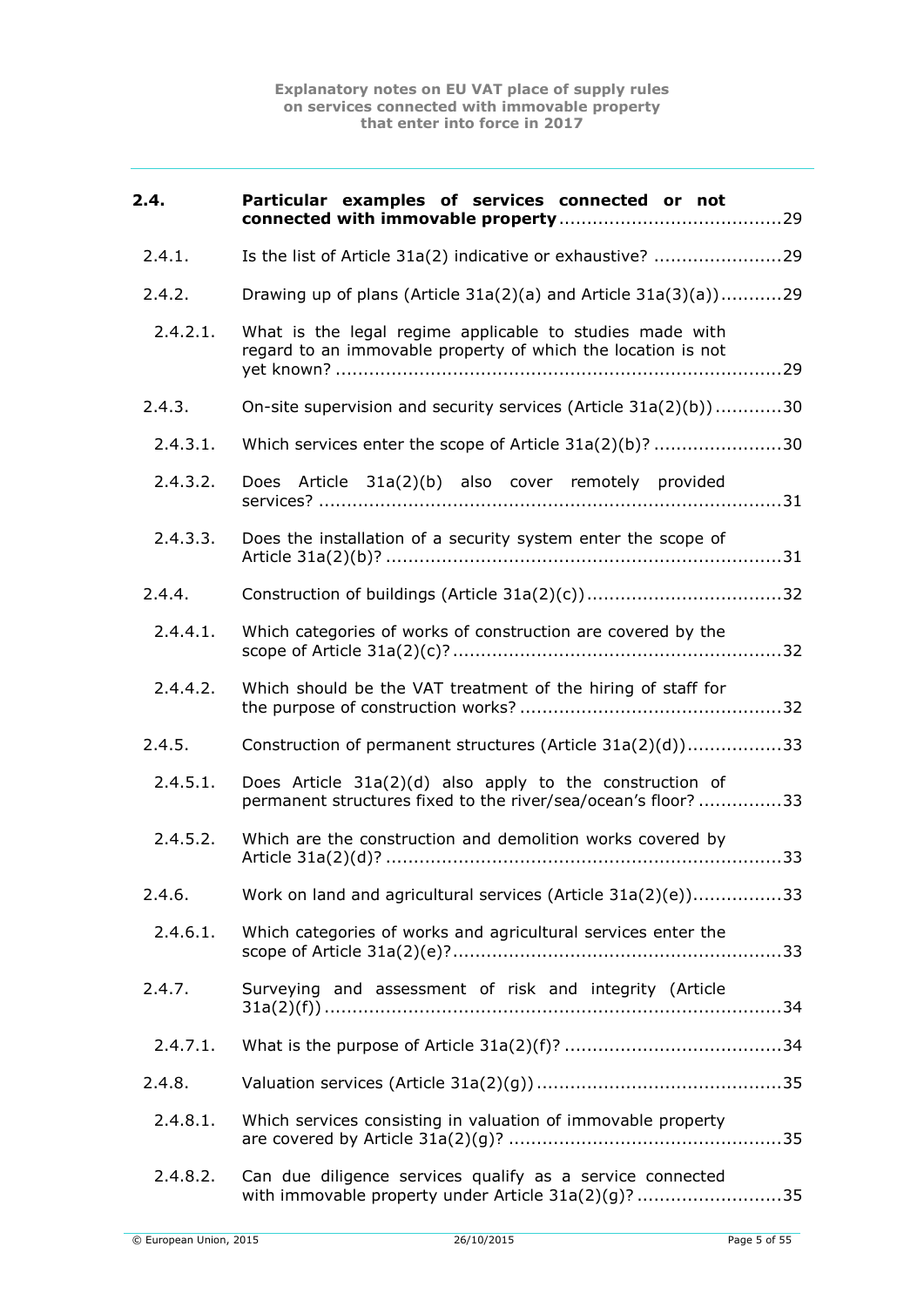| 2.4.8.3.  | Does the method by which a property valuation is carried out<br>have a bearing on whether the provision of that service is<br>treated as connected with immovable property or not?35                |
|-----------|-----------------------------------------------------------------------------------------------------------------------------------------------------------------------------------------------------|
| 2.4.9.    | Leasing and letting of immovable property (Article 31a(2)(h)                                                                                                                                        |
| 2.4.9.1.  | How to understand 'leasing or letting of immovable property'<br>for the purpose of the place of supply rules? 36                                                                                    |
| 2.4.9.2.  | How should storage of goods be understood under Article<br>31a(2)(h), taking into account the position taken by the CJEU                                                                            |
| 2.4.9.3.  | How should storage services provided together with                                                                                                                                                  |
| 2.4.10.   | Provision of accommodation (Article 31a(2)(i) and Article                                                                                                                                           |
| 2.4.10.1. | Does Article 31a(2)(i) also apply to accommodation provided<br>outside the hotel sector (e.g. to holiday cottages, holiday                                                                          |
|           | 2.4.10.2. Which are the services covered by the provision of 'the right<br>to stay in a specific place resulting from the conversion of<br>timeshare usage rights' under Article 31a(2)(i)? 38      |
| 2.4.11.   | Assignment or transfer of rights to use whole or parts of an                                                                                                                                        |
|           |                                                                                                                                                                                                     |
|           | 2.4.11.2. Which are the limits to the scope of Article 31a(2)(j)? 39                                                                                                                                |
|           |                                                                                                                                                                                                     |
|           |                                                                                                                                                                                                     |
| 2.4.12.   | Maintenance, renovation and repair of buildings (Article                                                                                                                                            |
|           | 2.4.12.1. Does Article $31a(2)(k)$ cover only maintenance, renovation<br>and repair of buildings or also maintenance, renovation and<br>repair of different types of immovable property?41          |
|           | 2.4.12.2. Does Article $31a(2)(k)$ only cover maintenance, renovation<br>and repair linked to major works or does it also apply to<br>recurrent cleaning services, inside and outside buildings? 41 |
| 2.4.13.   | Maintenance, renovation and repair of permanent structures                                                                                                                                          |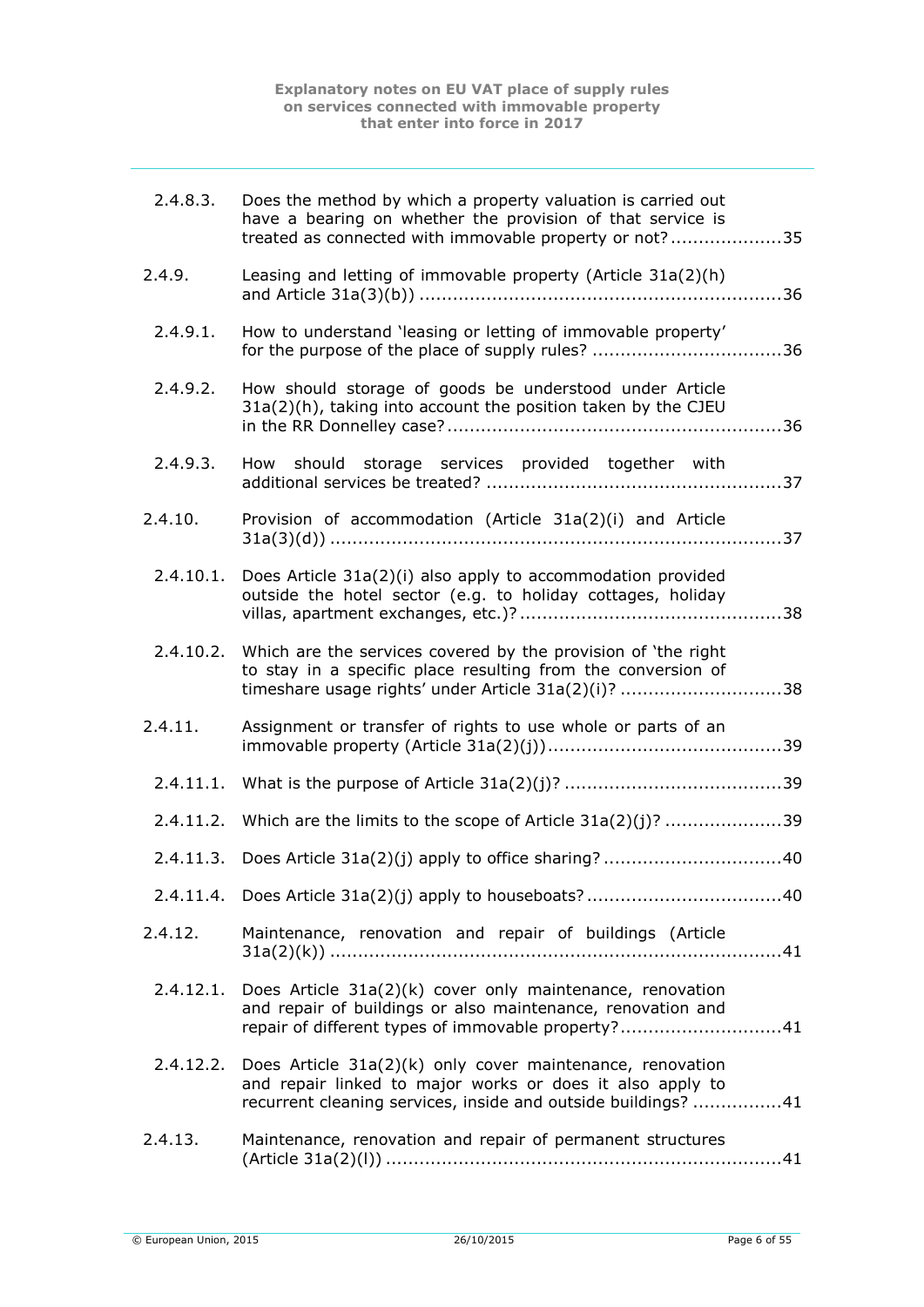|         | 2.4.13.1. Does Article 31a(2)(I) apply to telecommunications                                                                                                                                                                                              |
|---------|-----------------------------------------------------------------------------------------------------------------------------------------------------------------------------------------------------------------------------------------------------------|
| 2.4.14. | Installation or assembly of machines or equipment (Article                                                                                                                                                                                                |
|         | 2.4.14.1. How should Article 31a(2)(m) be interpreted with regard to                                                                                                                                                                                      |
|         | 2.4.14.2. As of which moment in the process of installation or<br>assembly of machines or equipment do these qualify as                                                                                                                                   |
| 2.4.15. | Maintenance, repair, inspection and supervision of machines<br>or equipment (Article 31a(2)(n) and Article 31a(3)(f))42                                                                                                                                   |
|         | 2.4.15.1. Does Article 31a(2)(n) apply to remotely provided services? 43                                                                                                                                                                                  |
| 2.4.16. | Property management (Article 31a(2)(o) and Article                                                                                                                                                                                                        |
|         | 2.4.16.1. What is meant by property management under Article                                                                                                                                                                                              |
|         | 2.4.16.2. What is meant by portfolio management of investments in<br>real estate? Does the management of a single investment<br>asset fall under the scope of Article 31a (3)(g)?43                                                                       |
| 2.4.17. | Intermediation in transactions involving immovable property                                                                                                                                                                                               |
|         | 2.4.17.1. Which intermediation activities qualify as connected with<br>immovable property? What is the scope of Article 31a(2)(p)? 44                                                                                                                     |
|         | 2.4.17.2. Is Article $31a(2)(p)$ limited only to intermediation by real<br>estate agents or does it also apply to any person involved in                                                                                                                  |
|         | 2.4.17.3. Does point (p) of Article 31a(2) also cover supplies where the<br>sale, leasing, letting, establishment of transfer of certain<br>interests in immovable property or right in rem over                                                          |
|         | 2.4.17.4. Why does Article $31a(3)(d)$ underline the condition 'if the<br>intermediary is acting in the name and on behalf of another                                                                                                                     |
|         | 2.4.17.5. How should situations be treated where intermediation<br>services referred to in Article 31a(2)(p) include various<br>elements (like the research, making connections, web-site<br>creation, prospecting and analysis of property qualities)?46 |
| 2.4.18. | Legal services (Article $31a(2)(q)$ and Article $31a(3)(h)$ ) 46                                                                                                                                                                                          |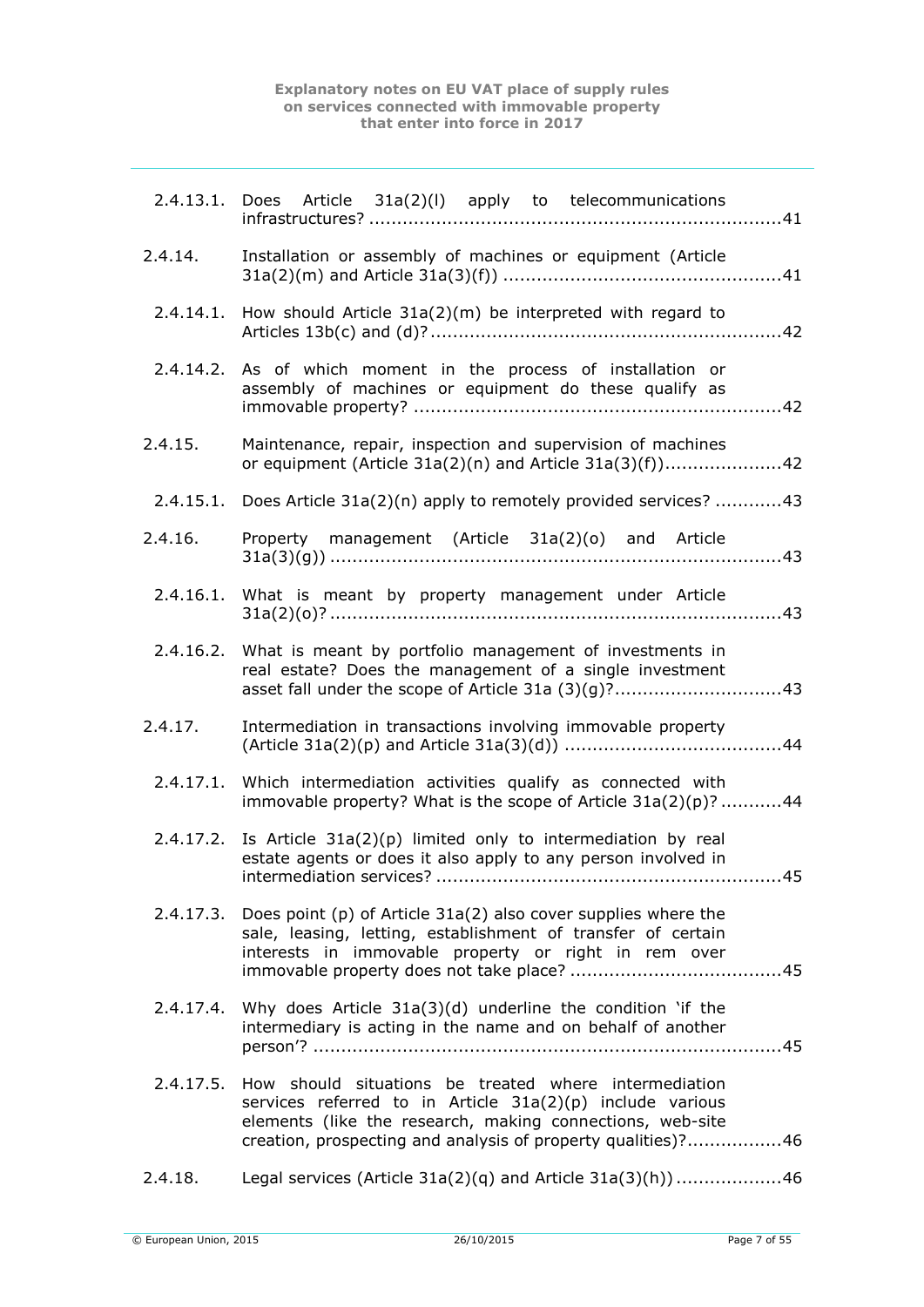|           | 2.4.20.2. How is 'the provision of a stand location' to be defined under                                                                                                                       |
|-----------|------------------------------------------------------------------------------------------------------------------------------------------------------------------------------------------------|
|           | 2.4.20.1. What is the scope of application of Article $31a(3)(e)$ ? 50                                                                                                                         |
| 2.4.20.   | Provision of a stand location together with other related                                                                                                                                      |
|           | 2.4.19.2. Does Article $31a(3)(c)$ also apply to cases where the<br>advertising entails a physical alteration of the immovable<br>property, such as through painting a part of the building?50 |
| 2.4.19.1. | What is meant by 'the provision of advertising' under Article                                                                                                                                  |
| 2.4.19.   |                                                                                                                                                                                                |
| 2.4.18.7. | Do legal services related to the financing of an immovable<br>property purchase or investment consultancy qualify as                                                                           |
| 2.4.18.6. | Do advisory services that require on-site presence or that are<br>linked to a specific immovable property qualify as connected<br>with immovable property under Article $31a(2)(q)$ ? 49       |
| 2.4.18.5. | What is the meaning of the expression 'certain interests'                                                                                                                                      |
| 2.4.18.4. | Is the scope of Article $31a(2)(q)$ limited only to legal services                                                                                                                             |
| 2.4.18.3. | How to understand the term 'legal alteration' in the context                                                                                                                                   |
|           | 2.4.18.2. Do legal services relating to the conclusion of rental or<br>leasing agreements qualify as connected with immovable                                                                  |
|           | 2.4.18.1. Which criteria shall allow to determine whether a service falls<br>within the scope of Article $31a(2)(q)$ or Article $31a(3)(h)$ ? 46                                               |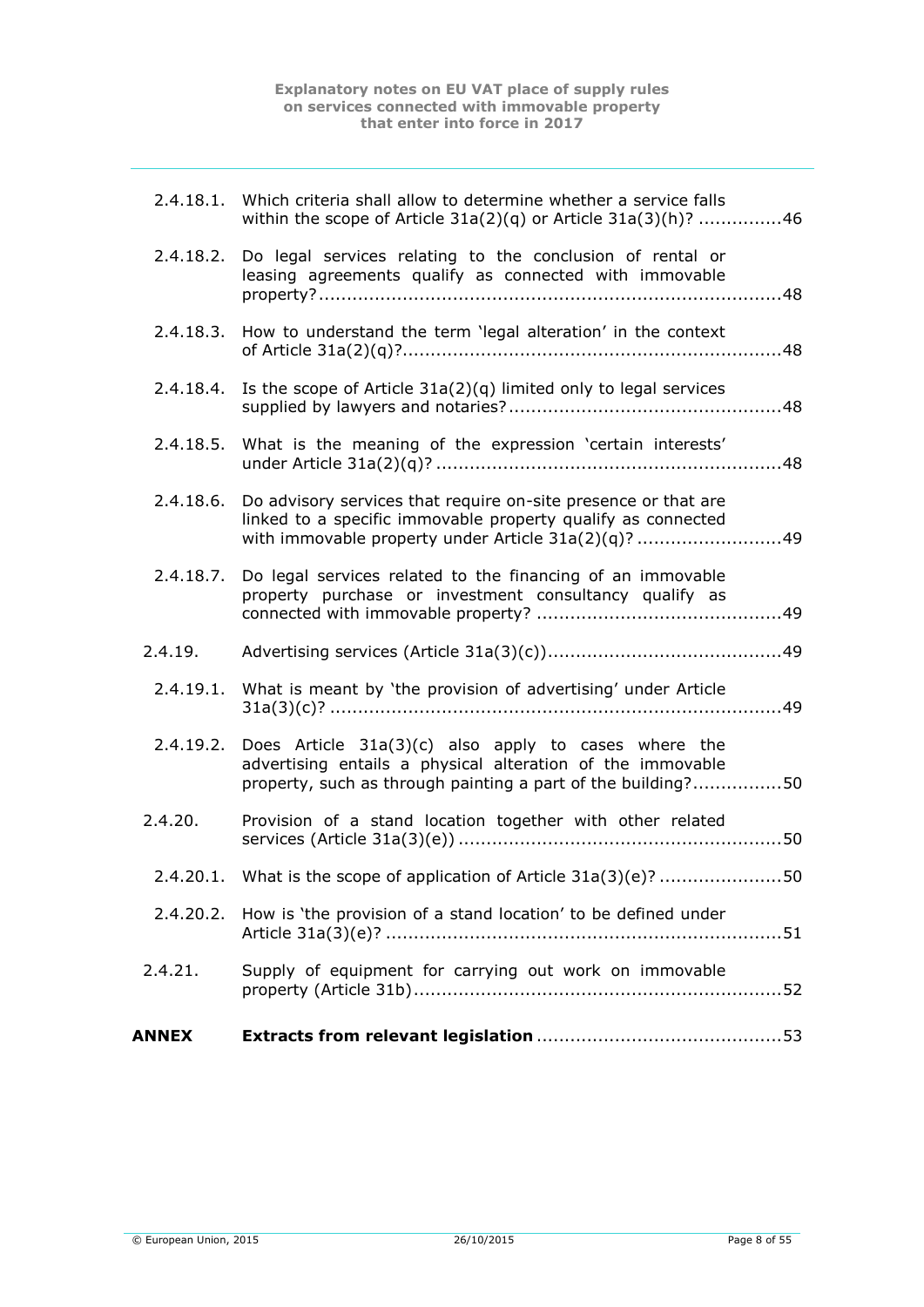# PART 1

# <span id="page-8-0"></span>GENERAL OBSERVATIONS ON SERVICES CONNECTED WITH IMMOVABLE PROPERTY

# <span id="page-8-1"></span>**1.1. Historical background**

- 1. Under European VAT legislation, the place of taxation of services connected with immovable property is defined by a particular rule laid down under Article 47 of the VAT Directive<sup>2</sup>. This rule provides that the place of supply of services connected with immovable property shall be where the immovable property is located.
- 2. In the consideration of the revision of the place of supply rules on services which started with a first proposal from the European Commission in 2003 and resulted in the adoption of Council Directive 2008/8/EC<sup>3</sup>, the Council decided to keep the particular rule on the place of taxation of services connected with immovable property.
- 3. In parallel, specific questions on the interpretation of this provision have been discussed in the VAT Committee<sup>4</sup> which agreed some guidelines notably on some specific scenarios such as the provision of legal services referring to immovable property, the provision of package services comprising stand location at fairs and exhibitions, etc.<sup>5</sup>. However, these guidelines were often not agreed unanimously.
- 4. In order to provide more consistency, effectiveness and certainty to the VAT treatment applied to the supply of services connected with immovable property located within the EU, the guidelines on services connected with immovable property agreed in the VAT Committee have been integrated in the provisions of the VAT Implementing Regulation<sup>6</sup> and will therefore become binding and directly applicable in all Member States as of 1 January 2017.

# <span id="page-8-2"></span>**1.2. International background**

5. Particular place of supply rules on services connected with immovable property are applied not only within the European Union but also in some third countries. At EU level, this particular rule is in line with the implementation of the destination principle. At international level<sup>7</sup>, it has been commonly agreed that such particular rules using the location of an immovable property as a proxy for determining the place of taxation may lead to a fair allocation of taxable rights amongst tax jurisdictions.

<sup>2</sup> Council Directive 2006/112/EC of 28 November 2006 on the common system of value added tax (OJ L 347, 11.12.2006, p. 1).

<sup>3</sup> Council Directive 2008/8/EC of 12 February 2008 amending Directive 2006/112/EC as regards the place of supply of services (OJ L 44, 20.2.2008, p. 11).

<sup>4</sup> The VAT Committee is an advisory committee set up under Article 398 of the VAT Directive to promote the uniform application of the provisions of the VAT Directive. It has not been attributed any legislative powers and cannot take legally binding decisions but can give guidance.

<sup>5</sup> See Guidelines of the 93<sup>rd</sup> meeting of the VAT Committee.

<sup>6</sup> Council Implementing Regulation (EU) No 1042/2013 of 7 October 2013 amending Implementing Regulation (EU) No 282/2011 as regards the place of supply of services (OJ L 284, 26.10.2013, p. 1).

<sup>7</sup> See International VAT/GST Guidelines developed by the OECD.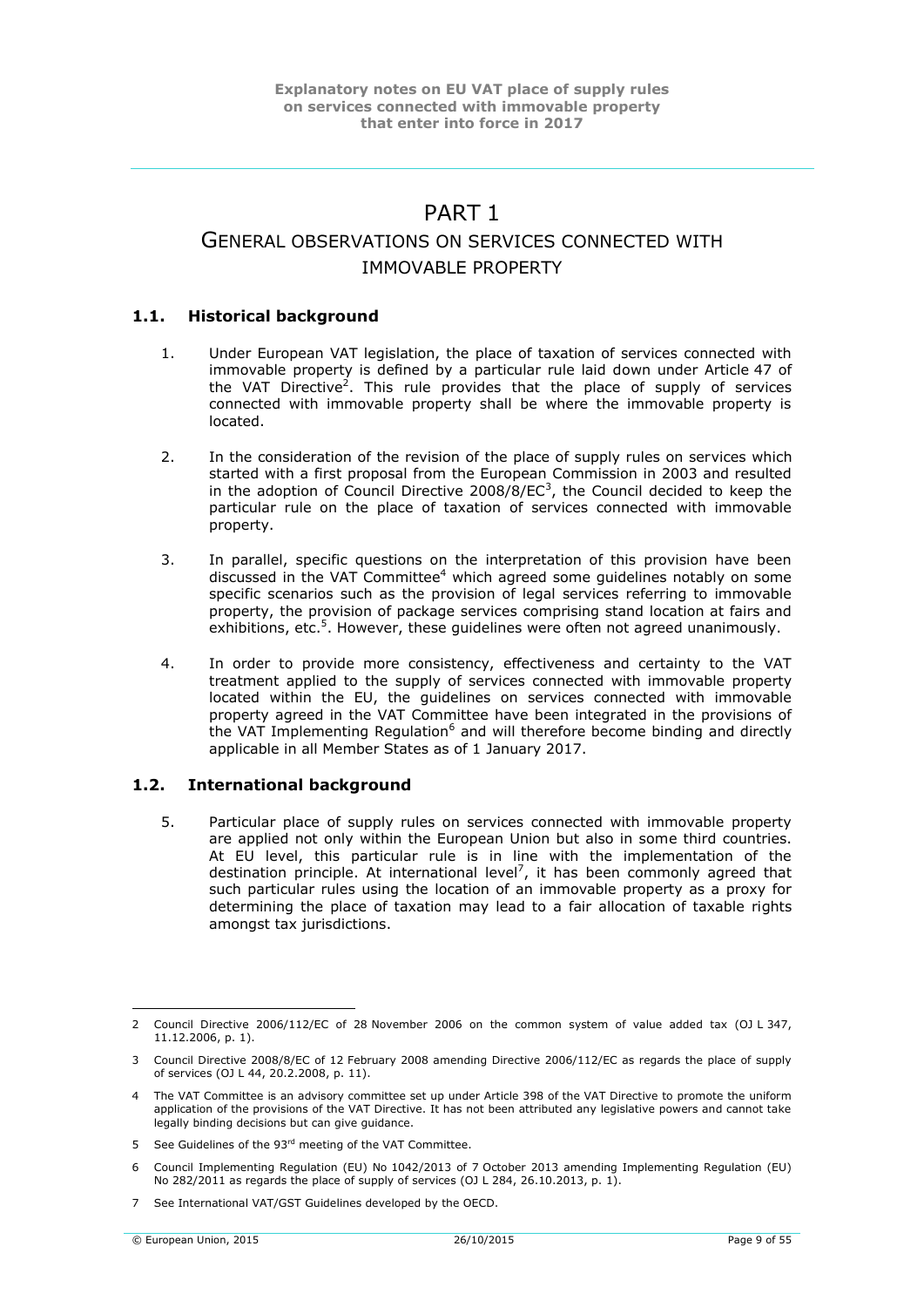# <span id="page-9-0"></span>**1.3. Purpose of the particular rule on services connected with immovable property**

6. The purpose of the particular place of supply rule on services connected with immovable property is to ensure taxation at the presumed place of consumption of the service. This objective should be recalled in all situations where the practical implementation of the legislation raises difficulties. Such situations should always be resolved in a way as to ensure that the VAT revenue accrues to the Member State where the service is presumably consumed taking into account that services connected with immovable property are considered to be consumed at the place where the property is located. The parties to such transactions cannot therefore circumvent Article 47 of the VAT Directive by indicating in their contractual arrangements that services provided under the contract should rather be subject to the general place of supply rules.

## <span id="page-9-1"></span>**1.4. Nature of the particular rule on services connected with immovable property**

- 7. The rule contained in Article 47 of the VAT Directive is a particular rule and not an exception to the general place of supply rules contained in Articles 44 (B2B) and 45 (B2C) of the VAT Directive. It falls under Title V 'Place of taxable transactions', Chapter 3 'Place of supply of services', Section 3 'Particular provisions' and should not be interpreted as an exception to the general rules $8$ .
- 8. According to consistent case-law of the Court of Justice of the European Union (hereinafter 'CJEU'), provisions which entail exceptions to general rules (such as provisions referring to exemptions or reduced rates) must be strictly interpreted. Since the rule in Article 47 of the VAT Directive is not an exception, this criterion of strict interpretation does not apply to the definition of services connected with immovable property.
- 9. Article 47 should be applied on the basis of an objective assessment of the conditions provided under the VAT Directive and the VAT Implementing Regulation. This particular rule applies regardless of whether the service is supplied to a business customer (B2B) or to a final consumer (B2C).
- 10. Whenever uncertainty arises with regard to the application of Article 47 of the VAT Directive as a particular rule held up against the general rules of Articles 44 and 45, the VAT treatment of the transaction should be determined having regard to the purpose of this particular rule – as to allow taxation in the Member State where the service is consumed – and by carrying out an objective assessment. It should first be verified whether the services fall within the scope of the particular rule of Article  $47^9$  and if so, the service will be considered as connected with immovable property. If not and no other particular rule applies<sup>10</sup>, then the general rules of Articles 44 and 45 shall apply.
- 11. In some circumstances, it can occur that conditions for application of two or more particular rules are fulfilled. In such cases, the rule better assuring taxation at the presumed place of consumption should be applied $^{11}$ .

<u>.</u>

<sup>8</sup> See CJEU cases C-166/05 *Heger Rudi* and C-41/04 *Levob Verzekeringen and OV Bank*.

<sup>9</sup> See CJEU case C-155/12 *RR Donnelley Global Turnkey Solutions Poland*, paragraph 29.

<sup>10</sup> The service should always be examined on equal bases whether it falls under any of the particular rules within Articles 46 to 59a of the VAT Directive. If that is the case then the relevant provision, and not the general rules in Articles 44 and 45 of the VAT Directive, would apply.

<sup>11</sup> See CJEU case C-37/08 *RCI Europe*, paragraph 39.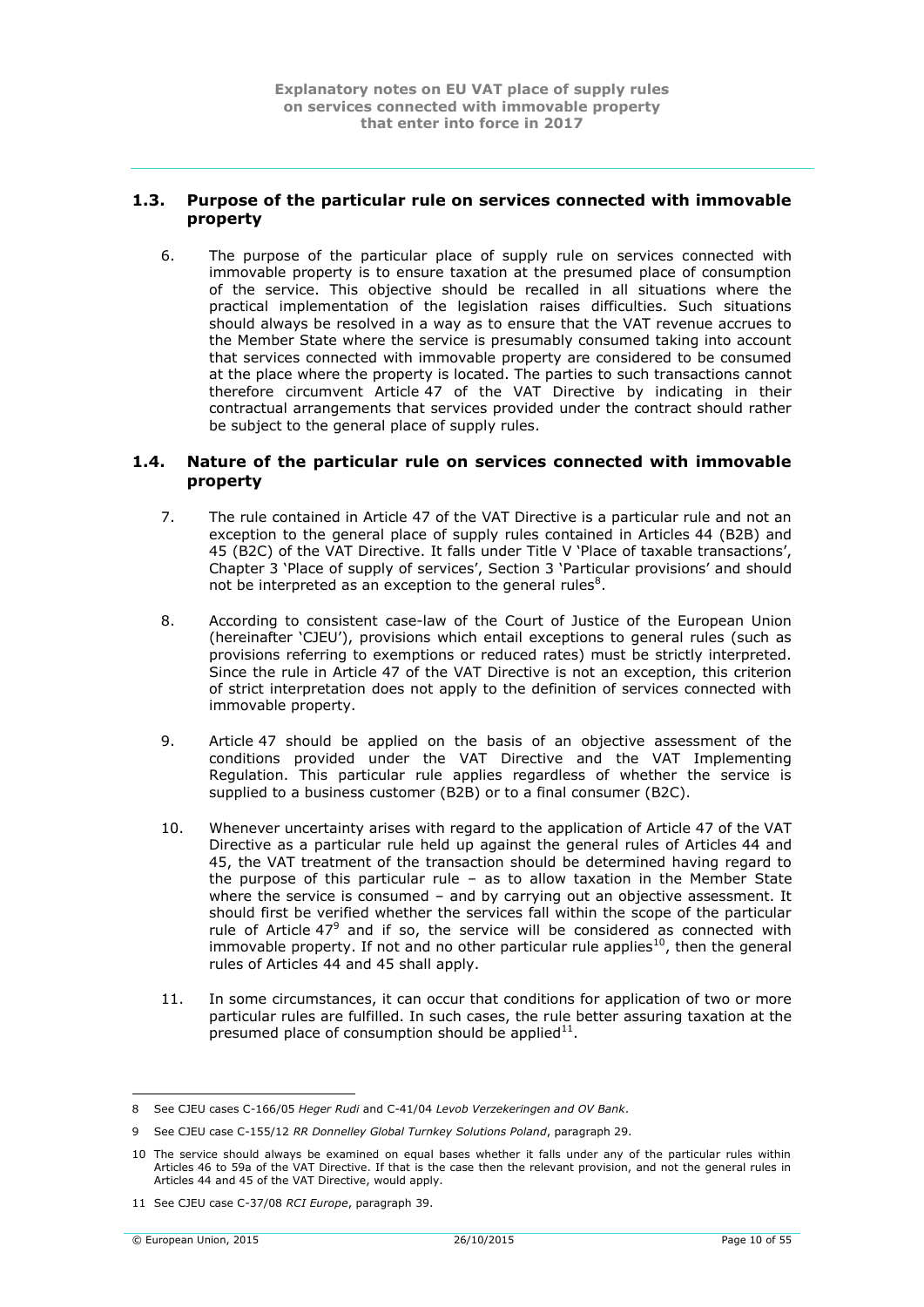# <span id="page-10-0"></span>**1.5. VAT treatment of remote supplies connected with immovable property**

- 12. Services connected with immovable property may in some instances be supplied remotely, i.e. from a distance. Normally the way in which a service is supplied should not influence its VAT treatment provided that its nature does not change. Indeed it cannot be excluded that for example thanks to modern technologies some services connected with immovable property can be supplied not only onsite but also at a distance.
- 13. When a service provided from a distance is susceptible to be covered by more than one of the particular rules governing the place of supply of services (for example by the rule on services connected with immovable property and by that on electronically supplied services), it is necessary to assess the consequences of applying each rule with a view of determining which one would bring the most satisfactory outcome from the point of view of ensuring taxation at the presumed place of consumption of the service.

## <span id="page-10-1"></span>**1.6. Application of the particular rule on services connected with immovable property to bundled supplies**

- 14. In accordance with the settled case-law of the CJEU, for VAT purposes every supply must normally be regarded as distinct and independent<sup>12</sup>. However, where a transaction consists of several elements, it should be assessed whether it should be treated as a single supply or as several distinct and independent supplies<sup>13</sup>.
- 15. A supply must be regarded as a single supply where two or more elements or acts supplied by the taxable person are so closely linked that they, objectively, form a single, indivisible economic supply, which it would be artificial to split<sup>14</sup>. The essential features of the supply must be ascertained in order to determine whether the customer, being a typical consumer, receives several distinct supplies or a single supply<sup>15</sup>.
- 16. Moreover, this is also the case where one or more supplies constitute a principal supply and the other supply or supplies constitute one or more ancillary supplies which share the tax treatment of the principal supply. In particular, a supply must be regarded as ancillary to a principal supply if it does not constitute for customers an end in itself but a means of better enjoying the principal service supplied $^{16}$ .
- 17. In the presence of a single bundled supply, the predominant element of this supply has to be identified and it should be verified whether this predominant element is connected with immovable property or not.
- 18. The qualification of a given scenario as a single or multiple supplies must be done on a case-by-case basis taking into account these criteria set out by the CJEU $^{17}$ .

<sup>1</sup> 12 See CJEU cases C-392/11 *Field Fisher Waterhouse*, C-111/05 *Aktiebolaget NN*, paragraph 22, C-461/08 *Don Bosco Onroerend Goed*, paragraph 35, and C-276/09 *Everything Everywhere*, paragraph 21.

<sup>13</sup> See CJEU case C-425/06 *Part Service*, paragraph 51.

<sup>14</sup> See CJEU cases C-41/04 *Levob Verzekeringen and OV Bank*, paragraph 22, and C-276/09 *Everything Everywhere*, paragraphs 24 and 25.

<sup>15</sup> See for example judgment in CJEU case C-349/96 *Card Protection Plan*.

<sup>16</sup> See CJEU cases C-349/96 *Card Protection Plan*, paragraph 29, C-41/04 *Levob Verzekeringen and OV Bank*, paragraph 20, C-111/05 *Aktiebolaget NN*, paragraph 22, C-276/09 *Everything Everywhere*, paragraphs 21 and 22, and C-497/09 *Bog and Others*, paragraph 53.

<sup>17</sup> See CJEU case C-42/14 *Wojskowa Agencja Mieszkaniowa w Warszawie*, paragraph 30 and the following.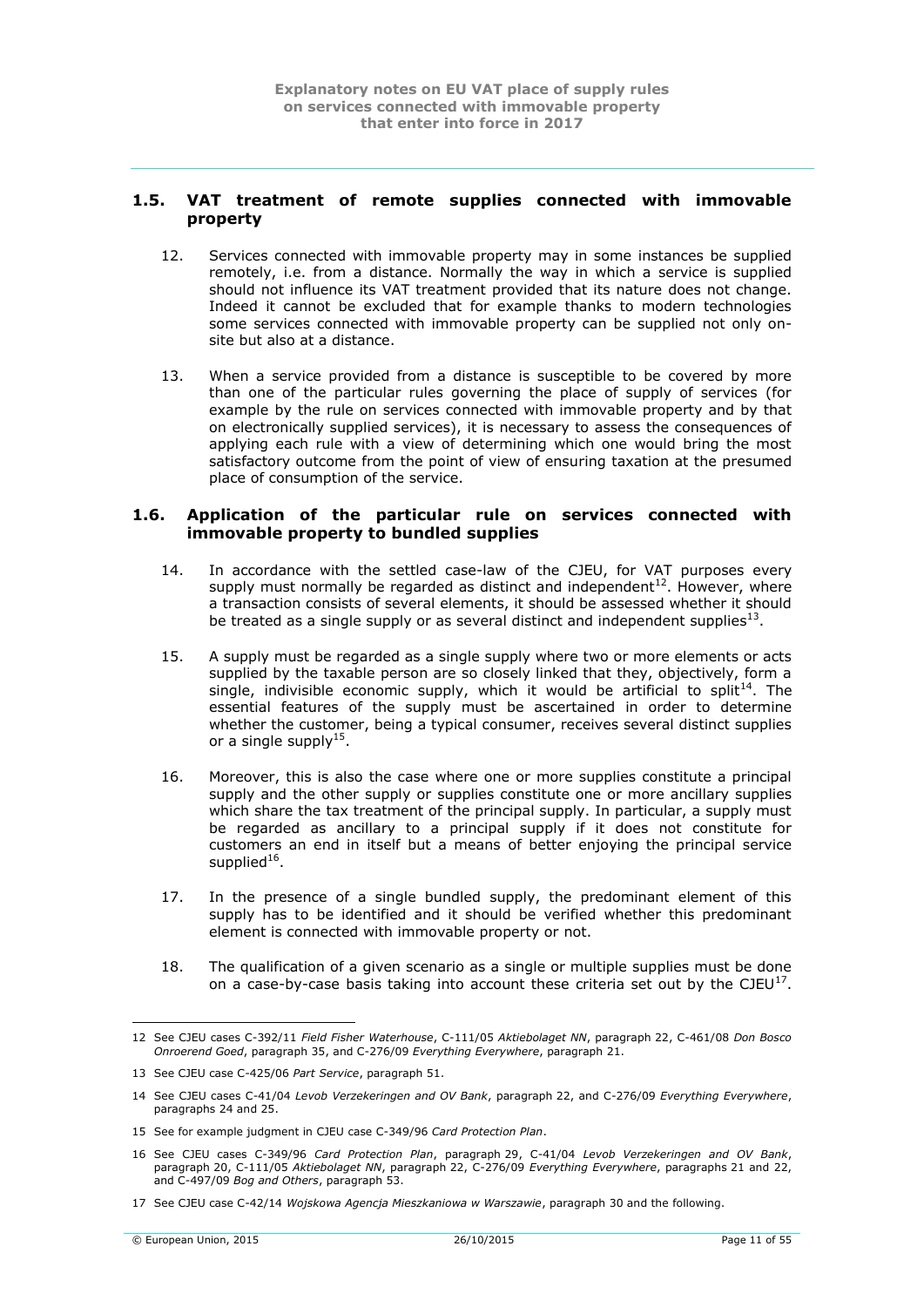When carrying out this assessment, all circumstances of the transaction must be taken into consideration $^{18}$ .

# <span id="page-11-0"></span>**1.7. Connection of a service with one or several specific immovable properties**

- 19. Services connected with immovable property cover both transactions connected with one immovable property and with several immovable properties. The fact that the service is linked to more than one property is not an obstacle for the service to qualify as having a sufficiently direct connection with immovable property within the meaning of Article 31a(1) of the VAT Implementing Regulation.
- 20. To achieve taxation at the presumed place of consumption, the particular rule of Article 47 of the VAT Directive can only be applied when the service is linked with one or several specific immovable properties, i.e. when the service relates to one or several clearly identified or identifiable immovable properties. In situations where it is impossible to identify the immovable property, it is, *a fortiori*, not possible to tax the service in the jurisdiction where the property would be located. In such situations, it should be concluded that the service is not sufficiently connected with immovable property.
- 21. In all scenarios where the service is linked with one or several specific immovable properties, it should be duly assessed whether that service has a sufficiently direct connection with immovable property as defined under Article 31a of the VAT Implementing Regulation.
- 22. The fact that one or several immovable properties are located in a broader geographical area within one jurisdiction (such as a city or a region) or that they are located in different Member States does not prevent, by itself, the service from being connected with immovable property. In cases where the service would cover more than one jurisdiction, the taxation rights should be split proportionally between the jurisdictions concerned.

# <span id="page-11-1"></span>**1.8. Services connected with immovable property and complex contracts**

- 23. There is a great variety of possibilities in which contracts can be set up as there are a lot of different methods in which suppliers may organise the way in which they provide services. For example, many subcontractors may be involved in a supply; the client can be established in a different country than the one where the property is located, etc.
- 24. The following elements should be taken into account while assessing whether these situations qualify as connected with immovable property:
	- Where more than one immovable property is involved in the supply each of them has to be clearly identified or identifiable.
	- Services linked to several specific immovable properties cannot be considered as lacking a sufficiently direct connection with immovable property simply because they are linked to more than one immovable property or because these immovable properties are located in different Member States.
	- The fact that a service is provided off-site, not directly to the owner of the immovable property or to a client located in a country different from the country where the immovable property is located is not decisive on its own when the service is assessed (as connected or not with immovable property).

<sup>1</sup> 18 See CJEU case C-349/96 *Card Protection Plan*, paragraph 27.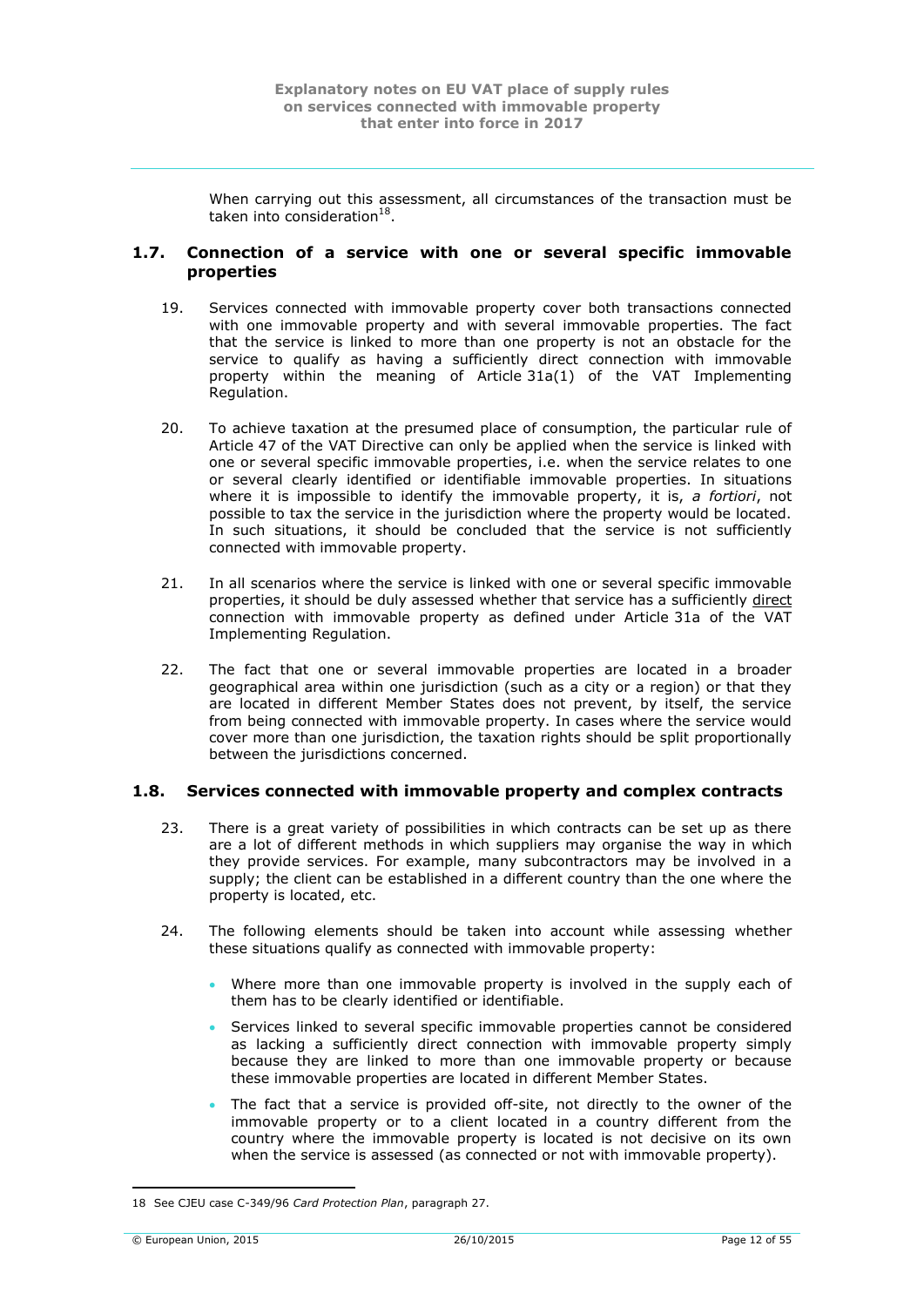- Where there is a chain of transactions, each supply of services should be assessed separately, taking into account the factual circumstances at stake.
- Where a complex supply includes services connected with immovable property but also other goods or services (i.e. it is a bundled supply involving several elements), it has to be verified whether the predominant element of the supply is the service connected with immovable property and whether this service has a sufficiently direct connection with that property (see also the explanations on bundled supplies above).

# <span id="page-12-0"></span>**1.9. Obligations of suppliers providing services connected with immovable property**

- 25. Whenever a supplier is supplying services covered by Article 47 of the VAT Directive in a Member State, he is in general liable for the payment of the VAT due to the tax authorities of the Member State where the immovable property is located (see Article 193 of the VAT Directive). As a consequence, the supplier normally has to register for VAT purposes and fulfil all related obligations in that Member State<sup>19</sup>. If a service is connected with several immovable properties located in different jurisdictions, the supplier will be liable for paying the relevant VAT due and register for VAT purposes in all these jurisdictions.
- 26. However, each Member State may provide that, when the supplier is not established in its territory, the person liable for payment of the VAT due is the person to whom the service is supplied (see Article 194 of the VAT Directive). Business operators should therefore verify whether this option is applied in the Member States where they are not established but intend to operate.

# <span id="page-12-1"></span>**1.10. Interaction between the particular rule of Article 47 of the VAT Directive and the concept of fixed establishment recognised for VAT purposes**

- 27. The concept of fixed establishment (not to be confused with the concept of permanent establishment used for direct taxation purposes) is defined under Article 11 of the VAT Implementing Regulation. It is not linked to the particular rule on the place of supply of services connected with immovable property.
- 28. When a service supplied qualifies as a service connected with immovable property, VAT is due in the Member State where the immovable property is located (see also explanations on liability obligations under [point](#page-12-0) 1.9. above). The existence of a fixed establishment of the supplier in that Member State is therefore irrelevant for determining the place of supply of that service. Moreover, the mere fact that a business owns an immovable property in a given Member State does not, in itself, allow the conclusion that it has a fixed establishment in that jurisdiction.

# <span id="page-12-2"></span>**1.11. Interaction between the rules on the place of supply and VAT exemptions**

29. When examining the interaction between the rules on the place of supply and the rules dealing with VAT exemptions, it should not be forgotten that the general approach in the EU VAT system is to first identify the correct place of supply of a given service and only as a next step to look at the rules applicable to that supply in the identified jurisdiction (a Member State or a third country). This includes determining whether this service is taxed (and if yes at what rate) or exempt. In

<sup>19</sup> For more information on national rules applying in the Member States see also: [http://ec.europa.eu/taxation\\_customs/common/links/tax/index\\_en.htm](http://ec.europa.eu/taxation_customs/common/links/tax/index_en.htm)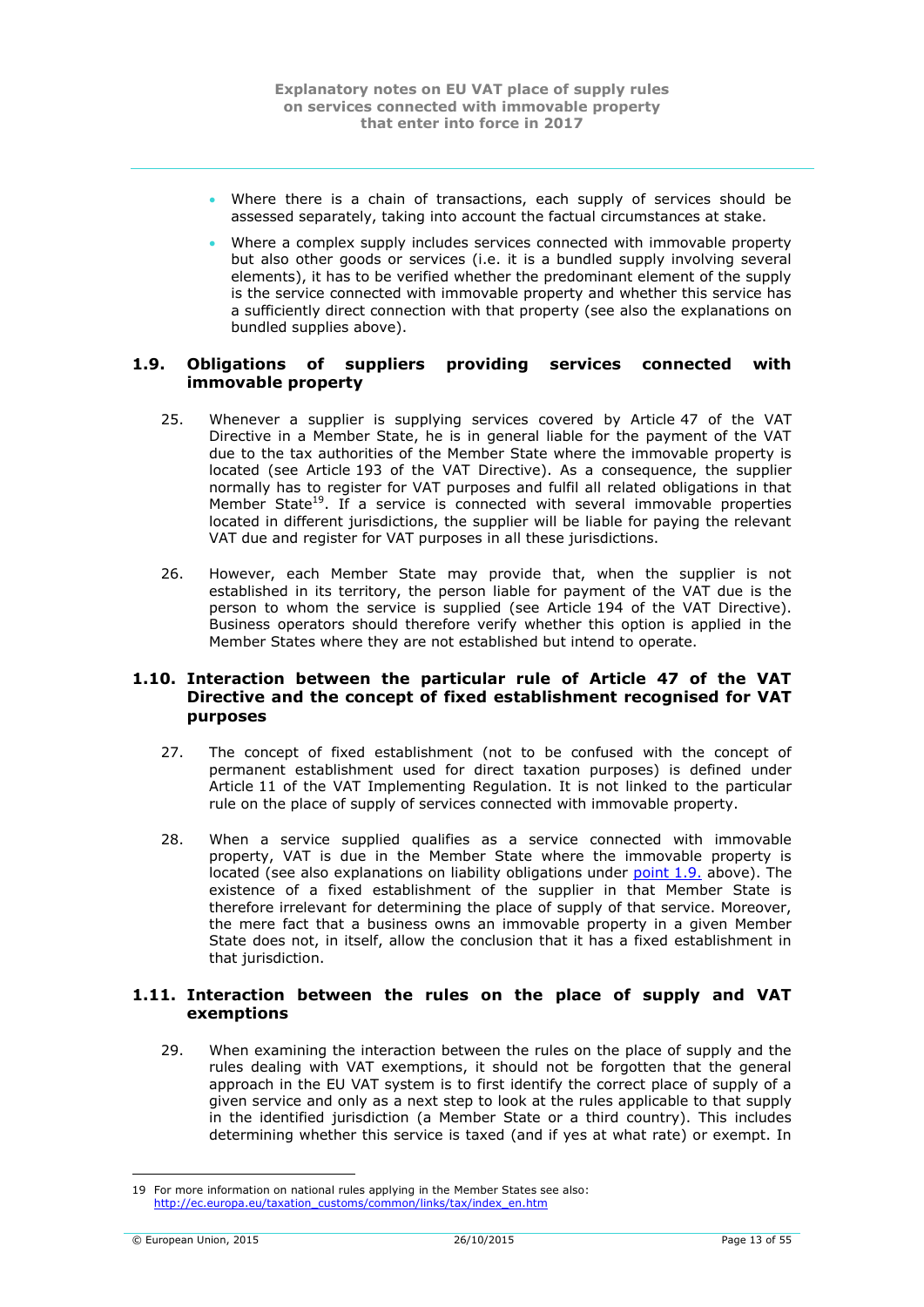other words, even though a given service may be VAT exempt, it does not change the need for correctly identifying the place of supply in the first place.

# <span id="page-13-0"></span>**1.12. Irrelevance of concepts and definitions of national legislations for the application of the particular rule**

- 30. In order to reach common interpretation and consistent application of the particular rule of Article 47 of the VAT Directive in the whole European Union, tax administrations responsible for the implementation of EU VAT legislation should avoid making use of definitions and concepts stemming from their national legislation.
- 31. Therefore, for the purposes of applying Article 47 of the VAT Directive, the assessment has to be based on the definitions given in the EU VAT legislation and not on definitions given under the national law of each Member State. In the case of serious doubts which may lead to double or non-taxation, Member States should raise the matter in the VAT Committee.

# <span id="page-13-1"></span>**1.13. Relevant legal acts**

- 32. The legal acts referred to in these explanatory notes include:
	- Council Directive 2006/112/EC on the common system of value added tax as amended by Directive 2008/8/EC ('VAT Directive')
	- Council Implementing Regulation (EU) No 282/2011 of 15 March 2011 laying down implementing measures for Directive 2006/112/EC on the common system of value added tax as amended by Regulation (EU) No 1042/2013 of 7 October 2013 ('VAT Implementing Regulation')
- 33. All relevant legal provisions are cited at the end of the explanatory notes in the wording applicable as from 1 January 2017.
- 34. Whenever reference is made to an article of the VAT Implementing Regulation, the reference to that particular legal act is omitted and only the article is mentioned. In all other instances, it is specified to which legal act reference is made.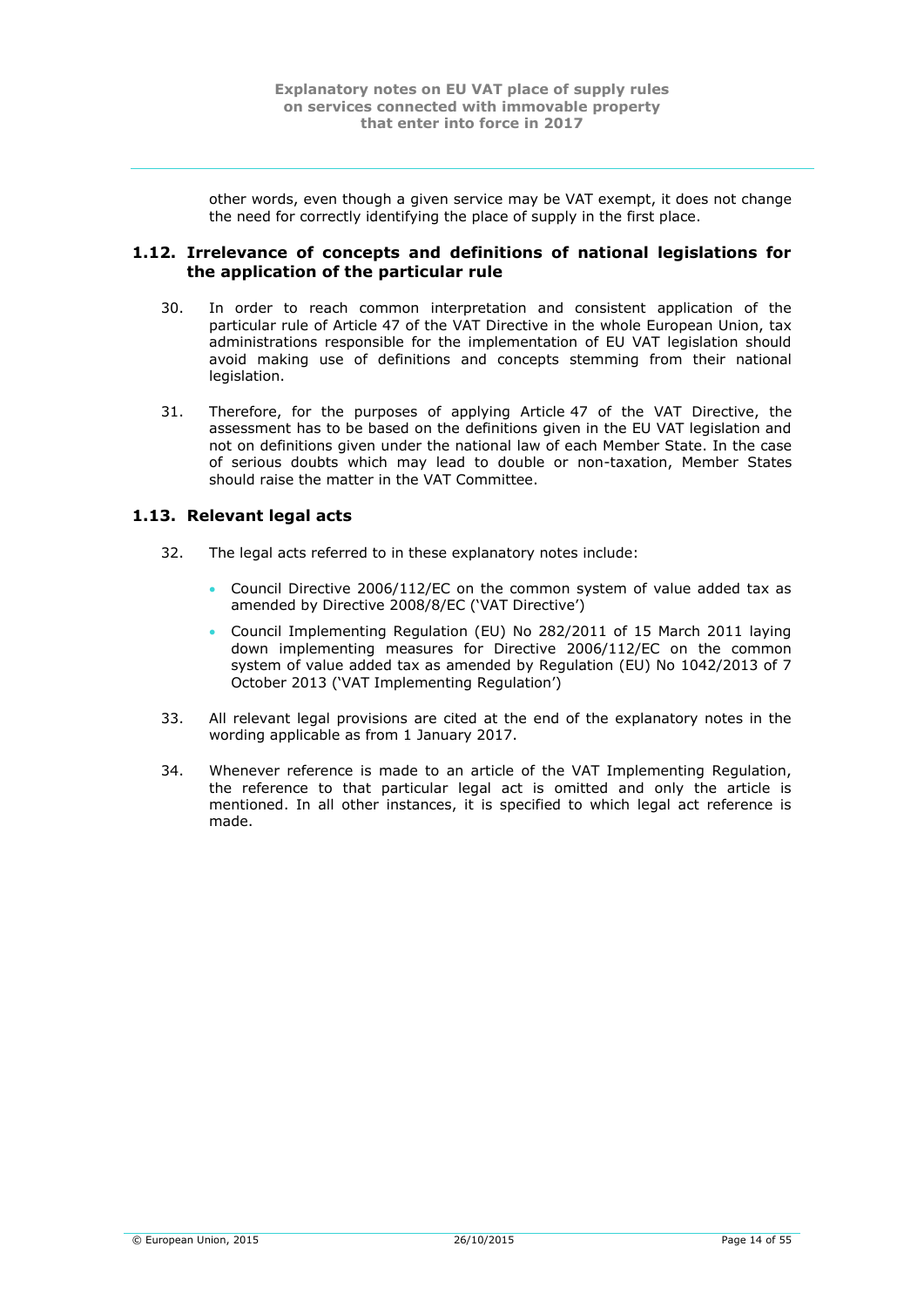# PART<sub>2</sub>

# <span id="page-14-0"></span>SPECIFIC OBSERVATIONS ON PROVISIONS OF THE VAT IMPI FMENTING REGULATION RELEVANT TO SERVICES CONNECTED WITH IMMOVABLE PROPERTY

# <span id="page-14-1"></span>**2.1. General approach to Articles 13b and 31a**

- 35. Part 2 of these explanatory notes provides clarification on the application of the provisions of the VAT Implementing Regulation aiming at determining the place of supply of services connected with immovable property.
- 36. When services qualify as services connected with immovable property, the place of their supply shall be the place where the immovable property is located according to Article 47 of the VAT Directive.
- 37. To be considered as connected with immovable property, a service needs to have a sufficiently direct connection with immovable property.
- 38. Therefore, what should first be assessed is whether the service relates to a good that can qualify as immovable property. The purpose of Article 13b is to provide a definition of the concept "immovable property". Clarification on this provision is provided under [point](#page-14-2) 2.2. below.
- 39. Secondly, if the answer to this first question is affirmative, it should be assessed whether there is a sufficiently direct connection between the service and the immovable property to which it relates so as to qualify as a service connected with immovable property. The purpose of Article 31a is to help determine whether a service will be considered or not as having a sufficiently direct connection with immovable property. Clarification on this provision is provided under [points](#page-24-0) 2.3 [and 2.4](#page-28-1) below.
- 40. Since different situations and circumstances may occur in practice, meaning that each individual case cannot be examined in this framework, the explanation focuses on the criteria that should allow the reader to determine whether a service is connected or not with immovable property.

# <span id="page-14-2"></span>**2.2. Definition of 'immovable property'**

# **Article 13b**

For the application of Directive 2006/112/EC, the following shall be regarded as **'immovable property'**<sup>20</sup>:

- 41. While in most scenarios the immovable nature of a good or asset would seem rather easy to establish, some particular cases may give rise to doubts. Therefore, in order to provide a single definition applicable in all Member States, the European legislator has agreed on a common definition of the concept of 'immovable property' in Article 13b.
- 42. This definition has been greatly inspired by the ruling of the CJEU in the *Fonden Marselisborg Lystbådehavn* case<sup>21</sup>. Regarding the exemption for leasing or letting

<sup>20</sup> Emphasis has been put on elements in bold simply to facilitate the reading of the document.

<sup>21</sup> See CJEU case C-428/02 *Fonden Marselisborg Lystbådehavn*.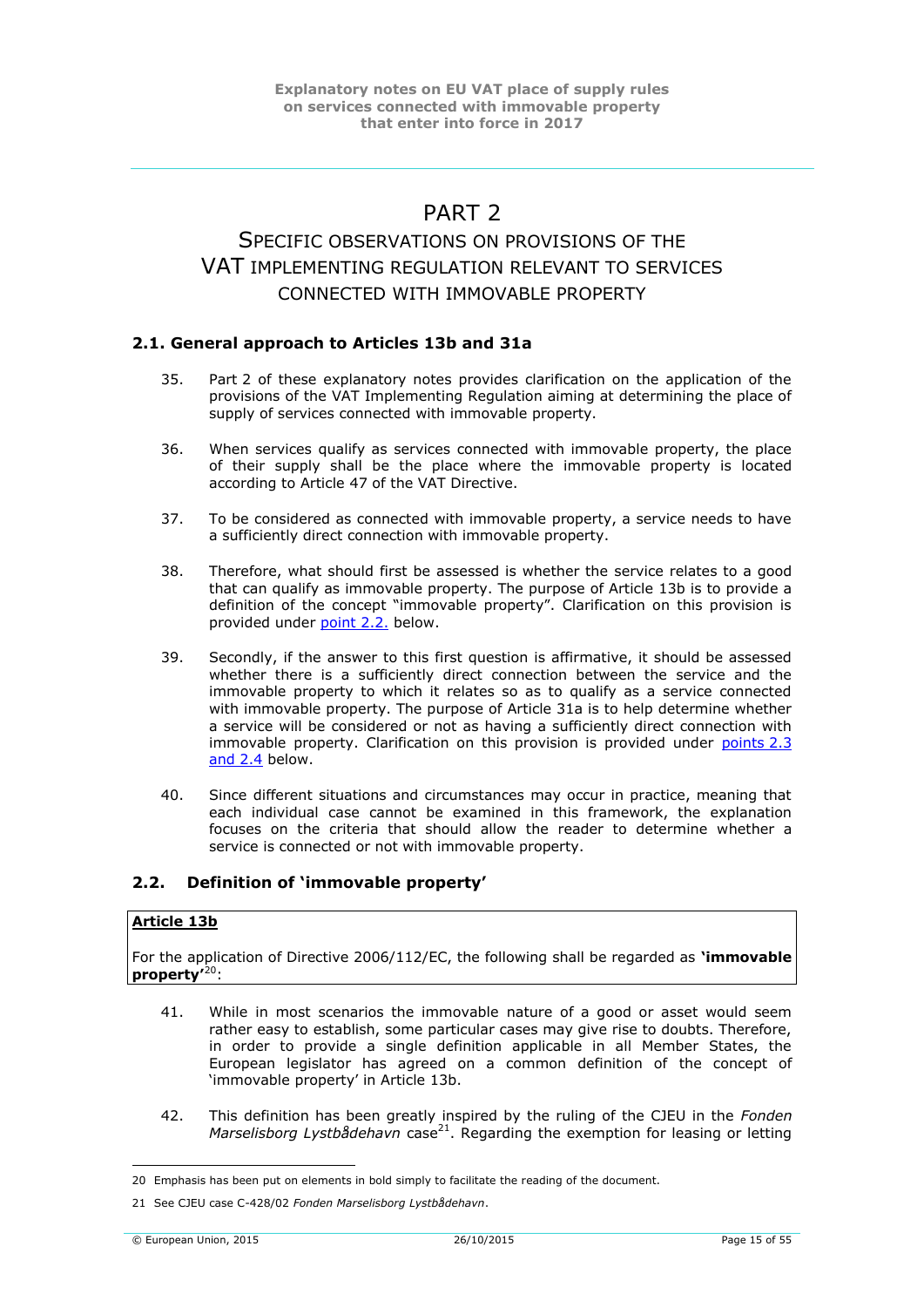of immovable property provided for under Article 135(1)(l) of the VAT Directive, the Advocate General in that case<sup>22</sup> stated that immovable property can be defined as *'a specific part of the earth's surface, including the buildings firmly constructed thereon, over which title and possession can be created'*.

- 43. By including four categories from points (a) to  $(d)$  the definition of 'immovable property' provided by Article 13b is more detailed than the jurisprudence and is meant to distinguish between immovable properties and tangible movable goods from a VAT perspective.
- 44. While the concept 'immovable property' should always be assessed only by reference to the definition provided by Article 13b, it is worth understanding how this definition has been construed.
- 45. On the one hand there are goods that cannot move or be moved easily (e.g. land, buildings, trees, crops). These goods are immovable and would be covered by Article 13b(a) or (b). On the other hand, there are goods that can move or be moved, but which will be regarded as immovable property because they are 'closely linked to' or 'integrated in' an immovable good (e.g. lifts, doors, windows). These goods would fall under Article 13b(b), (c) or (d).
- <span id="page-15-2"></span>46. The list of four categories mentioned under Article 13b is exhaustive. However these categories should not be regarded as mutually exclusive, meaning that some goods may be covered by more than one category, as will be shown further on. To determine whether a service is connected to immovable property it is essential to check whether it relates at least to one of those four categories.
- 47. It should be stressed that the fact that a good can qualify as immovable property under one or several categories of the definition does not entail that all services involving this type of good will have to be considered as connected with immovable property. Only those services having a 'sufficiently direct connection with that property' will be treated as connected with immovable property for VAT purposes (see more detailed explanations under [points](#page-24-0) 2.3 [and 2.4](#page-28-1) below).

Article 13b(a) any specific part of the earth, **on or below** its surface, **over which title and possession can be created**;

# <span id="page-15-0"></span>**2.2.1. What is covered by Article 13b(a)?**

48. To be considered as 'immovable property' under Article 13b(a), two cumulative conditions need to be fulfilled: 1) it should be a specific part of the earth, either on or below its surface and 2) it should be possible to create over it title *and* possession (see specific remark on the conjunction "and" under [paragraph](#page-17-2) 60 below).

### <span id="page-15-1"></span>*2.2.1.1. A specific part of the earth*

49. The reference to 'a specific part of the earth' means that what could be considered as immovable property consists of clearly identified or identifiable areas of the earth over which title and possession can be created. The scope of the term 'earth' is broad as the reference to the earth, either on or below its surface, indeed includes the soil itself and everything which is on it and also what is below it, that is to say the undersoil.

<sup>22</sup> See paragraph 30 of the opinion of Advocate General delivered in CJEU case C-428/02 *Fonden Marselisborg Lystbådehavn*.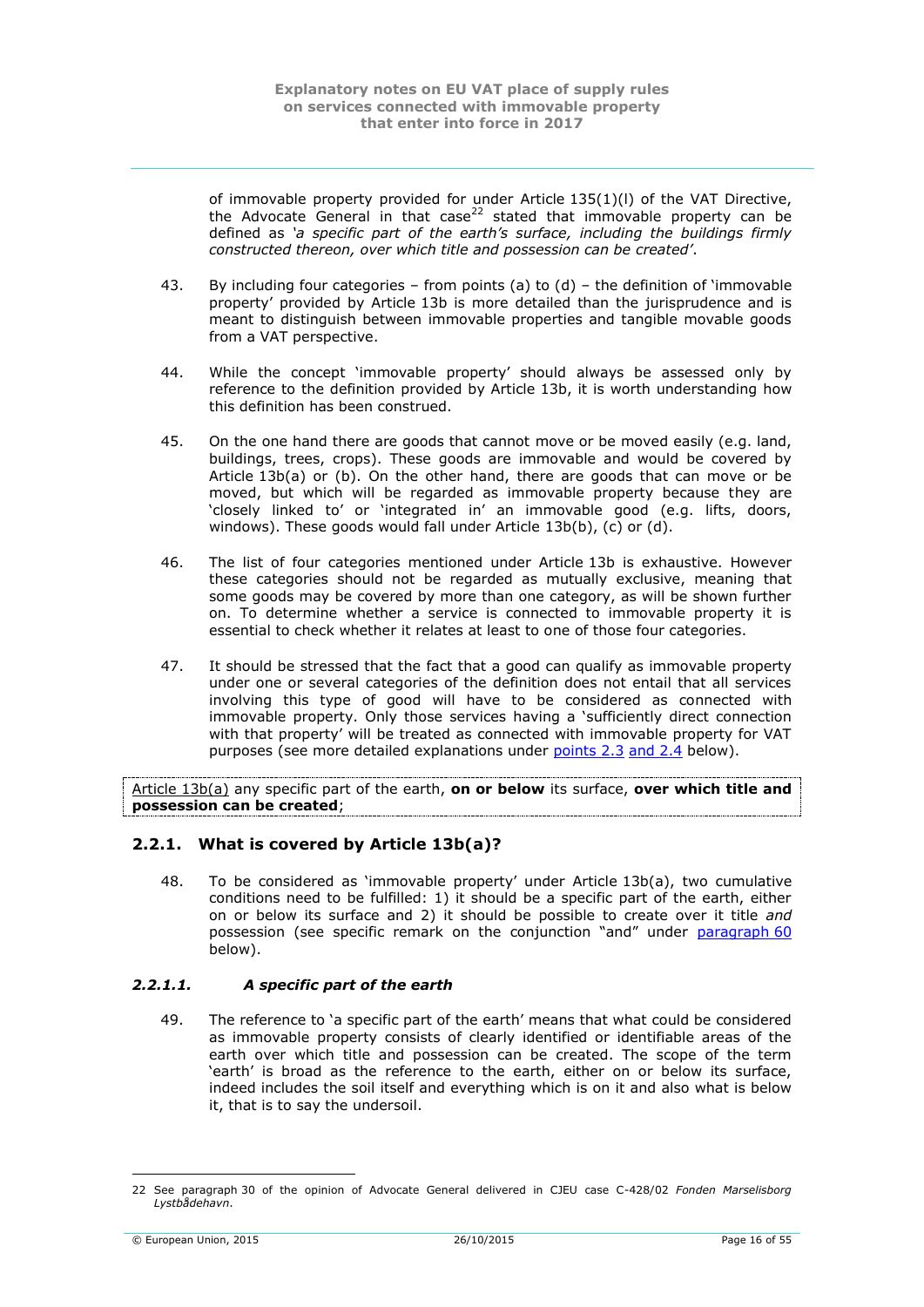- 50. The soil of the earth encompasses any piece of land, including the portion of land covered by water, i.e. the sea, oceans, rivers, lakes and other inland waterways.
- 51. Reference is also made to what is on the surface of the earth. Given the context of the provision, not everything that is simply on the soil will be considered as 'immovable'.
- 52. Goods also have to be attached, incorporated or rooted in the ground. Therefore, this provision will notably include trees and crops (it is to be noted that because these have roots in the ground they are also covered as being 'below the surface of the earth') as long as they remain attached to the ground.
- 53. This should also apply to waters covering the earth like rivers, lakes and other inland waterways. Although water can move it should be considered as immovable as long as it is not removed from its water basin.
- 54. The undersoil of the earth covers everything that is under the ground. Therefore, oil wells, water tables, minerals and other resources that are under the ground (also ground under the water) are considered as immovable. As long as these components are not extracted from the underground they shall be considered as part of the earth, that is to say immovable property.
- 55. The conclusion that water, oil or other substances contained on the soil or in the undersoil can qualify as immovable does not entail that all services involving such substances would necessarily be considered as connected with immovable property (see notably [paragraph](#page-32-5) 173 below).

### <span id="page-16-0"></span>*2.2.1.2. Title and possession*

- 56. Taking into account the wording of Article 13b(a), only those immovable goods 'over which title and possession can be created' are covered by the definition of 'immovable property'.
- 57. Although 'title' and 'possession' are concepts that are not defined for the purpose of applying the VAT Directive, they should be applied for VAT purposes in a common way by Member States without relying on national definitions.
- 58. To grasp their meaning, one should go back to the definition of a supply of goods provided for in Article 14 of the VAT Directive. Indeed, it should be recalled that the purpose of Article 13b is to define the concept of 'immovable property' which is derived from tangible property within the meaning of the VAT Directive. A supply of goods shall mean 'the transfer of the right to dispose of tangible property as owner'. According to the settled case-law of the CJEU, 'supply of goods' does not refer to the transfer of ownership in accordance with the procedures prescribed by the applicable national law but covers any transfer of tangible property by one party which empowers the other party actually to dispose of it as if he were the owner of the property<sup>23</sup>. Therefore, there can be a transfer of the right to dispose of tangible property as the owner, even if there is no transfer of legal ownership of the property. What matters is the 'economic ownership' or 'economic possession'.
- 59. In line with this reasoning, what should be verified is whether the immovable property is likely to be 'owned' in the sense that somebody can dispose of it as if he were the owner. This concept of ownership goes beyond the simple fact of owning a title.

<sup>23</sup> See CJEU cases C-320/88 *Shipping and Forwarding Enterprise Safe*, paragraphs 7 to 9 and 12, C-25/03 *HE*, paragraph 64, and C-88/09 *Graphic Procédé*, paragraph 16.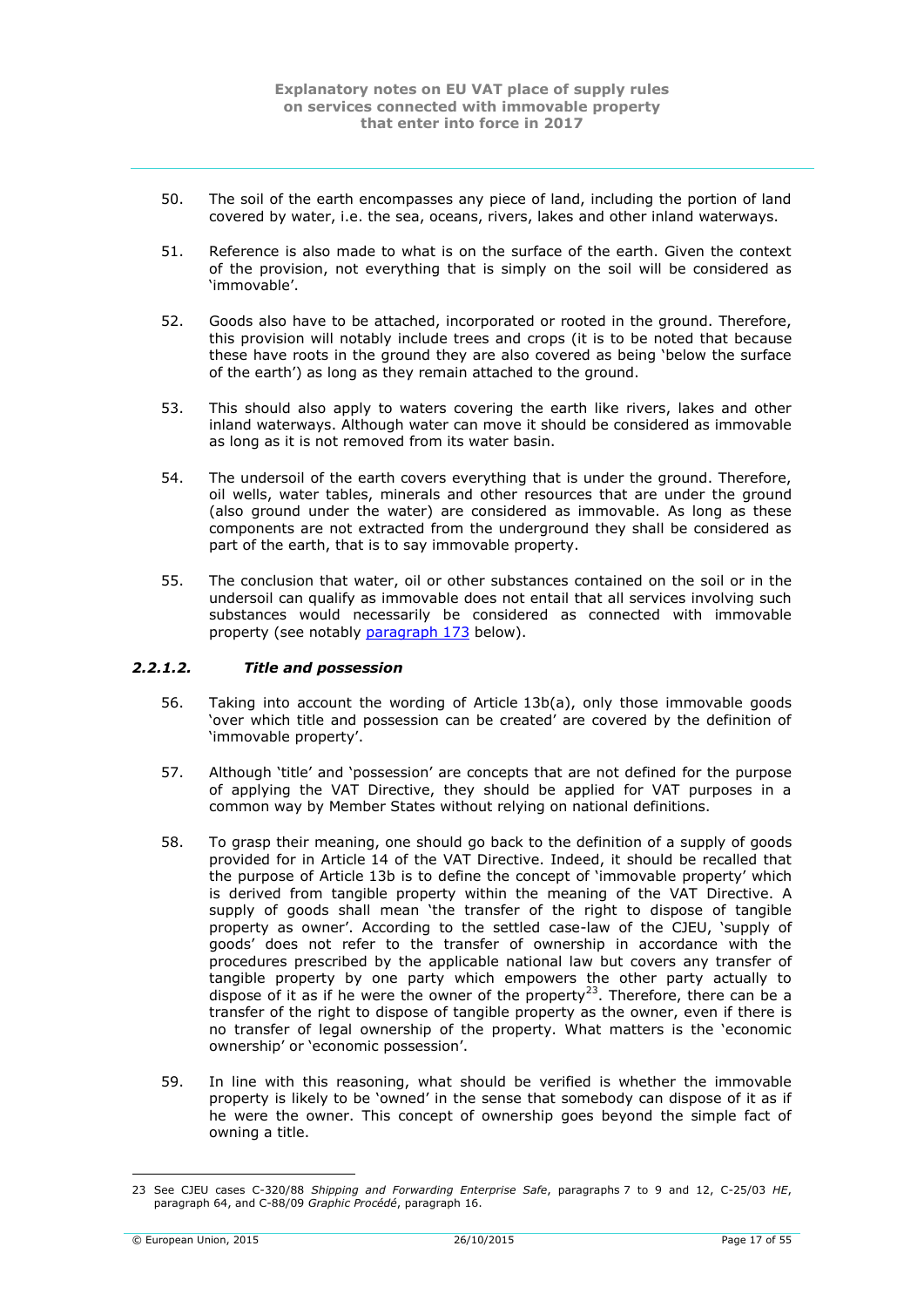- <span id="page-17-2"></span>60. The linguistic divergences in the VAT Implementing Regulation are symptomatic in this respect: certain language versions refer to 'title *and* possession' while others refer to 'title *or* possession'. This shows that even if in most circumstances actual title and possession will belong to the same person, it may also be that title is attributed to one person and possession to another. Therefore 'title and possession' can be interpreted as 'title *or* possession", or, 'title *and* possession'.
- 61. Moreover, the choice of the wording 'can be created' means that goods can also qualify as immovable property even if at the moment of the assessment nobody holds actual title or possession over these goods. It is sufficient that title or possession can be created which reflects the potential broad scope of this provision as only immovable goods that could not belong to anybody, in the sense described above, would not be covered by it $^{24}$ .
- 62. Typically, title and possession over immovable goods are represented by a title deed and/or a registration in an official registry. However, these constitute only the proof of the title and possession. There could be different ways to evidence title and possession and even without this proof, it would be necessary to determine whether title and possession could be created.
- 63. Inalienable immovable goods, such as public property (e.g. lakes, inland waterways, harbours, public parks), are also covered by Article 13b(a) even when the title over them is not transferrable. Apart from the fact that their legal status can change over time under public authorities' decisions, they can also be the object of supply of services (e.g. construction works, exploitation licenses) which will be considered as services connected with immovable property.

Article 13b(b) any building or construction fixed to or in the ground **above or below** sea level **which cannot be easily dismantled or moved**;

# <span id="page-17-0"></span>**2.2.2 What is covered by Article 13b(b)?**

### <span id="page-17-1"></span>*2.2.2.1. What is meant by buildings and constructions under Article 13b(b)?*

- 64. A building can be defined as a (man-made) structure with a roof and walls such as a house or factory.
- 65. The term 'construction' has a broader meaning and encompasses other (manmade) structures that do not typically qualify as a building (for additional explanations on items, equipment and machines that can qualify as immovable property, see from  $point 2.2.3$  to  $2.2.4$  below). Constructions may include civil engineering work, such as roads, bridges, airfields, harbours, dikes, gas pipelines, water and sewerage systems as well as industrial installations such as power generating plants, wind turbines, refineries, etc.
- <span id="page-17-3"></span>66. It is worth noting that buildings or constructions shall be considered immovable property in all their constitutive parts. The term 'constitutive' not only refers to the frame of the building or construction but also to every item installed and making up an integral part of this building or construction or permanently installed into it, making up a whole in such a way that in the absence of these items the building or construction would be incomplete or its integrity altered. The extent to which these items that are installed in a building or construction should also qualify as immovable property is detailed under points [2.2.3](#page-20-0) to [2.2.4](#page-21-0) below.

<sup>24</sup> Since some concerns might arise concerning international waters, it is worth mentioning in this respect that according to the United Nations Convention on the Law of the Sea, the high seas are open to all States. Even if no State may validly subject any part of the high seas to its sovereignty, a State (or a person in its jurisdiction) may carry out activities such as drilling, dredging, excavation of the seabed or ocean floor and subsoil of the high seas. Those works will relate to immovable property, even if nobody has sovereignty over this part on the earth.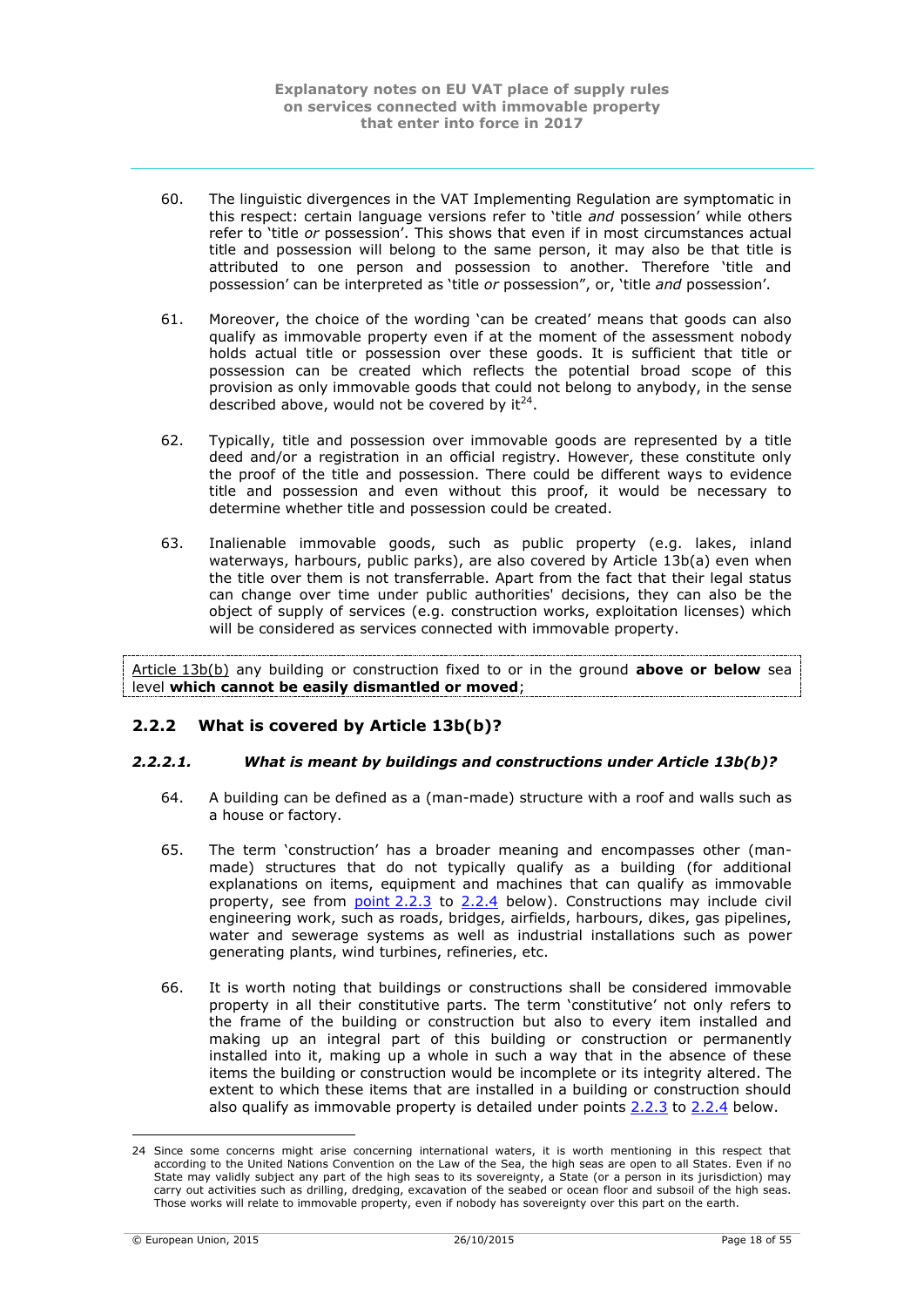67. In order to qualify as 'immovable property', buildings and constructions need to be fixed to or in the ground, above or below sea level, and should not be capable of being easily dismantled or moved $25$ .

### <span id="page-18-0"></span>*2.2.2.2. Is an incomplete building still to be viewed as a building under Article 13(b)?*

- 68. According to the definition provided for under Article 12(2) of the VAT Directive, a 'building' shall mean any structure fixed to or in the ground.
- 69. Therefore, whether a building is complete or not (for instance, when it has no roof or windows like ancient monuments), it would still be covered by Article 13(b) provided that it is fixed to or in the ground. This will also be the case for buildings that are in the process of being constructed; they become immovable property as the construction works are carried out and the structure is being fixed to or in the ground. Even if still not habitable or fit for purpose, such a structure is to be considered as immovable property.
- 70. The same reasoning is valid for constructions. Indeed the VAT Implementing Regulation refers to buildings and constructions while the VAT Directive only refers to structures fixed to or in the ground. Therefore, irrespective of whether the structure qualifies as a building or a construction, what will be decisive to qualify as immovable property is whether the concerned structure is fixed to or in the ground.
- 71. It should be noted that the purpose of points (c) and (d) of Article 13b (see further explanations under points [2.2.3](#page-20-0) to [2.2.4](#page-21-0) below), is to provide an assessment on whether and to what extent certain elements installed in a building or construction that complete or equip this building or construction should also be considered as immovable property. The absence of elements that complete or equip the building or construction and make them habitable or fit for purpose does not prevent these structures from being considered as immovable property.

### <span id="page-18-1"></span>*2.2.2.3. What is meant by 'fixed to or in the ground (above or below sea level)' and 'which cannot be easily dismantled or moved'?*

- 72. Two conditions must simultaneously be fulfilled: the building or construction should 1) be fixed to or in the ground (above or below sea level), and 2) it should not be capable of being easily dismantled or moved.
- 73. Applying the condition 'fixed to or in the ground' inevitably requires referring to the condition that it should be fixed in such a way that it 'cannot be easily dismantled or moved'.
- 74. While buildings or constructions requiring major infrastructure works to attach them to the ground would obviously meet these criteria, concerns may be raised in situations where the nature of the building or construction or the type of ties used to fix it to the ground might be questioned. A houseboat used as a restaurant-discotheque in the circumstances referred to in the *Leichenich* case<sup>26</sup> or the buildings constructed from prefabricated components intended to be removed and re-used on another site in the circumstances referred to in the *Maierhofer* case<sup>27</sup> are illustrative in this respect.

<sup>&</sup>lt;u>.</u> 25 See CJEU cases C-315/00 *Rudolf Maierhofer*, and C-532/11 *Leichenich*.

<sup>26</sup> See CJEU case C-532/11 *Leichenich*.

<sup>27</sup> See CJEU case C-315/00 *Rudolf Maierhofer*.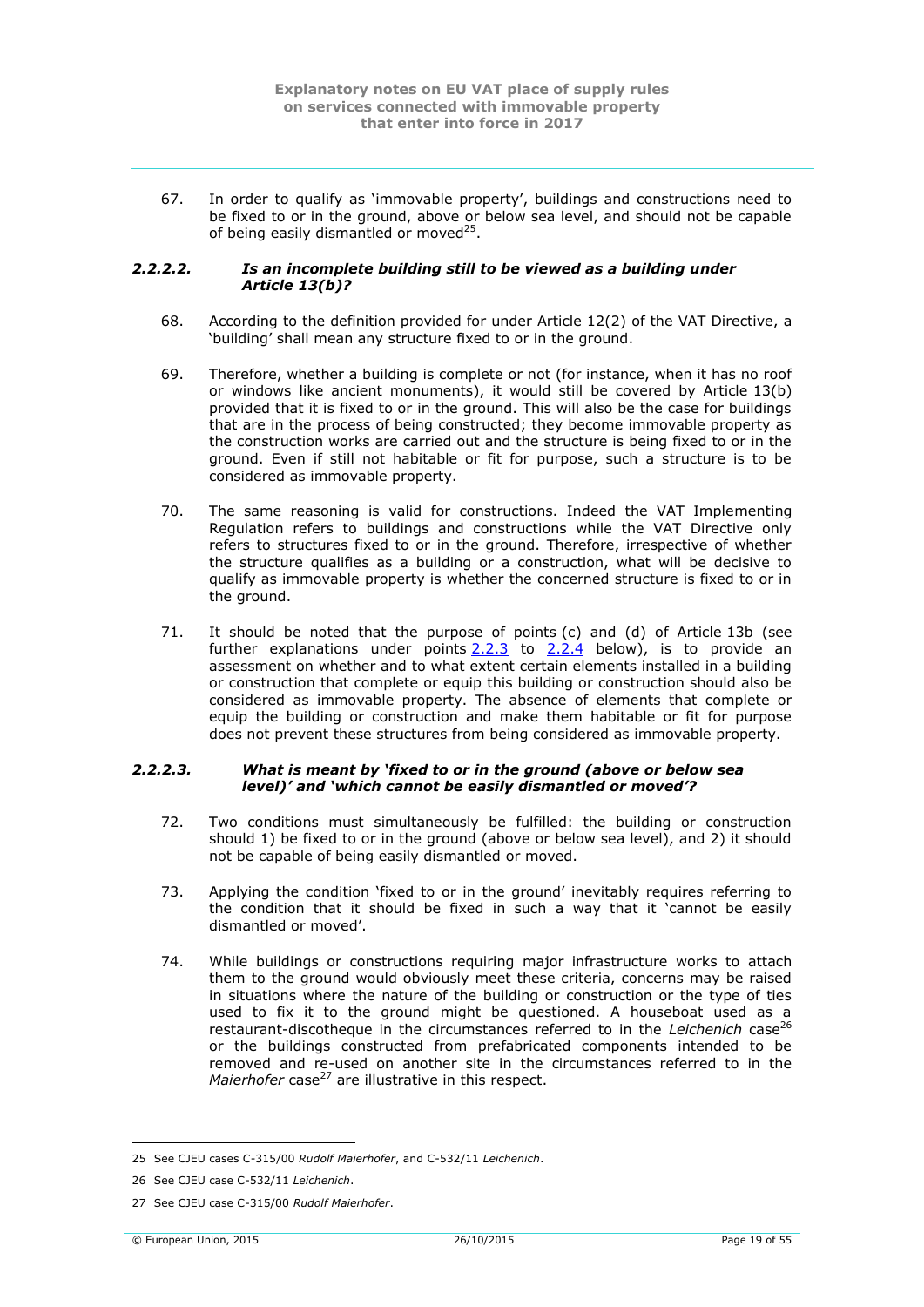- 75. A building or construction can be fixed to or in the ground by different means: by a binding material such as cement, by an attachment such as ropes, chains, bolts or anchors.
- 76. However, what will be decisive in considering a building or construction as an immovable property is whether it can or cannot be easily dismantled or moved.
- 77. In accordance with the case-law of the CJEU, it is not necessary for a building or construction to be indissociably incorporated into the ground in order to be regarded as immovable property<sup>28</sup>. What needs to be checked is whether the measures taken to immobilise cannot be easily undone, that is to say without effort and considerable cost.
- 78. In some cases when they are intended to be used as a permanent location, goods which are by their very nature movable goods (e.g. prefabricated houses, kiosks, stalls, boats, caravans), might be attached to the ground in a way that effectively makes those structures immobilised. Even if, in principle, they could be moved afterwards because of their 'mobile' character, they are to be seen as immovable property in so far as the immobilised structure cannot be easily dismantled or moved. According to the CJEU, immobilisation measures cannot be removed easily when they cannot be removed without effort and considerable  $cost^{29}$ .
- 79. The reference to 'easily dismantled or moved' could create some practical difficulties since the adverb 'easily' remains a rather subjective and unspecific concept that may in certain circumstances require a case-by-case analysis.
- 80. However, in line with the physical criterion ('without effort') and the economic one ('without considerable cost') provided by the CJEU to assess this aspect, the following objective criteria could be taken on board $30$ :
	- the need for professional skills this refers to the tools, equipment, know-how, etc. required to actually dismantle or move the building or construction including the means needed to dismantle or move them (using a crane, a trailer, a truck, etc.);
	- the cost of the complete operation/service to dismantle or move the building or construction compared to the value of what is actually dismantled or moved;
	- the time needed to dismantle or move the building or construction;
	- the fact that by moving or dismantling the building or construction this building or construction would be destroyed or its value significantly reduced.
- 81. In addition to the criteria above, the intended use and/or the actual use of the structure as a permanent or non-permanent location might also be relevant in this respect. For instance, mobile snack bars temporarily present in the same location should not be regarded as immovable property even though they may be fixed to the ground, if the attachments to the ground will just be sufficient to immobilise them for the period of use but they are in fact provisional structures easy to move or dismantle. Conversely, if they are used as a permanent location to carry out an economic activity, they could be considered as not being easily dismountable or movable by the fact that their attachment to the ground is sufficient to allow them to be immobilised for a longer term.

<sup>1</sup> 28 See CJEU cases C-532/11 *Leichenich*, paragraph 23, and C-315/00 *Rudolf Maierhofer,* paragraph 33.

<sup>29</sup> See CJEU case C-532/11 *Leichenich*, paragraph 23.

<sup>30</sup> Please note that these criteria are not exhaustive and depending on the situation, one criterion could be more accurate than the other or some criteria might need to be simultaneously fulfilled.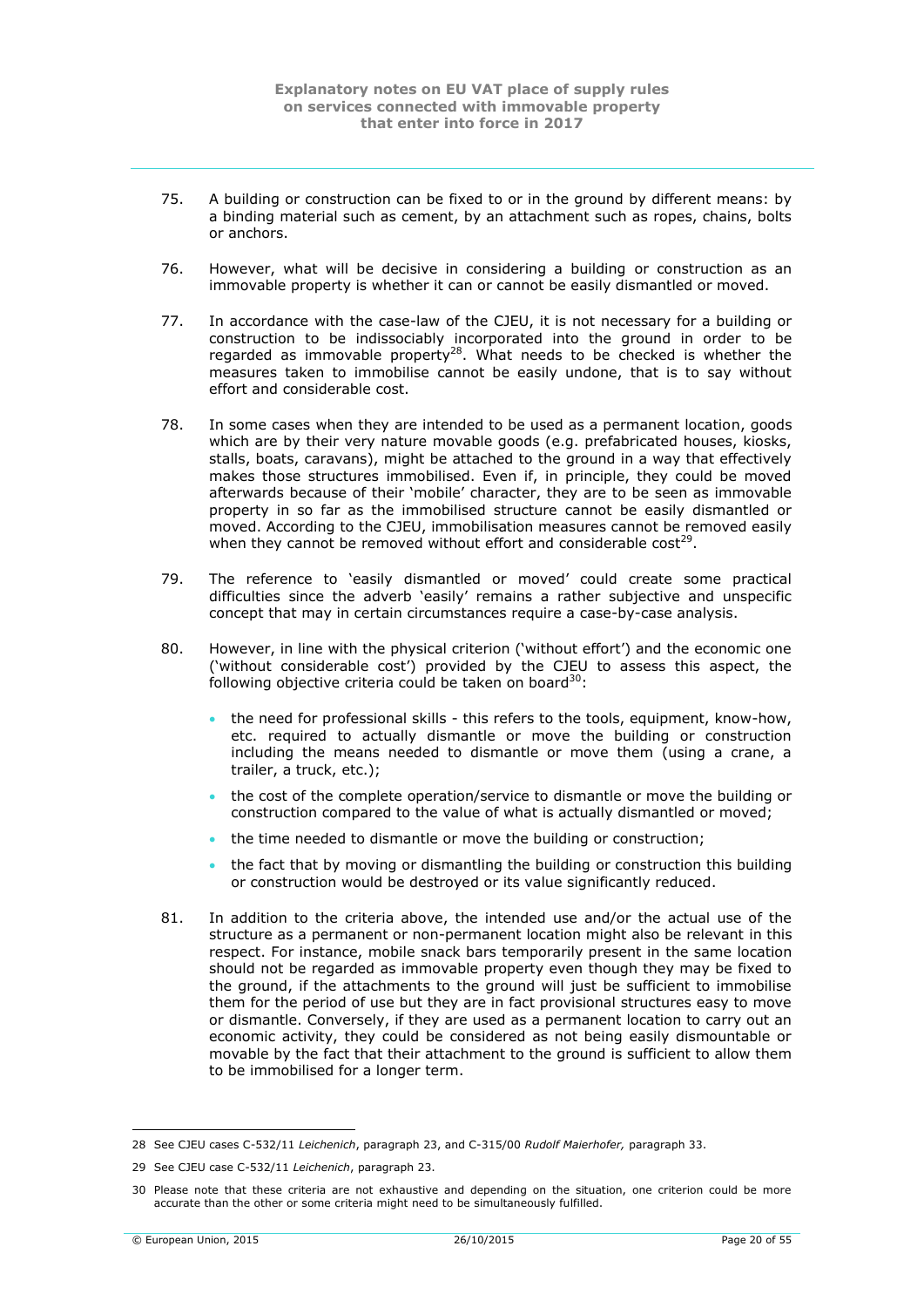82. Therefore, the intended use of a good as a permanent location can give an indication on its 'immovable' character but is not sufficient as a criterion to determine whether a structure is to be seen as immovable property. What needs to be checked is whether this structure is fixed to or in the ground in such a way that it cannot be easily dismantled or moved.

Article 13b(c) any item that **has been installed and makes up an integral part of a building** or construction **without which the building or construction is incomplete**, such as doors, windows, roofs, staircases and lifts;

# <span id="page-20-0"></span>**2.2.3. What is covered by Article 13b(c)?**

- 83. According to this provision, any item that has been installed in a building or construction is deemed to be immovable property when it makes up an integral part of that building or construction. 'Integral' means that without this item the building or construction would be incomplete.
- 84. The effect of this provision is to treat any item, which would otherwise be a movable good, as immovable property by the sole fact of it making up an integral part of a building or construction.

#### <span id="page-20-1"></span>*2.2.3.1 When does an item installed in a building or construction make up an integral part of it?*

- 85. As already mentioned under [paragraph](#page-17-3) 66 above, a building or construction is to be considered immovable property in all its constitutive parts. In addition to the main structure of a building or construction, some items that are installed in this building or construction are also to be considered as immovable property when they make up an integral part of it.
- <span id="page-20-2"></span>86. Installation of an item in a building or construction under Article 13b(c) means that it is placed or fixed in position ready for use in this building or construction. It is usually attached or fixed to the building or construction or it can simply be placed into it and it can generally be removed or replaced.
- 87. Whether items installed should be seen as elements without which a building or construction would be viewed as incomplete will of course depend on the nature of the building or construction.
- 88. The use and the purpose of a structure determine which elements make up an integral part of it. For instance, when a building is used as a dwelling, the elements such as doors and windows installed into that building shall be considered as making up a whole with that building because these elements are needed for this building to qualify as a dwelling. Such elements will not necessarily be the same as those needed in a warehouse or a factory or in constructions such as power plants, bridges or tunnels. Specific elements will indeed be required in certain circumstances in order to make the building or construction suitable for its specific use (e.g. a smoke extractor in a factory, protection elements in a prison).
- 89. Therefore, to be considered as immovable property, what needs to be checked is whether in the absence of those elements (i.e. if they were to be removed) the nature of the building or construction would in itself be changed in a way that it could not be used according to the function it was designed for.
- 90. However, items, equipment or machines, even attached to the building or construction, which do not lose their individuality or structural integrity are mere equipment in a building or construction which remains complete even without these elements. Nevertheless, these items could be considered as immovable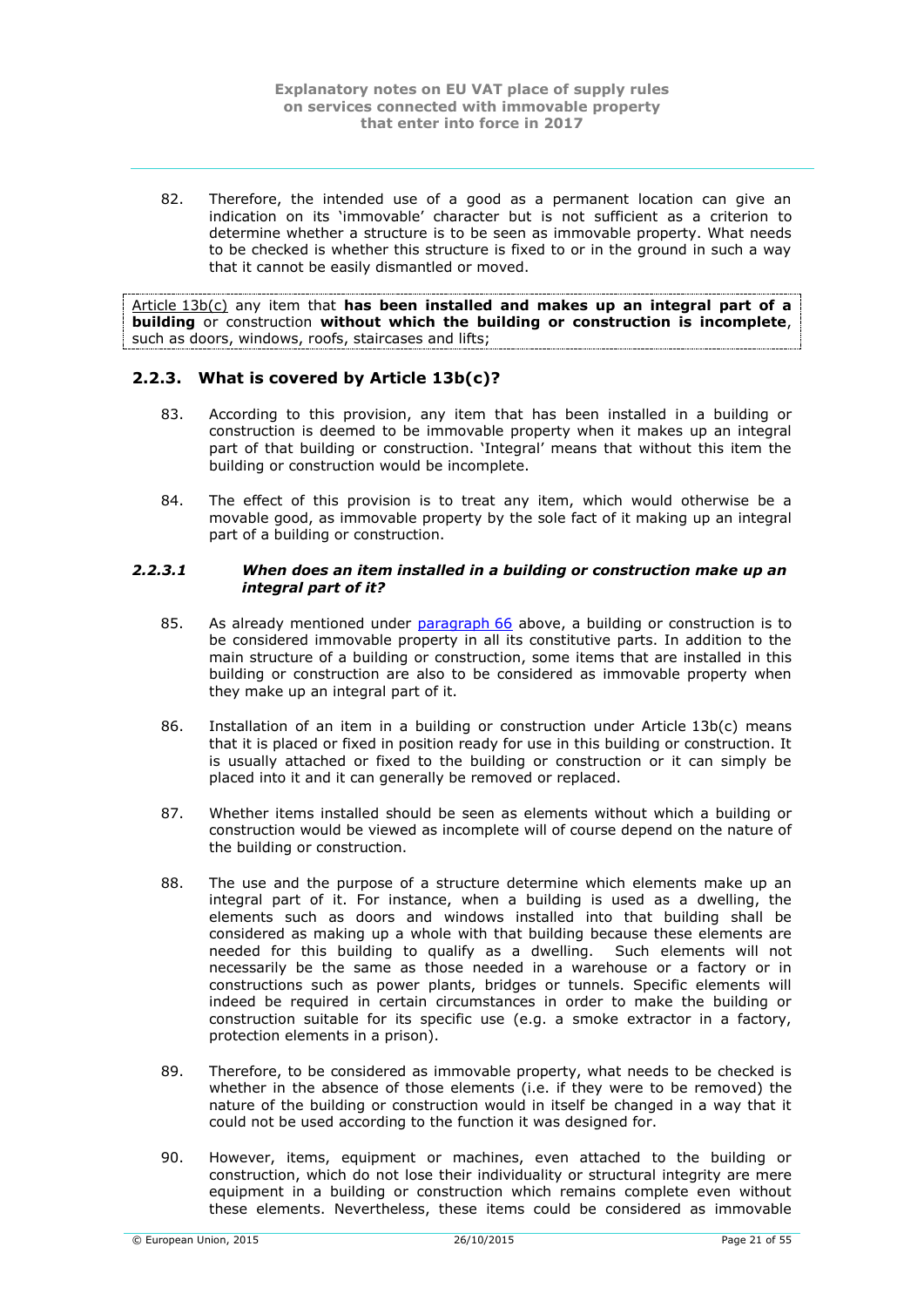property if their removal would cause destruction or alteration to the building or construction in which they are installed within the meaning of Article 13b(d) (see in this respect further clarification under [point](#page-21-0) 2.2.4 below).

- 91. The examples mentioned under Article 13b(c) form part of the finishing elements without which some buildings or constructions would be seen as incomplete. The finishing elements refer to those elements the installation of which does not provide a frame to the building or construction (they do not as such contribute to the strength or stability of the building or construction) but completes or equips the building or construction. In so far as those finishing elements contribute to complete the main structure of the building or construction so that it can be used for the purpose it has been designed to, they shall be considered as immovable property. In addition to the examples mentioned under Article 13b(c), one could add the finishing construction elements that are placed on the structural system such as isolation, partition walls, wall and floor coverings. The same goes for electrical, sanitary, ventilation or heat installations other than the main installations that would be covered under point (b). All these items are intended for the better (or even more effective) use or enjoyment of the building or construction as a building or construction.
- 92. It is recalled that the fact that an item makes up an integral part of a building or construction does not mean that without this item the building or construction would not be seen as immovable property. What it does mean is that once those elements are installed in the building or construction, they should also be considered as immovable property because they complete the building or construction. A house without doors or windows would still be viewed as a house but doors and windows, once they are installed, contribute to making the house complete, i.e. to make the house habitable, and therefore should be considered as immovable property.
- 93. When it comes to specific constructions, what will be decisive in concluding that an item makes up an integral part of the construction is whether the installation of the item is essential or highly needed for this type of construction to be qualified as such. This would be the case when without this item the construction would become useless. For instance, in a windfarm, the generator elements (e.g. blades) installed on a wind turbine that is fixed to the ground are constituent elements of this construction without which this wind turbine would be seen as incomplete.
- 94. Therefore, a suitable test would be the following: an item installed in a building or construction would be considered as making up an integral part of the building or construction when it contributes to making the building or construction complete according to the features ordinarily associated with a building or construction and according to the function to be given to that building or construction.

Article 13b(d) any item, equipment or machine **permanently installed** in a building or construction **which cannot be moved without destroying or altering** the building or construction.

# <span id="page-21-0"></span>**2.2.4. What is covered by Article 13b(d)?**

- 95. According to this provision, any item, equipment or machine which is permanently installed in a building or construction is deemed to be immovable property when it cannot be moved without destroying or altering the building or construction.
- 96. This provision refers specifically to equipment and machine but any other item could also be covered by the provision.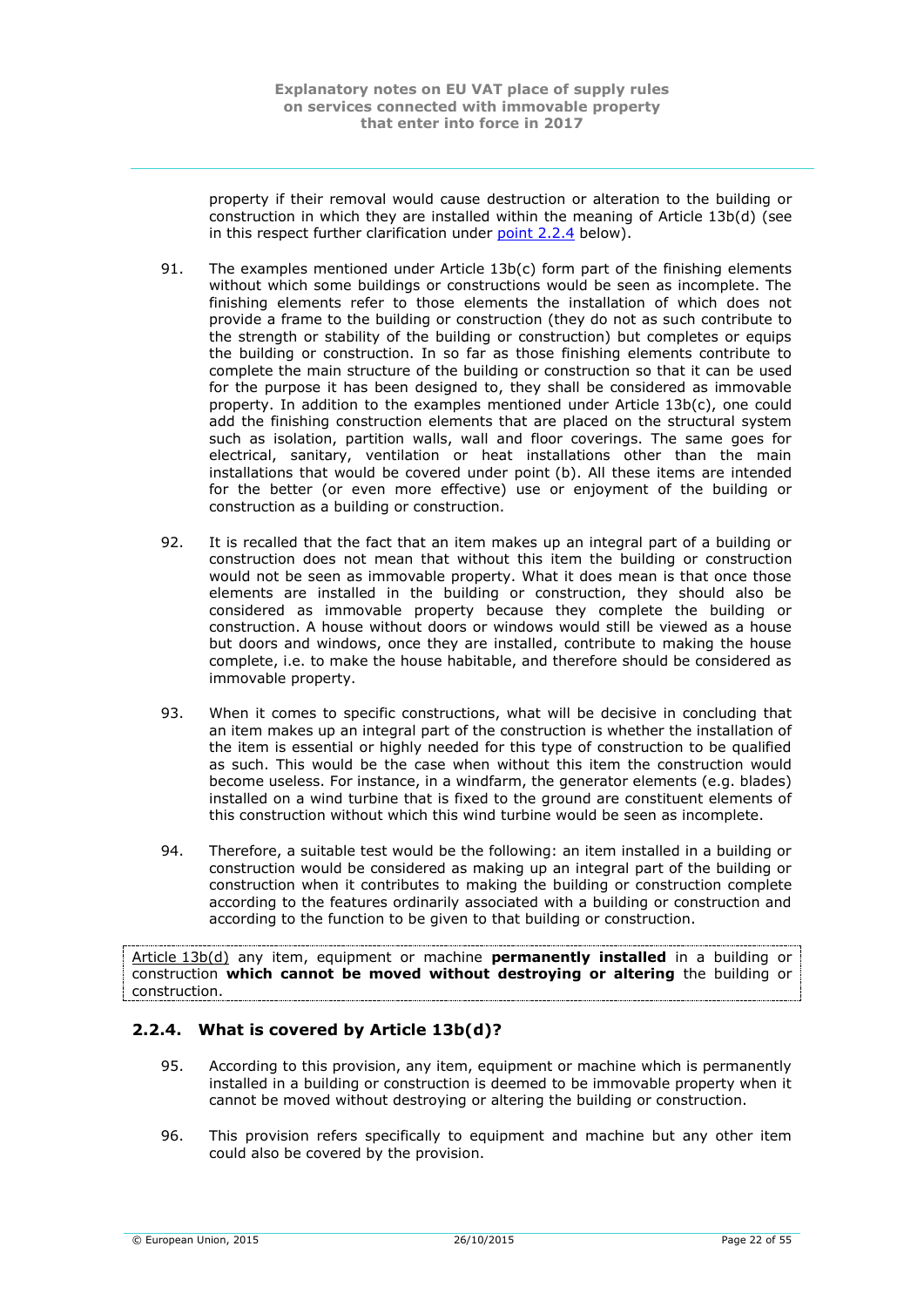- 97. The effect of this provision is to consider any item, which would otherwise be a movable good, as immovable property by the sole fact of it being permanently installed in a building or construction in such a way that it cannot be moved without destroying or altering the building or construction.
- 98. Concerning the meaning of items that are 'installed', reference is made to the explanation provided under [paragraph](#page-20-2) 86 above.

# <span id="page-22-0"></span>*2.2.4.1. What is meant by 'permanently installed' under Article 13b(d)?*

- 99. The use of the words 'permanently installed' should not necessarily be seen as a condition for the application of Article 13b(d) but rather as a means to understand in what circumstances an item installed in a building or construction could cause destruction or alteration of this building or construction when removed from it. Indeed, what will be decisive in applying Article 13b(d), is whether the removal of the item installed in a way to last in the building or construction would cause a certain damage to this building or construction. 'Permanently installed' therefore refers to items that are installed to serve a specific purpose in a building or construction and that are intended to last or remain unchanged.
- 100. 'Permanently' could be interpreted either in a subjective way, that is the intention of the person to install the item permanently, or in an objective way, that is by reference to the time during which the item is installed. The intention is a useful concept to determine at the outset whether the installation is designed to 'attach' the item to the building or construction, if not forever, at least during its normal economic life. It is this attachment that should make it impossible to remove the item without destroying or altering the building or construction in the process.
- 101. When it comes to items installed in buildings or constructions used for the purpose of an economic activity, one should preferably rely on an objective criterion to determine which types of items are likely to be permanently installed. Industrial equipment or machines have economic/useful lives shorter than the buildings or constructions in which they are used. 'Permanent' in this context would mean that the items are used during a certain time in the course of the economic activity for the purpose of which they have been acquired.

#### <span id="page-22-1"></span>*2.2.4.2. How should it be assessed whether a building or construction is altered or destroyed?*

- 102. As previously explained, equipment, a machine or any other item might be permanently installed in a building or construction, but the critical question as regards its permanence is whether it can be removed without destroying or altering the building or construction in which it is installed. It is therefore necessary to clarify the meaning of 'destroying' and 'altering'.
- 103. Destruction and alteration of a building or construction, in the meaning of Article 13b(d), refer to both the portion of the building or construction to which the item is attached and to the rest of the building or construction.
- 104. In relation to buildings and constructions, 'destruction' commonly means the action or process of causing such damage that they no longer exist or cannot be repaired.
- 105. Judging whether by moving an item, equipment or machine permanently installed in a building or construction, the building or construction would be destroyed should not be particularly problematic. However, it is recalled that 'items permanently installed' in a building or construction do not necessarily imply that those items are attached to the building or construction by means of a tab, clip or any other type of link. An industrial machine which, by its characteristics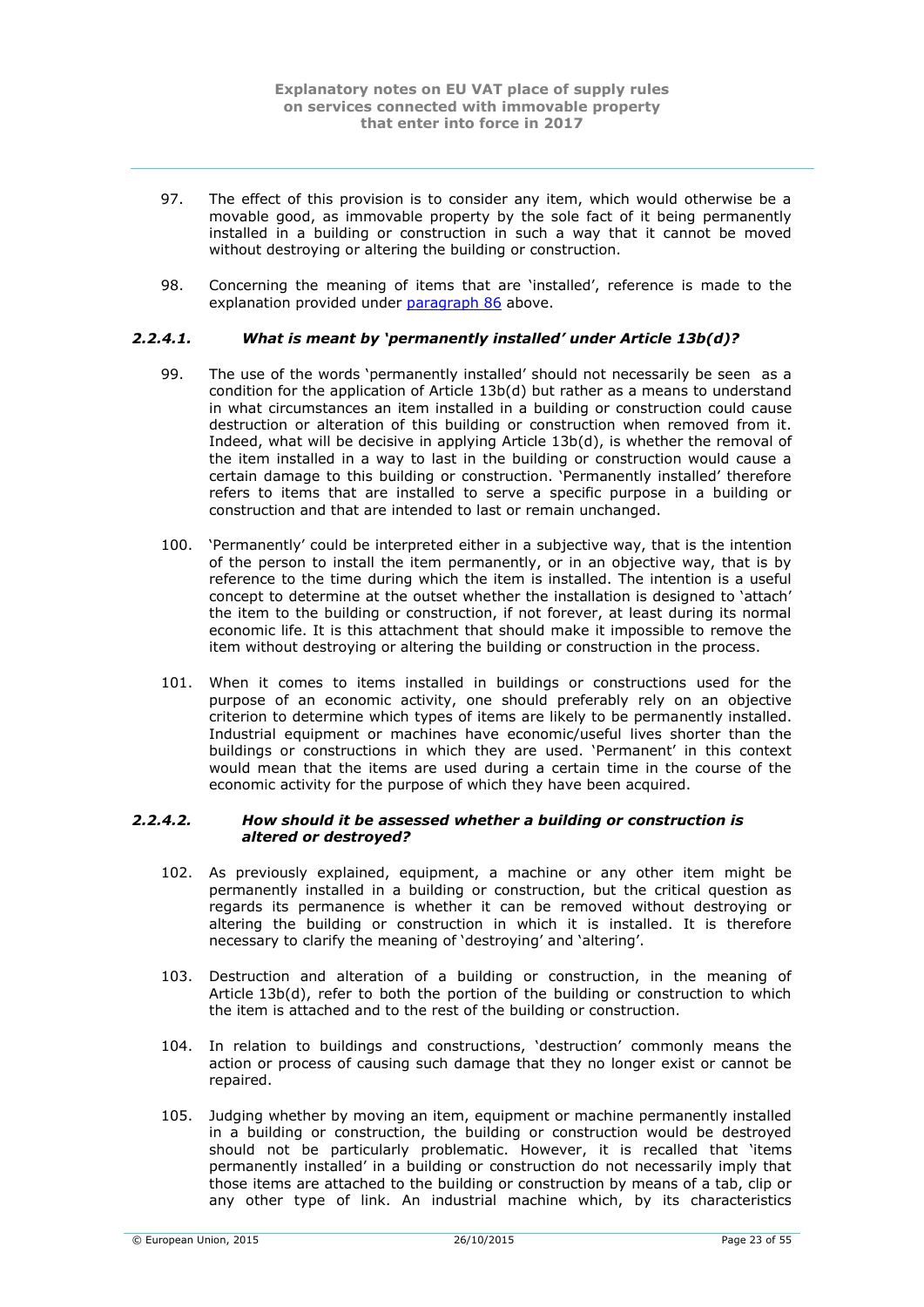(dimension, weight, and so on), is installed permanently in a plant could for example cause destruction to (part of) the plant when removed (for example if it were necessary to remove the roof, or to demolish a wall in order to extract the machine).

- 106. Therefore 'destroying' would cover situations where the building or construction is undergoing severe damage or a substantial physical change due to the removal of any item permanently installed in it.
- 107. 'Alteration' is a less drastic change. It commonly means the change in character or composition, typically in a comparatively small but significant way.
- 108. Anything fixed to and then unfixed from a building or construction would technically equate to an alteration. However, a minor damage or change is not sufficient for Article 13b(d) to apply. Instead, the building or construction would need to be altered in a significant way.
- 109. The alteration will obviously be insignificant in the case of items simply hanging on the wall, nailed or screwed to the ground or on the walls whose removal only leaves on the ground or walls traces or marks (e.g. mounting holes) that are easy to hide or repair.
- 110. For example, a machine bolted to the floor of a factory to keep it from shifting during production could be removed by simply removing the bolts from the floor. There will naturally be some impact on the floor when the bolts are removed but this would not damage the building in a significant way.
- 111. The amount of effort, time or cost needed for repairing the building or construction could be useful in determining whether the alteration is significant or not. Also whether the removal of the item would cause certain damage to the item itself can be an extra indicator, for instance if once removed, the item needs to be repaired, has no value or serves no purpose or not the same purpose anymore.
- 112. Therefore, in order to fall within the scope of Article 13b(d), the attachment of the item to the building or construction should be strong enough to create a whole that fulfils a specific function independent of the building and the removal of which would cause significant damage to the building or construction and possibly to the removed item itself.

#### <span id="page-23-0"></span>*2.2.4.3. What is the interaction between points (b), (c) and (d) of Article 13b?*

- 113. As already mentioned under [paragraph](#page-15-2) 46 above, the four categories listed under Article 13b should not be regarded as mutually exclusive, meaning that some goods may be covered by more than one category.
- 114. However, while point (b) of Article 13b, which concerns erected buildings or constructions, includes items that are being 'incorporated' in the building or construction during its construction/renovation/modification process (e.g. bricks, cement, concrete, columns, beams), point (c) includes items that are 'installed' in the building or construction (for an explanation on what installation of an item means, see [paragraph](#page-20-2) 86 above).
- 115. 'Incorporated' items are constituents of the structural system of a building or construction (walls, floors, frame, etc.). 'Incorporated' items also include those elements that are built as infrastructure or superstructure of a building or construction, for instance the main sanitary installation (e.g. sewage systems, water pipes, sewer connection, drainage systems), the main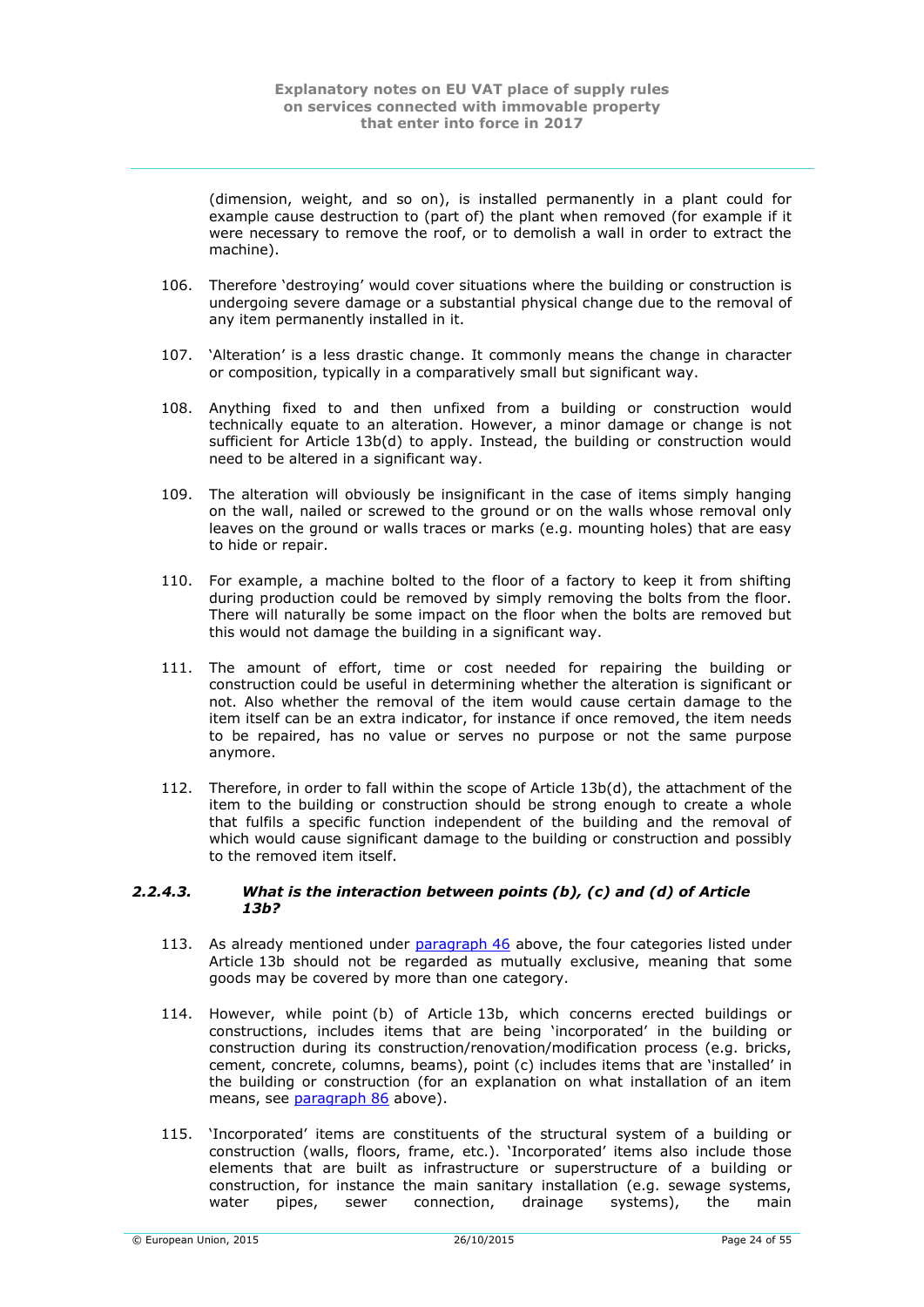heating/cooling/ventilation installation (e.g. heating/cooling tubes, ventilation ducts), the main electrical installation (internal cabling), the main home/building automation system installation, etc.

- 116. 'Installed' items are not part of the main structure of a building or construction even if they can make up an integral part of it. They are intended to complete the main structure of the building or construction so that it can be used for the purpose assigned to it.
- 117. Items, equipment or machines, meant under point (d), are items that fulfil a specific task or function independent of the building or construction in which they happen to be located. Their purpose, even if they are physically attached to the immovable property, is not for the better use or enjoyment of the immovable property (as would be the case for items meant under point (b) of Article 13b) but to serve a specific purpose.
- 118. However, the scope of points (c) and (d) may also overlap since the installation of an item will in some situations be covered by point (c) as well as point (d). This would be the case when items are an integral part of the building or construction and cannot be moved without destroying or altering the building or construction (e.g. marble staircases in a house, a built-in cupboard or fitted kitchen).
- 119. Therefore, only where the removal of an item from a building or construction would affect the nature of this building or construction or its physical integrity, the item would need to be considered as immovable property.
- 120. Concerns might arise in relation to the installation of items onto specific parts of a building or construction, such as solar panels for example. Since different situations are possible, depending on how these items are installed, a careful examination of the circumstances would need to be carried out in order to determine whether or not the installation meets the criteria of Article 13b.
- 121. In general, solar panels would be covered by Article 13b(b) as they constitute infrastructure of the building. To serve their specific purpose that is to generate electricity or heat, they indeed have to be integrated with the electrical or heating installations of the building or construction. When solar panels are installed on a building or construction without being a part of its infrastructure, it would be necessary to determine whether the conditions under Article 13b(c) or (d) are met.
- 122. As already mentioned before, it might happen that goods will be covered by more than one provision under Article 13b. For instance, when solar panels are installed on the roof of a building or construction, they could also be covered by Article  $13b(c)$  if they become part of the roof in the sense that they are incorporated into it and serve as the roof. This would also be the case for solar panel windows. Solar panel walls would normally be covered by Article 13b(b) as they constitute part of the building.
- 123. When doubts arise in any other particular situation involving the installation of an item in a building or construction, an analysis has to be done on a case-by-case basis following a similar reasoning: is the item part of the structure under point (b), is it an integral part of it under point (c) or is it permanently installed into it within the meaning of point (d)?

# <span id="page-24-0"></span>**2.3. Definition of services having 'sufficiently direct connection' with immovable property**

# **Article 31a**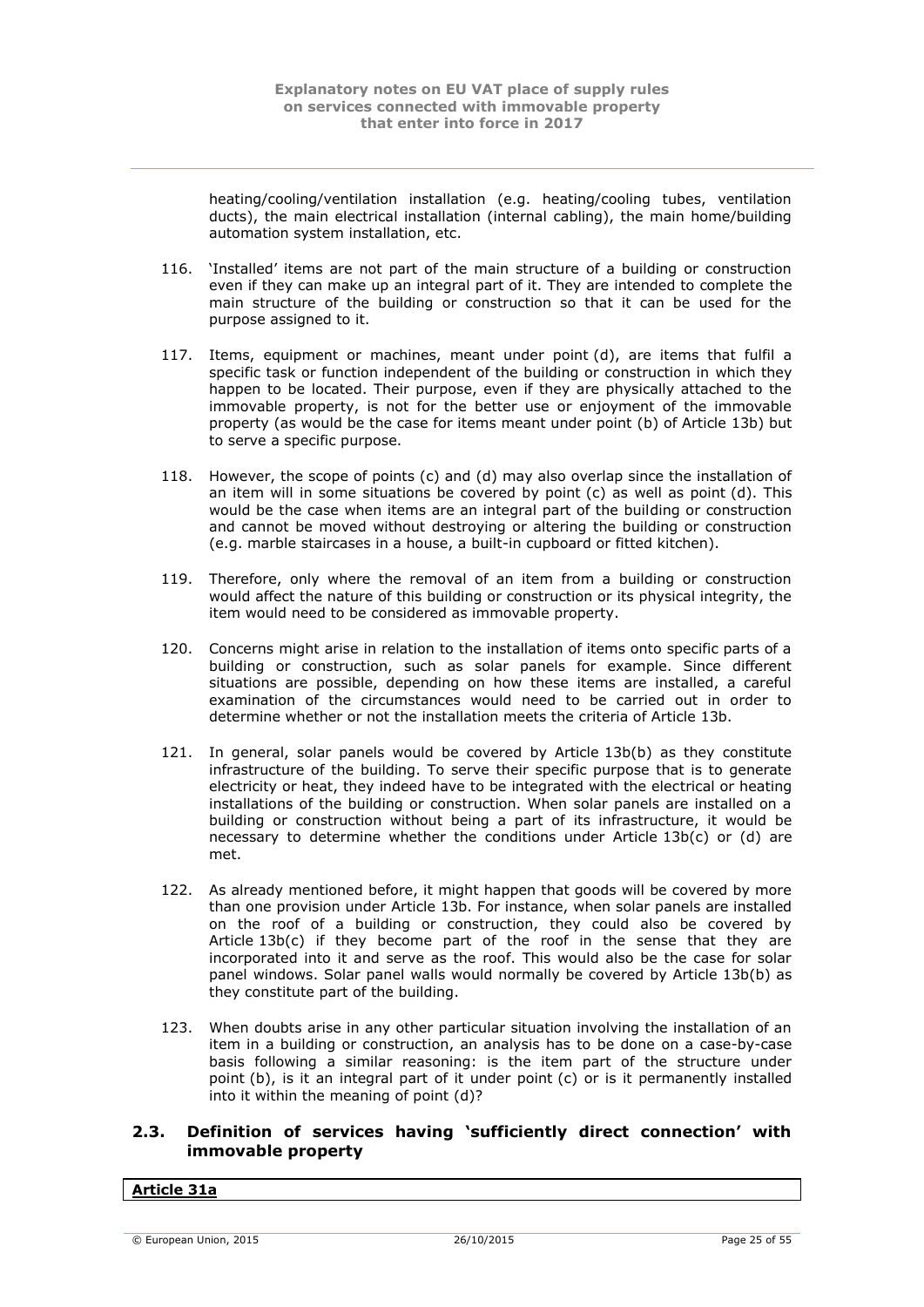# <span id="page-25-0"></span>**2.3.1. How do Article 31a(1), 31a(2) and 31a(3) interact? How should they be read together?**

- 124. The aim of Article 31a is to help with the identification of services connected with immovable property as defined in Article 47 of the VAT Directive. Article 31a(1) provides guidance on what qualifies as services connected with immovable property. Article 31a(2) gives a list of examples of services which should be seen as connected with immovable property and therefore covered by Article 47 of the VAT Directive. Article 31a(3) presents a list of examples of services which **are not** to be considered as connected with immovable property and therefore are not covered by Article 47 of the VAT Directive.
- 125. To determine whether a service is regarded as connected with immovable property, one should apply the following reasoning:
	- Check if the service is included under Article  $31a(2)$  if yes it is covered by Article 47 of the VAT Directive;
	- Examine whether the service is excluded from the application of Article 47 of the VAT Directive under Article 31a(3);
	- Where the service cannot be found on any of these two lists, verify whether it meets any of the criteria set out under Article 31a(1).
- 126. The structure of Article 31a and the interaction between Articles 31a(1), 31a(2) and 31a(3) can be explained by the historical background of this provision and by the desire to provide legal certainty in a legislative framework characterised by significant disparities among the national laws of Member States.
- 127. It should be recalled that the examples listed under Articles 31a(2) and 31a(3) are the result of discussions of the VAT Committee where Member States, faced with divergent interpretations and risks of double or non-taxation, had agreed on a number of guidelines on an *ad hoc* basis.
- 128. In the process of adopting the VAT Implementing Regulation, the guidelines of the VAT Committee have been re-examined by the Council and considered as a solid basis for illustrating what is meant by Article 31a(1) and for providing a list of cases which are now covered by Articles 31a(2) and 31a(3).
- 129. It is important to note that Article 31a(2) does not restrict the scope of Article  $31a(1)$  – it simply presents situations that the EU legislator considers as meeting with the requirement of being connected with immovable property.
- 130. Finally it should be underlined that a common application of the rules is only possible when national legal concepts<sup>31</sup> are disregarded for VAT purposes. This is essential to avoid double or non-taxation.

**Article 31a(1)**. Services connected with immovable property, as referred to in Article 47 of Directive 2006/112/EC, shall include only those services that have a sufficiently direct connection with that property. Services shall be regarded as having a sufficiently direct connection with immovable property in the following cases:

(a) where they are derived from an immovable property and that property makes up a constituent element of the service and is central to, and essential for, the services supplied;

(b) where they are provided to, or directed towards, an immovable property, having as their object the legal or physical alteration of that property.

<sup>1</sup> 31 See opinion of Advocate General Trstenjak in CJEU case C-37/08 *RCI Europe,* in particular paragraph 50*.*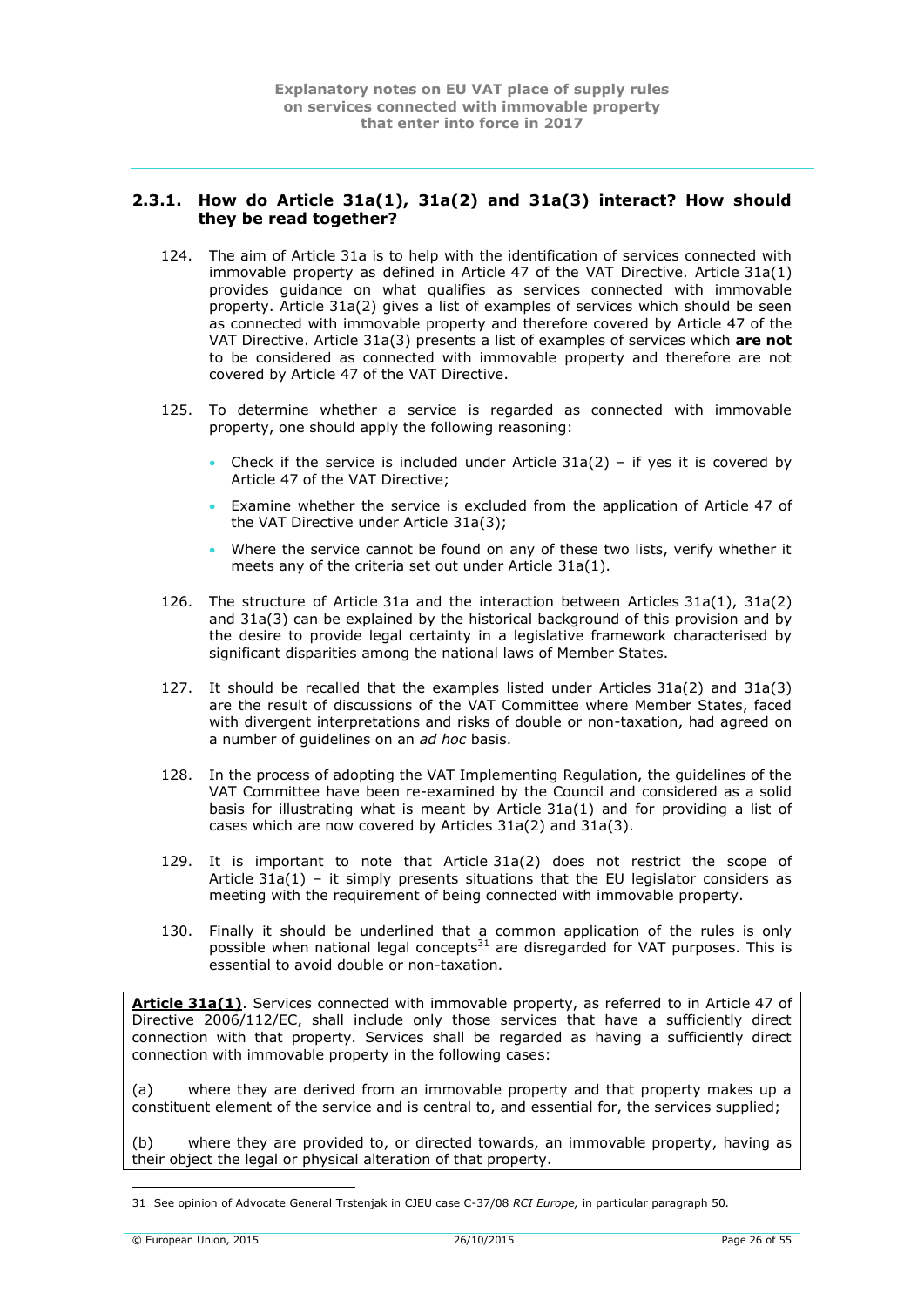# <span id="page-26-0"></span>**2.3.2. How should the 'sufficiently direct connection' be assessed?**

- 131. It must be recalled that the rule provided for under Article 47 of the VAT Directive is a particular rule and not an exception to the general rules of Articles 44 and 45. It should be applied based on an objective assessment of the conditions provided under the VAT Directive and the VAT Implementing Regulation<sup>32</sup> (see also point [1.4 in Part](#page-9-1) 1). Such an approach is coherent with the logic of the place of supply rules which is to ensure taxation at the place of consumption of the service $^{33}$ .
- 132. In order to be covered by Article 47 of the VAT Directive, a service must have sufficiently direct connection with the immovable property. As many services may be connected in one way or the other to immovable property it should be recognised that a tenuous or accessory connection should not be considered as sufficient to place these services within the scope of Article 47 of the VAT Directive<sup>34</sup>.
- 133. It flows from the above that the assessment of the presence of a 'sufficiently direct connection' between the service provided and the immovable property must be carried out in an objective manner against the criteria provided under Article  $31a(1)(a)$  and  $(b)$ .
- 134. The criteria set out in point (a) cover services where the outcome originates from the immovable property (for example leasing of a building or obtaining the right to fish within delimited territory) while under point (b) the immovable property is the object at the centre of the service performed on it (for example repair of a building). Additional information on how to understand the criteria from points (a) and (b) of Article  $31a(1)$  are included under points [2.3.6 and 2.3.7](#page-27-1) below. In any case the supply must be linked to one or several specific immovable properties<sup>31</sup> (see also [point](#page-11-0) 1.7 above).

### <span id="page-26-1"></span>**2.3.3. Can the criterion of 'sufficiently direct connection' be met by services that are provided from a distance/off-site?**

135. The question whether services provided off-site/at a distance can be seen as connected with immovable property depends on the specific nature of the service in question. The fact that the service is provided (fully or partially) at a distance is not on its own an obstacle for the service to have a sufficiently direct connection with immovable property. Each case must be judged objectively taking into account the factual circumstances at stake, the definition of immovable property provided by Article 13b and the provisions of Article 31a.

# <span id="page-26-2"></span>**2.3.4. Does the status of the recipient of the services affect the qualification of the services being provided?**

136. The status of the recipient of the service (i.e. whether or not he is the owner of the immovable property) is irrelevant for determining the qualification of the service itself: all depends on the nature and the objective features of the service concerned. For example, it is obvious that a service of repair of a dwelling or construction work is connected with the immovable property, whether it is

<sup>32</sup> See CJEU cases C-166/05 *Heger Rudi* and C-41/04 *Levob Verzekeringen and OV Bank*, and the opinion of Advocate General Trstenjak in CJEU case C-37/08 *RCI Europe*, in particular paragraph 73.

<sup>33</sup> See CJEU case C-37/08 *RCI Europe*, paragraph 39.

<sup>34</sup> See for example CJEU cases C-166/05 *Heger Rudi,* paragraphs 23 and 24, and C-37/08 *RCI Europe,* paragraph 36.

<sup>35</sup> See CJEU case C-155/12 *RR Donnelley Global Turnkey Solutions Poland*, paragraphs 34 and 35.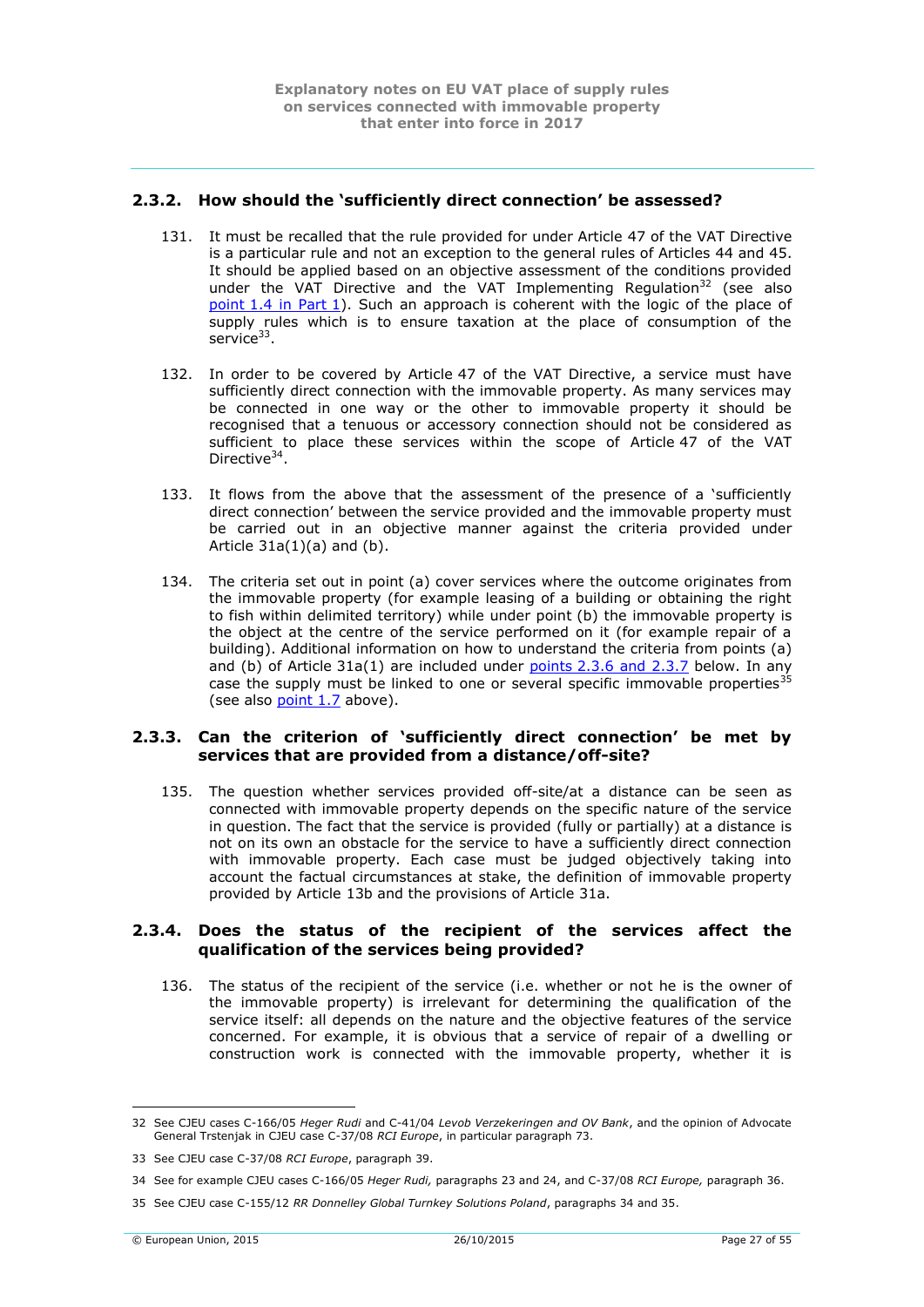supplied to the owner, the tenant or any occupant of the dwelling or to another supplier in a chain of transactions (e.g. in the case of subcontracting).

137. Further, for the application of Article 47 of the VAT Directive it is irrelevant whether the recipient is a business or a final consumer. The qualification of the services being provided should therefore not be affected by the status of the recipient.

# <span id="page-27-0"></span>**2.3.5. Does the location of the recipient of the services affect the qualification of the services?**

138. This question has to be approached in the same way as the one above. The deciding factor is the nature of the service and not the location of the recipient of the supply. The VAT treatment of the service cannot depend on whether the property is located inside or outside the country where the property owner is established. Each service needs to be judged taking into account the factual circumstances at stake.

# <span id="page-27-1"></span>**2.3.6. How to understand point (a) of Article 31a(1)?**

139. Article 31a(1)(a) states that services connected with immovable property have to be derived from a specific property that makes up a constituent element that is central and essential for the service to be supplied. It is not possible to perform such a service without the underlying property which implies that the service has to be carried out in relation to a specific immovable property<sup>36</sup>. The outcome of a service must originate from that immovable property. In other words, the service is derived from the immovable property when use is made of the property to perform the service provided that property constitutes the main and dominant element of that supply $37$ .

# <span id="page-27-2"></span>**2.3.7. How to understand point (b) of Article 31a(1)?**

- 140. Services are regarded as having a sufficiently direct connection with immovable property where they are provided to, or directed towards, an immovable property, having as their object the legal or physical alteration of that property. In other words they have to focus on the modification of the legal status and/or physical features of that immovable property.
- 141. Legal alteration of an immovable property should cover any modification of the legal situation of that property.
- 142. Point (b) of Article 31a(1) refers to the physical alteration without any further specification. Thus it seems correct to assume that any kind of physical modification of an immovable property should be sufficient to be covered by this provision (including services seeking to prevent any physical alteration). It is worth noting that the phrase 'physical alteration' used in Article 31a(1)(b) should not be seen as limited only to changes that are significant. In other words even minor changes resulting in a physical alteration of an immovable property (i.e. not involving changes in the substance of the immovable property) should be covered by Article 31a(1)(b) (e.g. maintenance or cleaning of roads, tunnels, bridges, buildings, etc.).

<sup>36</sup> See also explanation on specific part of the earth under point [2.2.1.1](#page-15-1) and [point](#page-11-0) 1.7.

<sup>37</sup> See CJEU case C-166/05 *Heger Rudi.*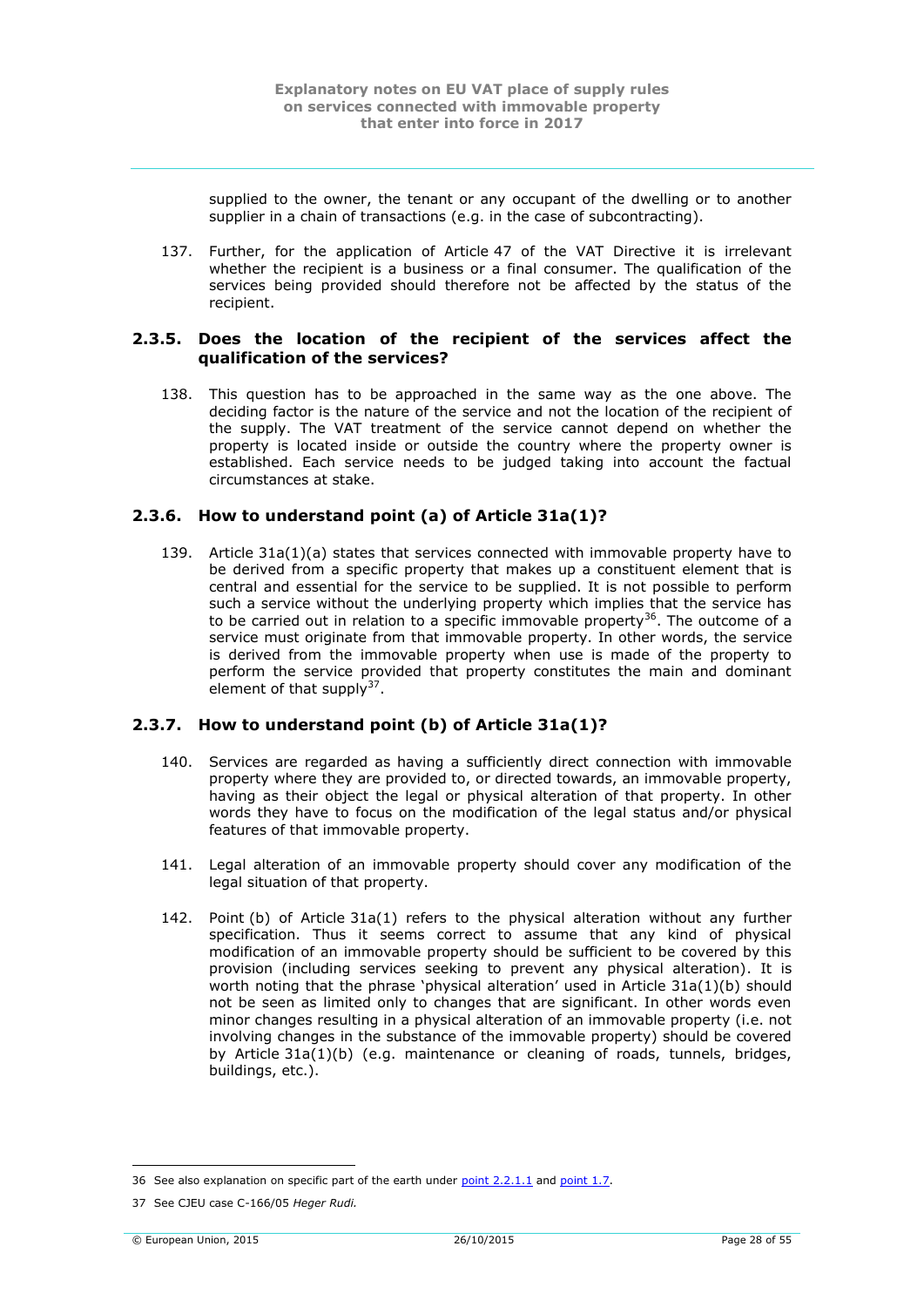# <span id="page-28-0"></span>**2.3.8. Are Articles 31a(1)(a) and 31a(1)(b) cumulative?**

- 143. The two provisions of Articles 31a(1)(a) and 31a(1)(b) **are not** cumulative. In practice, it is possible that some services will satisfy criteria of both provisions but it is sufficient that requirements from only one of the two are met in order for a service to be qualified as connected with immovable property.
- 144. As explained under  $point 2.3.1$ , the assessment of the service against the criteria contained in Article 31a(1) should only take place where that service is not included in either of the two lists from Articles 31a(2) and 31a(3).

### <span id="page-28-1"></span>**2.4. Particular examples of services connected or not connected with immovable property**

**Article 31a(2)**. Paragraph 1 shall cover, **in particular**, the following:

# <span id="page-28-2"></span>**2.4.1. Is the list of Article 31a(2) indicative or exhaustive?**

- 145. The list under Article 31a(2) is purely indicative and provides, as indicated by its wording ('in particular'), examples of specific services which the EU legislator has considered as being connected with immovable property in the sense of Article 47 of the VAT Directive. By doing so, it provides legal certainty in many common scenarios.
- 146. Article 31a(2) does not restrict the general definition of the concept of services connected with immovable property provided under Article 31a(1). Any specific situation that has not been explicitly covered by Article  $31a(2)(a)$  to  $(q)$  or by Article 31a(3) should therefore be assessed on a case-by-case basis against the criteria set under Article 31a(1).
- 147. Following the same logic, the EU legislator has also provided under Article 31a(3) an indicative list of services that are not to be considered as connected with immovable property (see [point 2.3.1](#page-25-0) above).

#### *For simplification and clarity purposes, the following explanations examine in parallel the positive and negative definition given of some comparable scenarios, whenever these are mentioned both under Article 31a(2) and under Article 31a(3).*

# <span id="page-28-3"></span>**2.4.2. Drawing up of plans (Article 31a(2)(a) and Article 31a(3)(a))**

Article 31a(2)(a) the **drawing up of plans** for a building or parts of a building designated for a particular plot of land regardless of whether or not the building is erected;

Article  $31a(3)(a)$  the drawing up of plans for a building or parts of a building if not designated for a particular plot of land;

#### <span id="page-28-4"></span>*2.4.2.1. What is the legal regime applicable to studies made with regard to an immovable property of which the location is not yet known?*

148. The preparatory phase of construction works can cover multiple steps (e.g. developing conceptual designs, conducting geostationary studies, etc.) which are more or less closely connected with immovable property. Some services of this preparatory phase can be supplied while the specific location of the immovable property is not yet known or certain.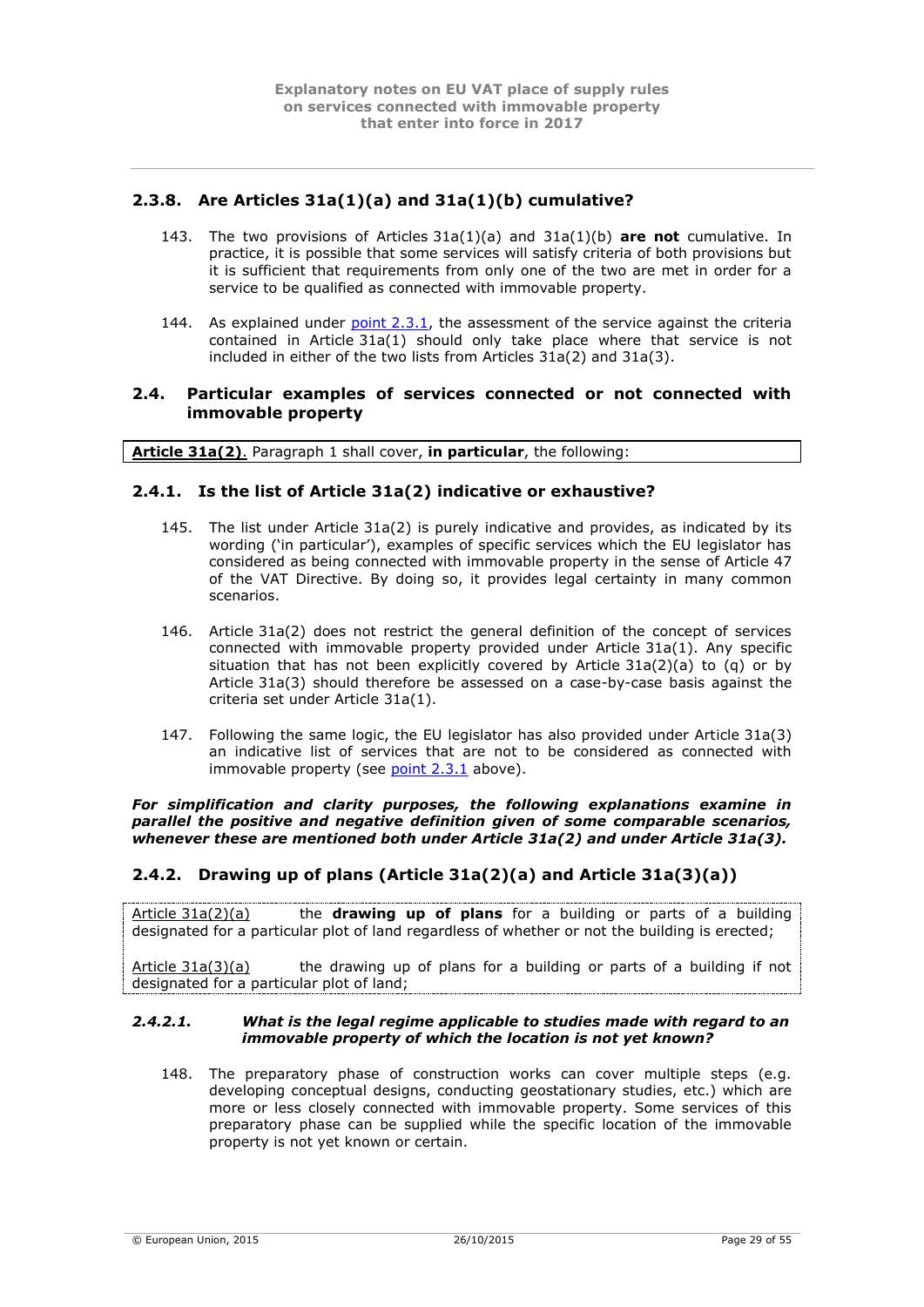- 149. In such circumstances, when services are provided without being linked to a plot of land or a specific property, these services cannot be regarded as sufficiently connected with immovable property and fall outside the scope of Article 47 of the VAT Directive. Such services should be taxed according to the relevant B2B or B2C general place-of-supply rules depending on whether they are provided to a business customer or to a final consumer unless another particular rule would apply. Only services provided with respect to an immovable property whose location is identified by the moment when the service is supplied can fall within the scope of Article 47 (see also explanations under [point](#page-11-0) 1.7 above).
- 150. In the event where services such as the drawing-up of plans are not followed up by construction works and no building is erected, these services can nevertheless qualify as connected with immovable property provided that they were supplied with respect to a clearly identified location. This could also be the case in the event where the supplier of the services participates in a bidding process but does not succeed in winning the contract.

# <span id="page-29-0"></span>**2.4.3. On-site supervision and security services (Article 31a(2)(b))**

| Article $31a(2)(b)$ | the provision of on-site supervision or security services; |  |
|---------------------|------------------------------------------------------------|--|
|                     |                                                            |  |

### <span id="page-29-1"></span>*2.4.3.1. Which services enter the scope of Article 31a(2)(b)?*

- 151. Article 31a(2)(b) provides that on-site supervision and security services shall be regarded as services connected with immovable property.
- 152. When initially discussed in the VAT Committee in 2011, on-site supervision was pointed out as an example of services provided in the framework of the preparation and coordination of construction works. It is in fact one of the services expressly listed in Article 47 of the VAT Directive as a service connected with immovable property.
- 153. The VAT Implementing Regulation applies the same tax treatment to the provision of on-site supervision and to security services.
- 154. On-site supervision or construction supervision typically relates to services provided in the construction sector in order to ensure that construction, demolition or renovation works are executed properly, in compliance with the technical and legal requirements, that they respect allocated deadlines and budget, that they meet the relevant regulatory and quality standards and that they are supported by the necessary documentation. These are expert services that often involve the coordination of different contractors and aim at safeguarding the successful completion of a project. Part of the supervision service may involve the permanent or regular presence of experts on site. Another part including tasks such as planning of works, coordination of subcontractors, completing and issuing documents, certificates and declarations may be carried out off the building site.
- 155. Security services have a different scope. On the one hand, they can be provided during the preparatory or construction phase of works to prevent theft or damage of equipment and material stored at a building site. This would generally require on-site presence of security guards who would control the access to the site of staff and delivery suppliers, ensure overnight security, monitor the site through video surveillance (CCTV monitoring), etc. On the other hand, security services can also be provided after the end of the construction or renovation works to ensure the security of residential, commercial, industrial or office buildings. These services can be provided through the physical presence of security officers, by installing security systems into the building or both.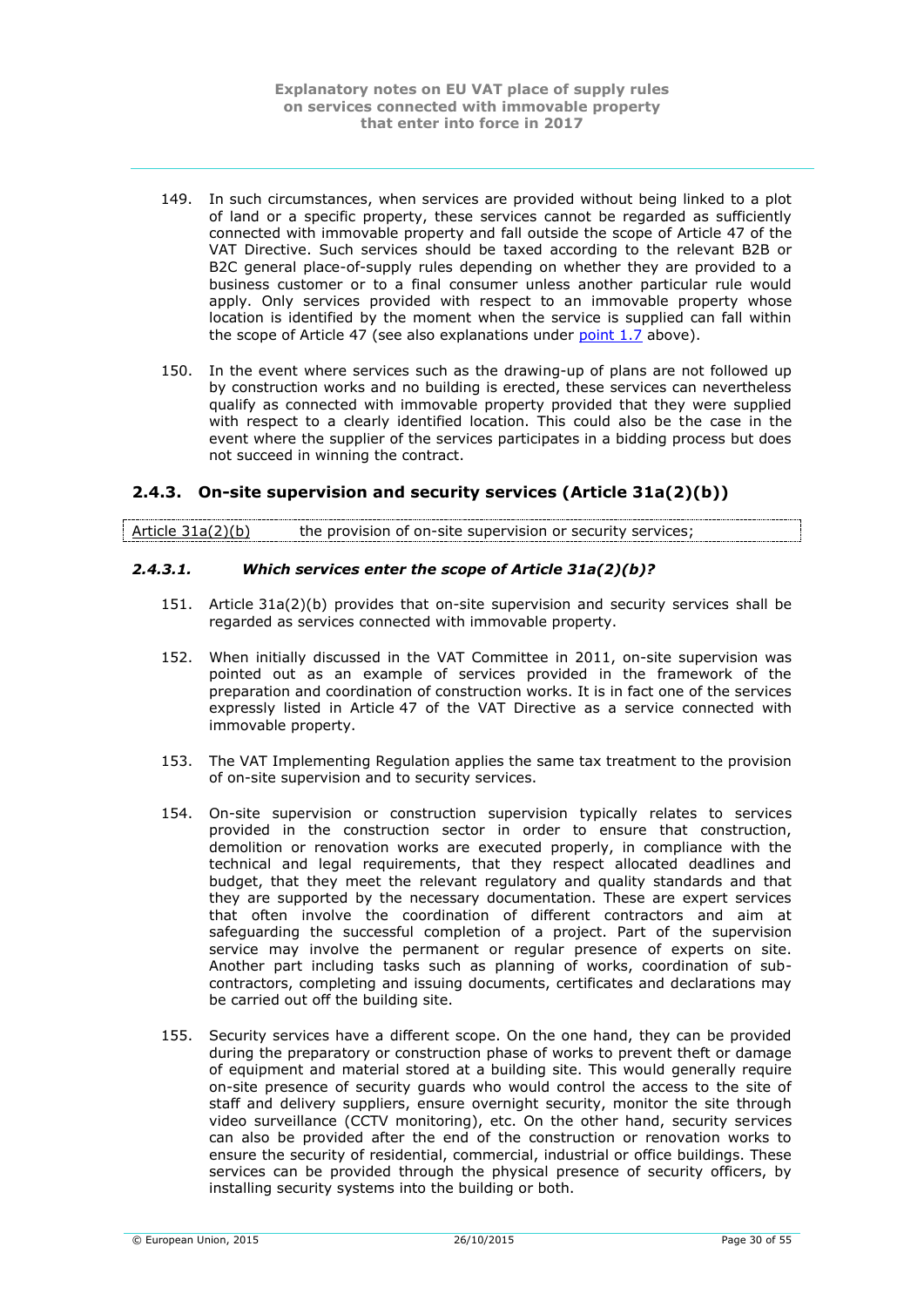156. The scope of Article 31a(2)(b) encompasses all these different scenarios. Therefore, when a supplier ensures the supervision or security of an immovable property, regardless of whether it is a construction, a building or only a plot of land, Article 47 of the VAT Directive applies. When, for ensuring the security of a movable good (e.g. items, equipment or machines located in a building, on a construction site or on a plot of land), the supplier also has to secure the immovable property itself, the security service will also be covered by Article 47 of the VAT Directive.

### <span id="page-30-0"></span>*2.4.3.2. Does Article 31a(2)(b) also cover remotely provided services?*

- 157. As explained above, under Article 31a(2)(b), supervision relates mainly to the supervision of building sites, while security services can relate to building sites as well as to erected buildings and constructions.
- 158. In this regard, and acknowledging modern supervision and security technologies, supervision and security services should receive the same tax treatment for VAT purposes regardless of whether they are supplied through the physical presence of human resources on the site or whether they are supplied remotely (i.e. without physical human presence on site), such as for example by using technological means installed on site. For both supervision and security services, the condition should be that the immovable property is an essential element of the service supplied. When conducting this assessment, it should be recalled that the aim of the particular rule of Article 47 of the VAT Directive is to ensure taxation at the place of consumption, and that services connected with immovable property are consumed at the place where the property is located.

#### <span id="page-30-1"></span>*2.4.3.3. Does the installation of a security system enter the scope of Article 31a(2)(b)?*

- 159. To establish whether the installation of a security system is to be covered by Article 47 of the VAT Directive, it must first be determined whether the transaction qualifies as a supply of goods or as a supply of services.
- 160. If the installation of the security system is part of the sale arrangement of a security system, the transaction may receive different qualifications for VAT purposes. It can be a supply of goods with installation which, according to Article 36 of the VAT Directive, will be taxed where the security system is installed or assembled. It can also be a supply of service connected with immovable property when the conditions set under Article 31a(2)(m) are met.
- 161. If the installation is supplied as a separate service (independent from the supply of the security system itself which would be taxed as a supply of goods) it should be assessed whether the conditions set under Article  $31a(2)(m)$  are met, i.e. whether upon installation the security system qualifies as immovable property as defined under Article 13b (see also  $point\ 2.4.14$ ). The conditions foreseen under Article 13b would be satisfied and the service of installation would qualify as connected with immovable property if:
	- i) the security system that has been installed makes up an integral part of a building or construction without which the building or construction is incomplete (Article  $13b(c)$ ) – this could for example be the case if the security system has been installed in a prison or in banking premises where valuables are stored;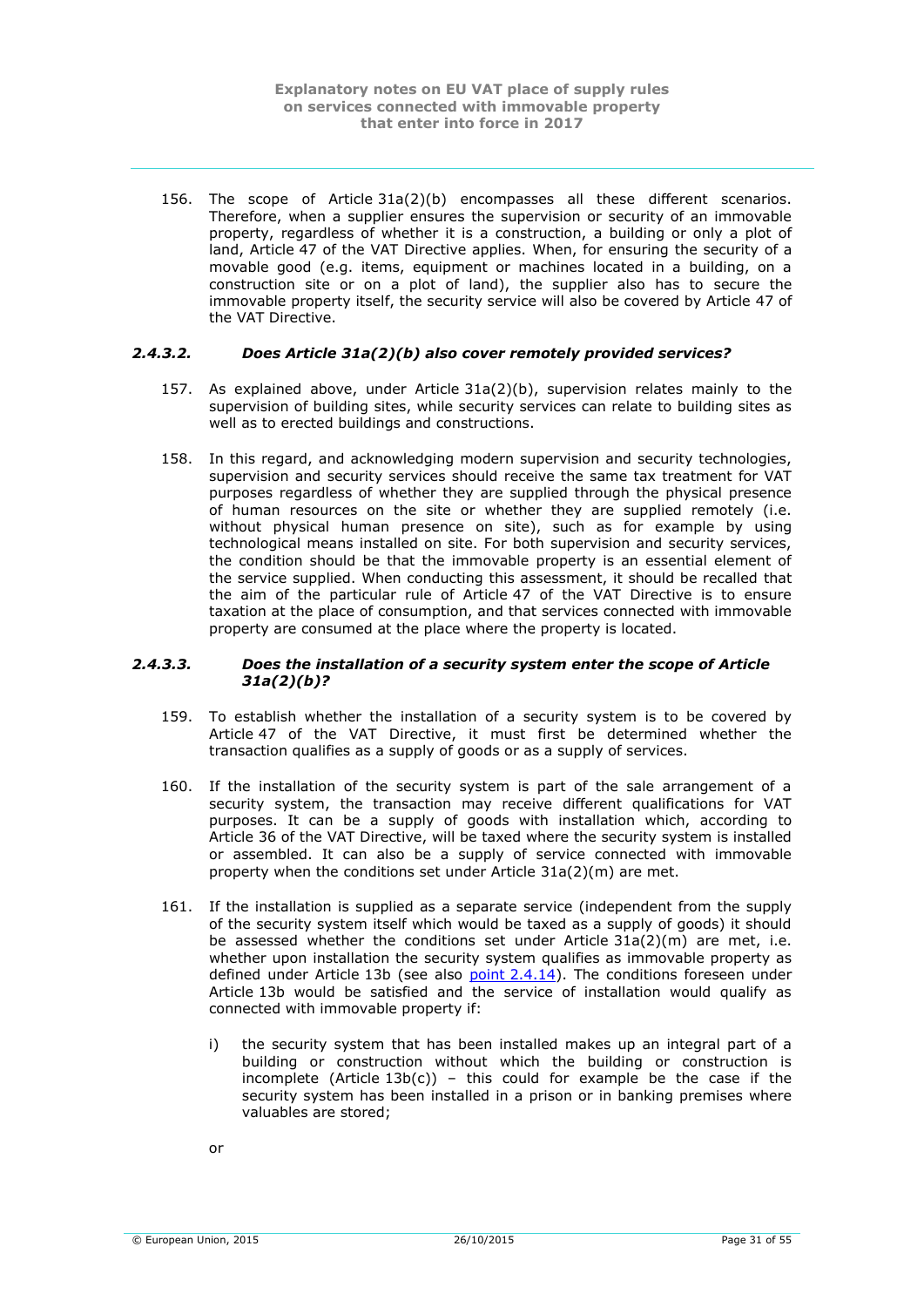- ii) the security system is permanently installed in a building or construction and cannot be moved without destroying or altering the building or construction  $(A$ rticle  $13b(d)$ ) – this could be the case in apartments or offices.
- 162. In the case of installation works leading to the security system becoming part of the immovable property, the service is considered as connected with immovable property. This would ensure taxation at the same location, regardless of whether the supply is qualified as a supply of goods with installation or assembly or as a supply of services connected with immovable property.

# <span id="page-31-0"></span>**2.4.4. Construction of buildings (Article 31a(2)(c))**

Article 31a(2)(c) the **construction of a building on land**, as well as construction and demolition work performed on a building or parts of a building;

#### <span id="page-31-1"></span>*2.4.4.1. Which categories of works of construction are covered by the scope of Article 31a(2)(c)?*

163. The scope of this provision covers all types of construction works including not only the construction of new buildings but also other construction works such as the reconstruction, alteration, conversion, enlargement, demolition (total or partial) of existing buildings or parts of buildings (this list is not exhaustive and in practice some services can cover two or more of these examples).

#### <span id="page-31-2"></span>*2.4.4.2. Which should be the VAT treatment of the hiring of staff for the purpose of construction works?*

- 164. It is arguable whether the hiring of staff for carrying out construction works is a service 'provided to, or directed towards, an immovable property, having as [...] object the legal or physical alteration of that property'.
- 165. On the one hand, it could be considered that the assignment of staff, regardless of whether or not they are hired for construction work, is a provision of services subject to the general place-of-supply rules and should not be seen as connected with immovable property.
- 166. On the other hand, replying to a similar question, Article 31b provides a presumption that the hiring of equipment with a view of carrying out work on immovable property must be treated as a supply of services connected with immovable property, insofar as the supplier hiring out the equipment assumes responsibility for the execution of the work. Although there is no presumption with regard to the hiring of staff, it could be argued that, similarly to the provision of equipment, the hiring of staff can constitute a service connected with immovable property if the supplier assumes responsibility for the execution of the work.
- 167. To ensure a coherent VAT treatment for hiring of equipment and for hiring of staff, the same logic has to be followed in both scenarios: the service shall only be considered as connected with immovable property if the supplier of the hiring out of staff assumes responsibility for the execution of the work. In such scenarios, the supplier would in actual fact not just supply staff to his customer but also take responsibility for the performance and results of the construction works which equals to providing construction services, i.e. providing a service connected with immovable property.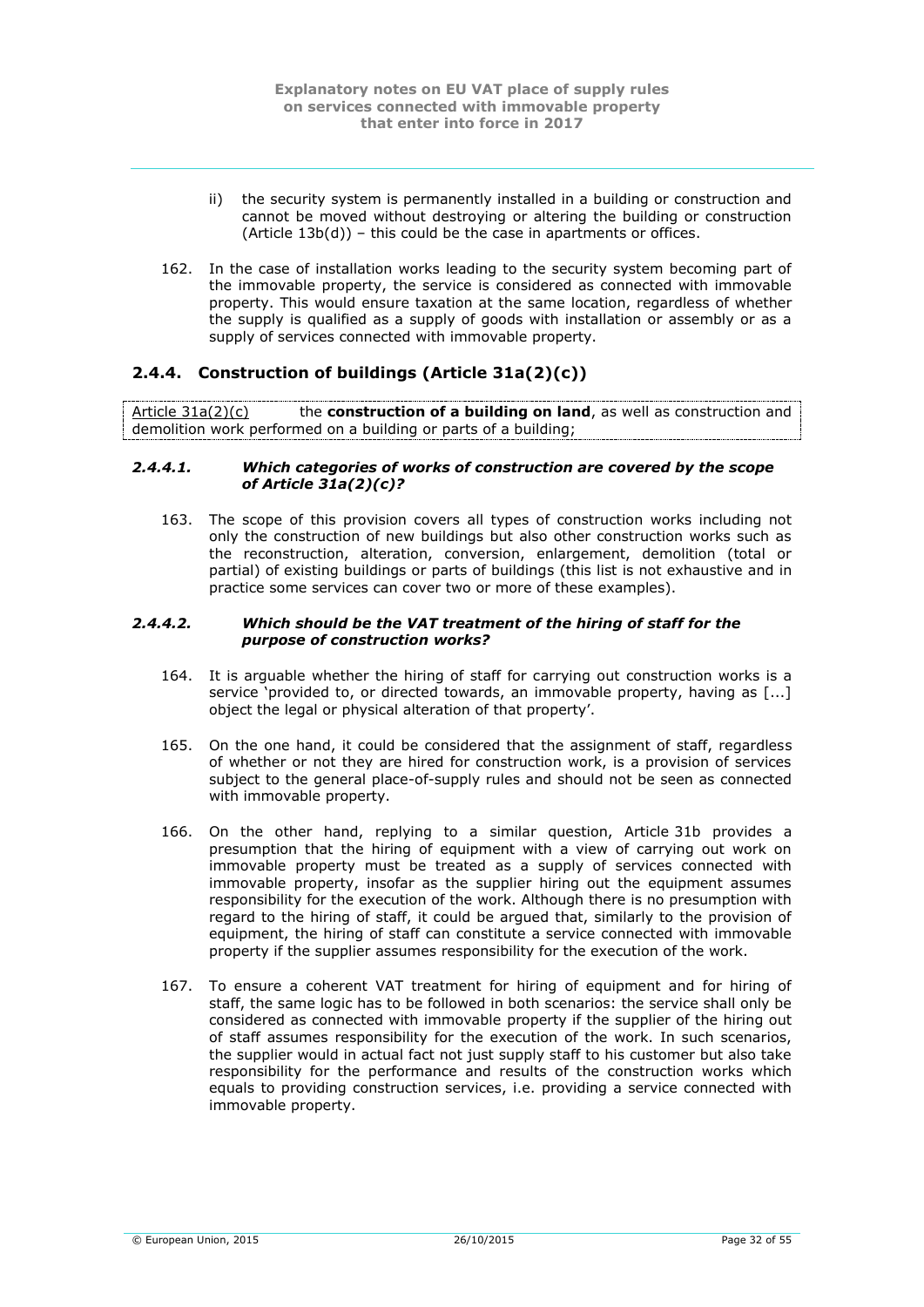# <span id="page-32-0"></span>**2.4.5. Construction of permanent structures (Article 31a(2)(d))**

Article 31a(2)(d) the **construction of permanent structures on land**, as well as construction and demolition work performed on permanent structures such as **pipeline systems for gas, water, sewerage** and the like;

#### <span id="page-32-1"></span>*2.4.5.1. Does Article 31a(2)(d) also apply to the construction of permanent structures fixed to the river/sea/ocean's floor?*

- 168. Yes, under this provision the term 'land' should be understood as any piece of land above or below sea level, consistent with the definition given under Article 13b(b).
- 169. That can be inferred from the case-law of the CJEU<sup>38</sup> according to which the installation of a cable on the seabed must be subject to the same tax treatment as an installation on immovable property.

#### <span id="page-32-2"></span>*2.4.5.2. Which are the construction and demolition works covered by Article 31a(2)(d)?*

- 170. Article 31a(2)(d) complements Article 31a(2)(c) and covers two types of services: on the one hand the construction of permanent structures and, on the other hand, the construction and demolition works performed on existing permanent structures.
- 171. The construction and demolition works related to permanent structures (such as pipeline systems) covered by this provision also cover the fixing and unfixing of permanent structures to the ground, be it land above or below sea level.
- 172. Article 31a(2)(d) provides explicit examples of several permanent structures by making reference to pipeline systems for gas, water, sewerage. As indicated by the wording of the provision, this list is however not exhaustive. Other examples of permanent structures covered by this provision include cooling and heating systems.
- <span id="page-32-5"></span>173. Once the permanent structure is constructed and the construction works are over, the use of this structure for services such as the transport of gas, water, sewage, electricity, etc. shall not be considered as connected with the immovable property.
- 174. With regard to maintenance works, renovation and repair of permanent structures, see Article 31a(2)(l).

# <span id="page-32-3"></span>**2.4.6. Work on land and agricultural services (Article 31a(2)(e))**

Article 31a(2)(e) **work on land**, including **agricultural services** such as tillage, sowing, watering and fertilisation;

#### <span id="page-32-4"></span>*2.4.6.1. Which categories of works and agricultural services enter the scope of Article 31a(2)(e)?*

175. Article 31a(2)(e) is complementary to previous provisions and covers works on land other than the construction or demolition of buildings (Article  $31a(2)(c)$ ) and the construction and demolition of other permanent structures fixed to the ground  $(A<sub>tr</sub> - A<sub>1</sub>(A<sub>1</sub> - A<sub>2</sub> - A<sub>3</sub>)$ . It covers, for example, land development works such as

<sup>1</sup> 38 See CJEU case C-111/05 *Aktiebolaget NN.*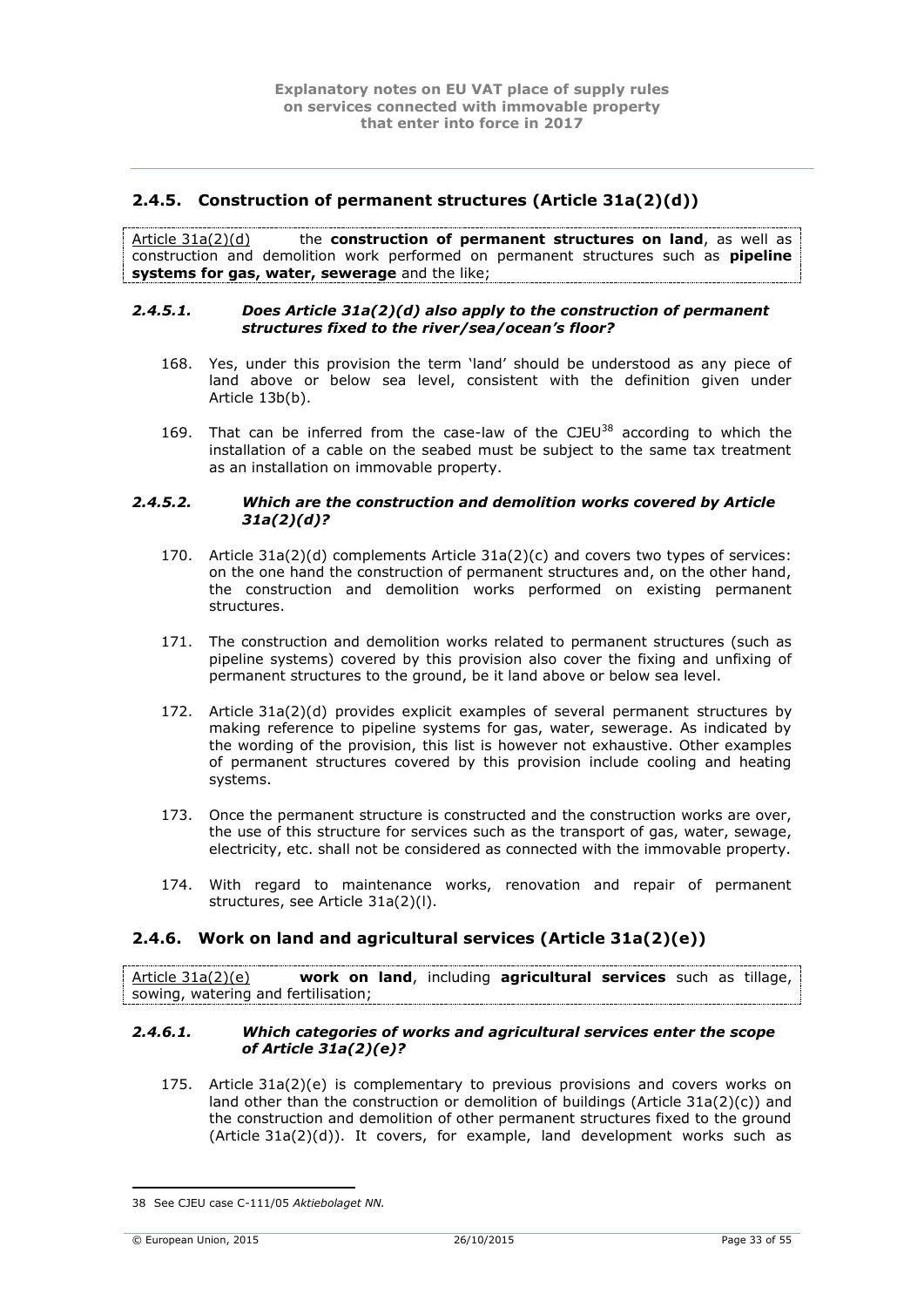flattening before the start of construction works or garden landscaping provided with regard to a specific piece of land.

- 176. It also encompasses agricultural services. Those should be defined as services provided with the purpose of preparing land for the cultivation of crops or of cultivating land (e.g. through ploughing, harvesting, clearing of land, felling of trees).
- 177. Since agricultural services can cover a very large range of activities, a strict definition should be applied for VAT purposes under the VAT Implementing Regulation. Agricultural services should be considered as connected with immovable property only insofar as they concern work on land. For example, rearing of livestock is an agricultural activity not to be considered as connected with immovable property. Also, the sorting, processing, packaging, labelling and transportation of crops after the harvesting or of trees after they have been cut would not qualify as services connected with immovable property<sup>39</sup>.

# <span id="page-33-0"></span>**2.4.7. Surveying and assessment of risk and integrity (Article 31a(2)(f))**

| Article $31a(2)(f)$ |  | surveying and assessment of the risk and integrity of |  |  |  |
|---------------------|--|-------------------------------------------------------|--|--|--|
| immovable property; |  |                                                       |  |  |  |

# <span id="page-33-1"></span>*2.4.7.1. What is the purpose of Article 31a(2)(f)?*

- 178. Article 47 of the VAT Directive defines the place of supply of services connected with immovable property and makes explicit reference to the services of experts. Like valuation services, surveying and assessment of the risk and integrity of immovable property constitute such expert services and must be taxed accordingly at the place where the immovable property is located.
- 179. Risk and integrity assessment services are for example provided by experts to insurance companies to help determine the conditions of an insurance contract for a building. They can also be provided as part of feasibility studies carried out in view of construction works. Such services imply technical assessment of the physical state and/or integrity of a specific immovable property, its structural elements, equipment, etc. In some cases, they can require site visits of the property. Such on-site presence of the experts is however not a condition per se for the service to be covered by Article 31a(2)(f). Other examples of risk and integrity assessment services are anti-seismic evaluations, surveying of the seabed, assessment conducted on a plot of land in order to determine whether it is suitable for construction, assessment of energy efficiency, assessment of safety related documentation and compliance with other environment, health or safety related obligations.
- 180. While surveying and assessment of risk and integrity can sometimes be provided together with valuation services, they can also be provided separately. The EU legislator has therefore chosen to cover them individually in two complementary provisions of the VAT Implementing Regulation (see Article 31a(2)(g) below). This aims at clarifying that not only valuation but also other expert services serving similar purposes are covered by the particular place of supply rule of Article 47 of the VAT Directive.

<u>.</u>

<sup>39</sup> Where these services are provided as a package, together with a service connected with immovable property, it must be assessed whether the package is to be treated as a bundled supply for VAT purposes – see also [point](#page-10-1) 1.6 above.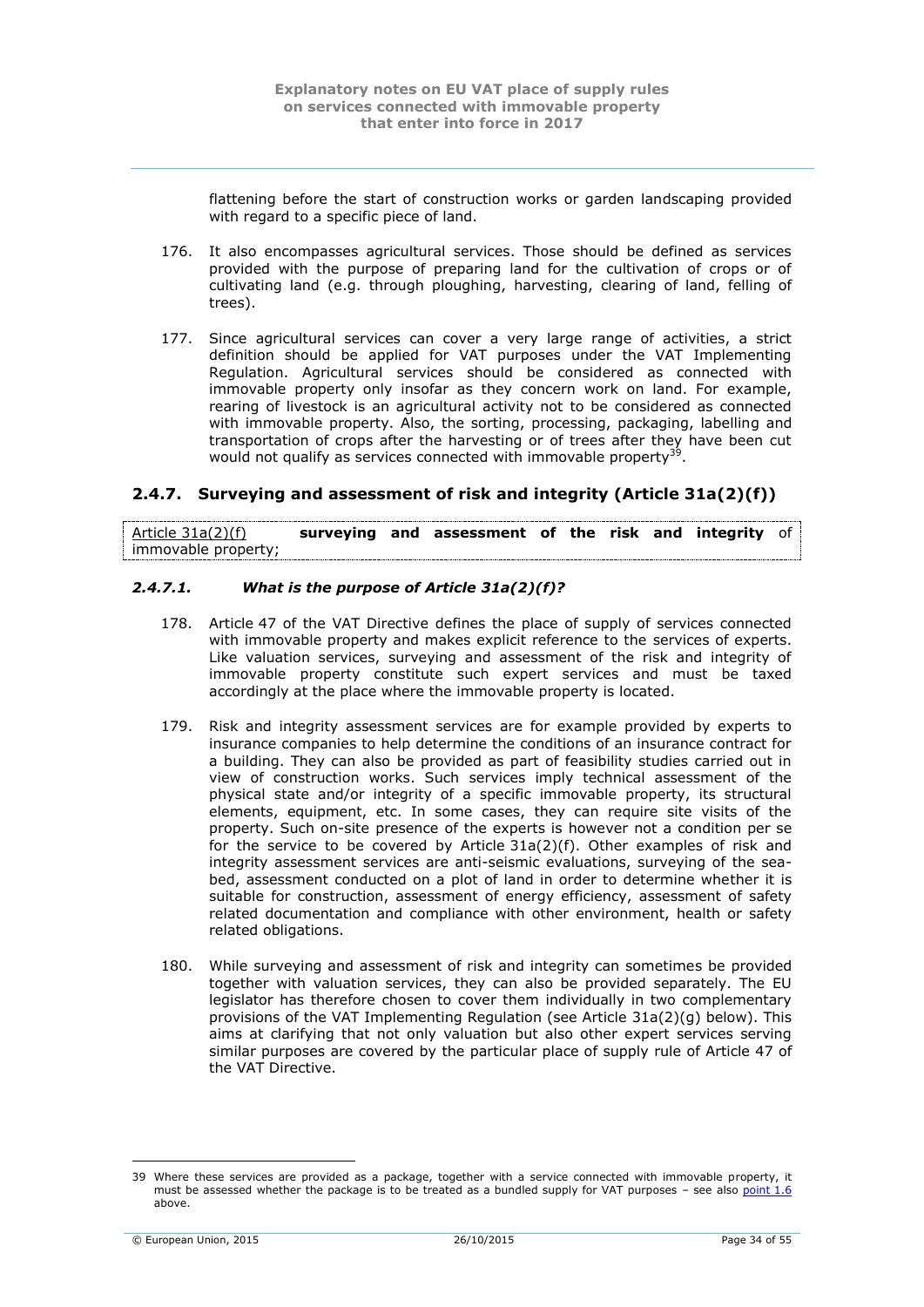# <span id="page-34-0"></span>**2.4.8. Valuation services (Article 31a(2)(g))**

Article 31a(2)(g) the **valuation of immovable property**, including where such service is needed for insurance purposes, to determine the value of a property as collateral for a loan or to assess risk and damages in disputes;

#### <span id="page-34-1"></span>*2.4.8.1. Which services consisting in valuation of immovable property are covered by Article 31a(2)(g)?*

- 181. Valuation services can be provided in many different circumstances where the market value of one or several immovable properties needs to be determined for private, business, legal or administrative reasons (e.g.: buying, selling, insuring or paying taxes on immovable property, or resolving disputes linked with the immovable property's integrity, conformity or damages).
- 182. The scope of Article 31a(2)(g) therefore covers all valuation services regardless of the purposes of the valuation. The examples given under Article  $31a(2)(q)$ (valuation services for insurance purposes, valuation services to determine the value of a property as collateral for a loan or valuation services to assess risk and damages in disputes) serve only as illustrations and do not constitute an exhaustive list as indicated by the use of the word 'including' under this provision. Scenarios where the valuation service constitutes part of a bundled supply must be examined on a case-by-case basis according to the established case-law<sup>40</sup> of the CJEU (see  $point 1.6$  above).

# <span id="page-34-2"></span>*2.4.8.2. Can due diligence services qualify as a service connected with immovable property under Article 31a(2)(g)?*

- 183. Due diligence services cover a wide range of expert services consisting in the investigation and analysis of a company's or an organisation's situation prior to a business transaction. They typically aim to ascertain a list of material facts in order to identify potential risks and allow a better valuation of the business assets. They can be related to immovable property or not and be provided by experts working in different professional sectors such as auditors, engineers, etc. Examples of due diligence services are tax due diligence, technical and environmental due diligence services (for due diligence qualifying as legal services see point [2.4.18](#page-45-1) below).
- 184. When the valuation of the immovable property assets is part of a complex due diligence service, an assessment should be carried out to identify which element is predominant in the supply. When the valuation of the immovable property predominates, the due diligence service can be considered as connected with immovable property under Article  $31a(2)(g)$  (see also [point](#page-10-1) 1.6. on bundled supplies above).

#### <span id="page-34-3"></span>*2.4.8.3. Does the method by which a property valuation is carried out have a bearing on whether the provision of that service is treated as connected with immovable property or not?*

185. The market value of an immovable property can be assessed through different methods such as the direct comparison method, the capital value method, residual method, etc. Some of these methods may require a physical inspection of the immovable property, others not. The choice of the valuation method is not relevant *per se* for determining the place of supply of the service for VAT purposes.

<sup>1</sup> 40 See CJEU cases C-425/06 *Part Service*, and C-392/11 *Field Fisher Waterhouse*.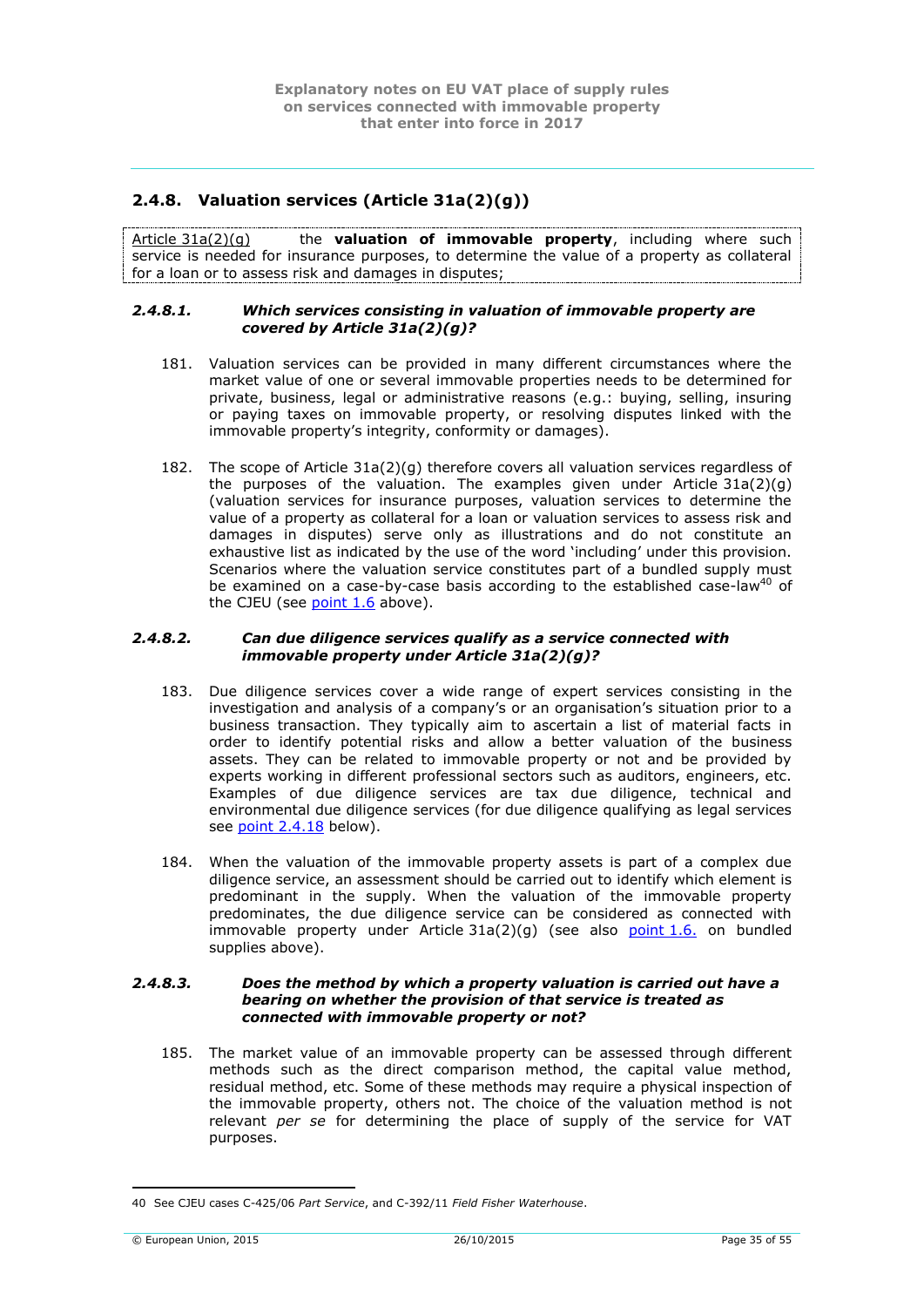# <span id="page-35-0"></span>**2.4.9. Leasing and letting of immovable property (Article 31a(2)(h) and Article 31a(3)(b))**

Article 31a(2)(h) the **leasing or letting of immovable property** other than that covered by point (c) of paragraph 3, **including the storage of goods** for which a specific part of the property is **assigned for the exclusive use** of the customer;

Article 31a(3)(b) the storage of goods in an immovable property if no specific part of the immovable property is assigned for the exclusive use of the customer;

#### <span id="page-35-1"></span>*2.4.9.1. How to understand 'leasing or letting of immovable property' for the purpose of the place of supply rules?*

- 186. The VAT Directive does not provide for definitions of leasing or letting of immovable property. The concept is used both for the place-of-supply rules and exemptions.
- 187. According to settled case-law, letting or leasing of immovable property is essentially the conferring to the party, for an agreed period and in return for a payment, of the right to occupy property as if that person were the owner and to  $\frac{1}{2}$  exclude any other person from enjoyment of such right<sup>41</sup>. This definition covers the key elements of 'leasing and letting of immovable property' and can be used for the purpose of Article 31a(2)(h). The fact that a specific situation does not fall under the definition of 'letting or leasing of immovable property' given by the CJEU (because, for example, one of the conditions is not fulfilled) does not mean that it cannot be governed by Article 47 of the VAT Directive where the general conditions in Article 31a(1) are met.
- 188. The leasing of immovable property can fall under Article 47 of the VAT Directive only insofar as it qualifies as a supply of service and not as a supply of goods under the relevant national legislation.

#### <span id="page-35-2"></span>*2.4.9.2. How should storage of goods be understood under Article 31a(2)(h), taking into account the position taken by the CJEU in the RR Donnelley case?*

- 189. Article 31a(2)(h) generally qualifies services of leasing and letting of immovable property, with the exception of the provision of advertising, as connected with immovable property (see also point [2.4.20.](#page-49-1) on provision of stand location). It also explicitly covers services consisting in storage of goods and specifies the conditions under which these are to be seen as connected with immovable property.
- 190. For the particular example of storage of goods, the legislator has fixed the requirement that a specific part of the immovable property where the goods are stored must be assigned for the exclusive use of the customer (i.e. that the space where the goods are stored is identified, known by the customer and is allocated exclusively to his needs during the whole duration of the contract) for the storage to be seen as connected with immovable property.
- 191. In the *RR Donnelley* case, the CJEU has further indicated that 'If, (…) it were to transpire that the recipients of such storage service have, for example, no right of access to the part of the property where their goods are stored or that the immovable property on which or in which those goods are to be stored does not constitute a central and essential element of the supply of services', the supply of

<sup>1</sup> 41 See for example CJEU cases C-174/06 *CO.GE.P.*, paragraph 31, and C-270/09 *MacDonald Resorts*, paragraph 46.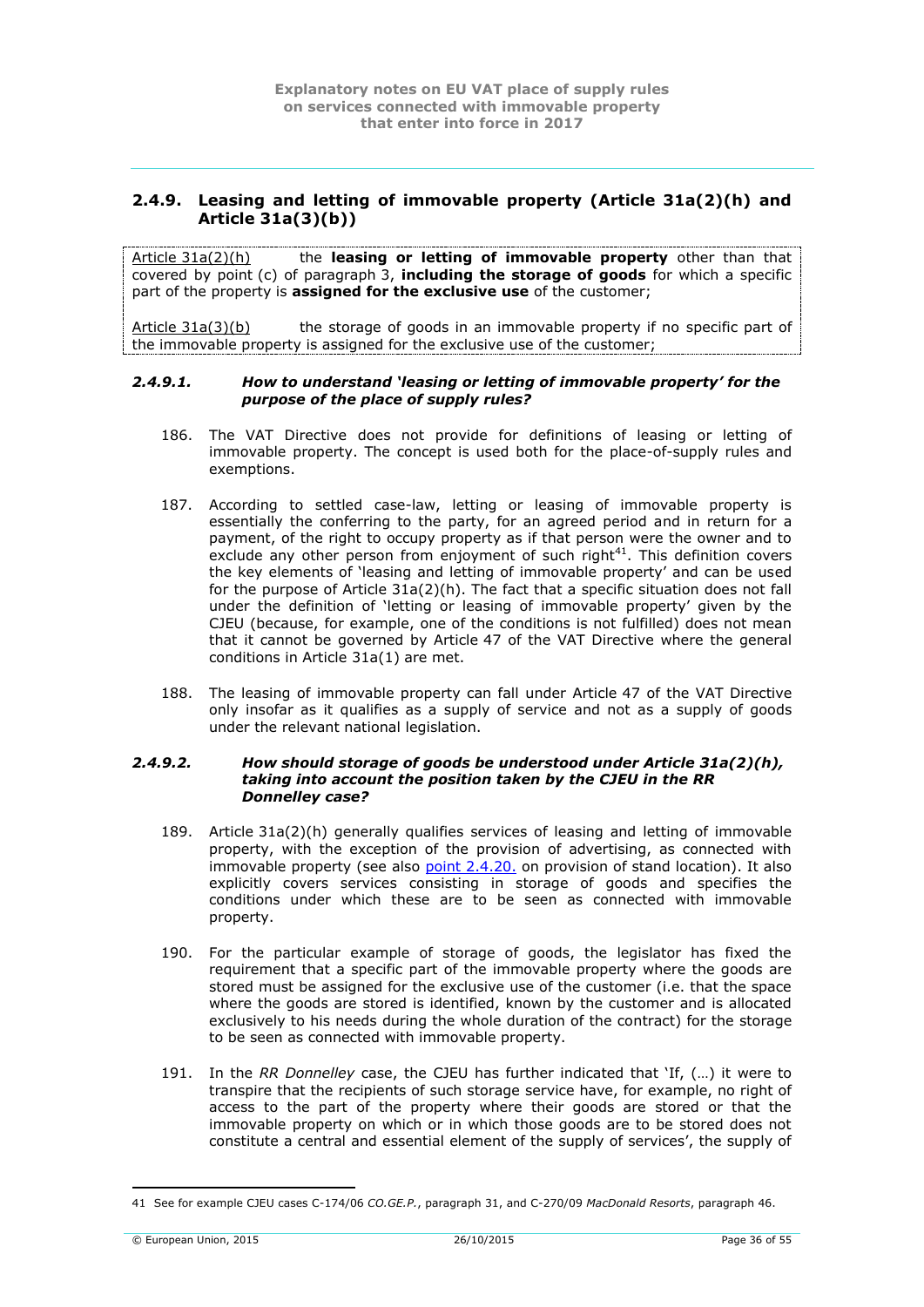complex storage services could fall outside the scope of Article 47 of the VAT Directive.

192. These two elements – the access to the stored goods and the central and essential character of the immovable property for the service supplied – are factors meant to help the national courts in their assessment but do not constitute new, additional conditions to the one foreseen under Article 31a(2)(h). Therefore, the situation where a customer has an exclusively assigned area for the storage of goods (i.e. an area where only that customer can store goods to the exception of any other person), could qualify as a service connected with immovable property even if the customer can access that area only at certain moments or under certain conditions.

#### <span id="page-36-0"></span>*2.4.9.3. How should storage services provided together with additional services be treated?*

- 193. The VAT treatment of complex storage services provided in warehouses or other premises will depend, in the first place, on the qualification of the services as a single supply or multiple supplies (see explanations under [point](#page-10-1)  $1.6$ , above). In this regard, the explanations provided by the CJEU in the *RR Donnelley* case<sup>42</sup> are very clear in providing guidance on the approach to follow.
- 194. The following test should therefore be run in order to establish the place of supply of a complex storage service:
	- Is storage of goods provided together with other services which are so closely linked to the storage that they form, objectively, a single, indivisible service, which it would be artificial to split, the storage element of the single service being in any case the main one and the one sought by the customer?
	- Is the storage service provided together with other merely ancillary services that do not represent for the customer an end in themselves but simply a means of better enjoying the storage?
- 195. If the answer to one of these two questions is affirmative, the complex supply shall be treated as one single supply. Provided that a specific part of the storage facility is assigned for the exclusive use of the customer, the indivisible services (in the first case) and, in the second case, all the components of the complex supply (both the storage of goods and the ancillary services thereto) shall be subject to VAT at the place where the storage facility is located.

# <span id="page-36-1"></span>**2.4.10. Provision of accommodation (Article 31a(2)(i) and Article 31a(3)(d))**

Article 31a(2)(i) the **provision of accommodation in the hotel sector** or in sectors with a similar function, such as holiday camps or sites developed for use as camping sites, including the right to stay in a specific place resulting from the **conversion of timeshare usage rights** and the like;

Article 31a(3)(d) **intermediation** in the **provision of hotel accommodation** or accommodation in sectors with a similar function, such as holiday camps or sites developed for use as camping sites, if the intermediary is acting in the name and on behalf of another person;

<sup>42</sup> See CJEU case C-155/12 *RR Donelley Global Turnkey Solutions Poland*, paragraphs 20 to 25.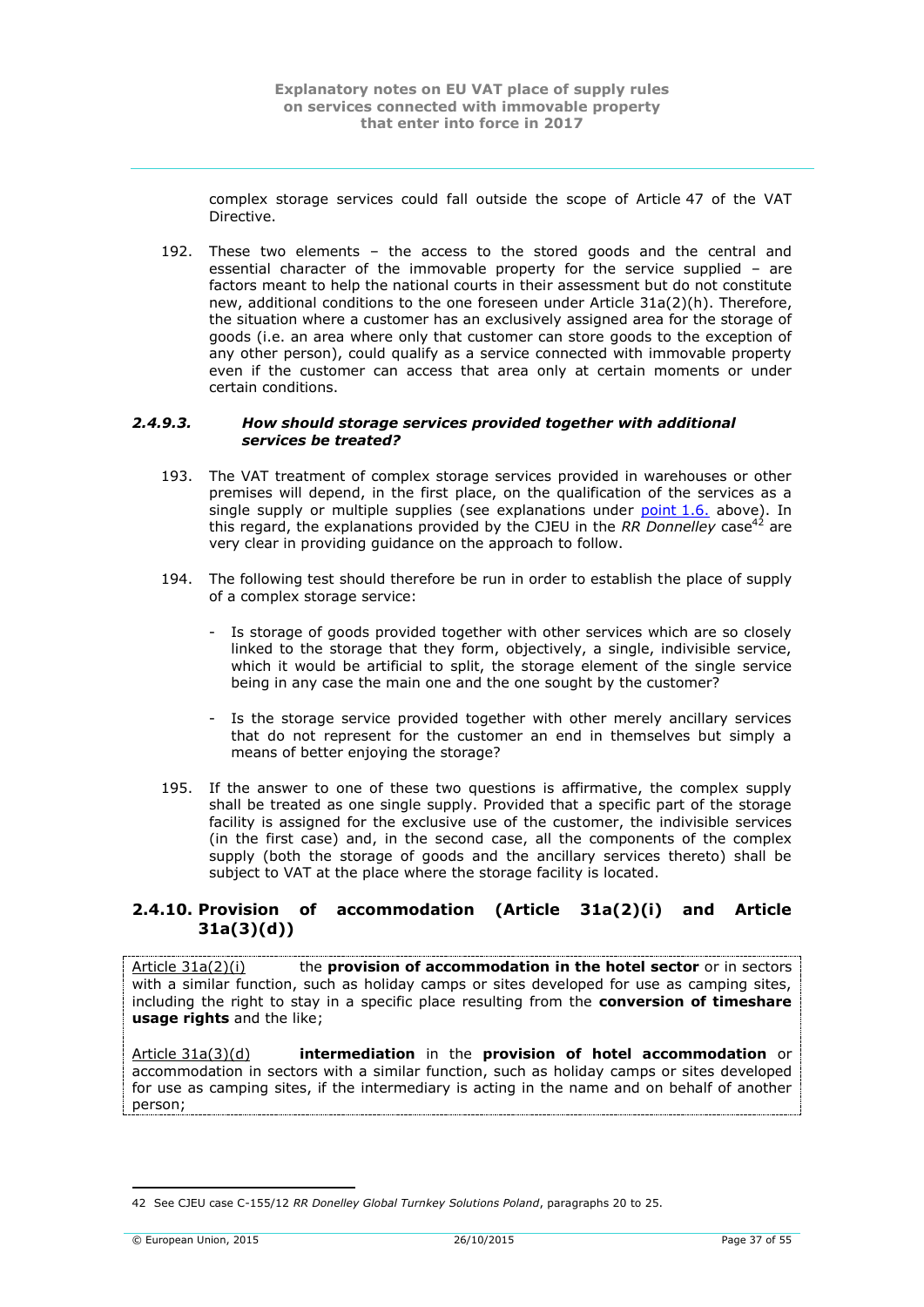#### <span id="page-37-0"></span>*2.4.10.1. Does Article 31a(2)(i) also apply to accommodation provided outside the hotel sector (e.g. to holiday cottages, holiday villas, apartment exchanges, etc.)?*

196. The scope of Article 31a(2)(i) is broad: it applies not only to accommodation in hotels but also to accommodation 'in sectors with similar function, such as holiday camps or sites developed for use of camping sites'. This means that the type or venue of the accommodation is irrelevant for the qualification of the service. The important criterion is whether the immovable property will be used for accommodation purposes or not. Therefore, any accommodation service subject to VAT (i.e. considered as a taxable supply) can qualify as connected with immovable property under Article 31a(2)(i), regardless of the type of accommodation that is involved in the supply of the service (a room in a hotel, an apartment, a bungalow, a tree house, a yurt, a camping site, etc.).

#### <span id="page-37-1"></span>*2.4.10.2. Which are the services covered by the provision of 'the right to stay in a specific place resulting from the conversion of timeshare usage rights' under Article 31a(2)(i)?*

- 197. Article 31a(2)(i) confirms that the provision of accommodation in hotels and similar establishments qualifies as a service connected with immovable property that should be taxed where this immovable property is situated.
- 198. The same provision also clarifies that services allowing a customer to enjoy a right to stay in a specific place (e.g. in a timeshare resort) in exchange of his timeshare usage rights are also subject to the place of supply rule provided by Article 47 of the VAT Directive.
- 199. The 'conversion of timeshare usage rights' (also commonly called exchange of timeshare usage rights) relates to services enabling customers to exercise, against consideration, a right to temporarily use a property, stay in a hotel or occupy an accommodation. It presents an alternative to the more traditional accommodation methods and is therefore subject to the same VAT treatment as accommodation services.
- 200. The CJEU has ruled<sup>43</sup> that 'it is common ground timeshare usage rights are rights in immovable property and their transfer in exchange for the enjoyment of similar rights constitutes a transaction connected with immovable property'.
- 201. In practice, holders of timeshare usage rights are usually members of a group or an association. A holder of timeshare rights who wishes to exchange his right with that of another holder would not get into direct contact with that person but would rather contact the group or association whose business consists in organising the exchange between its members against consideration.
- 202. According to the CJEU, the service of facilitating, organising or allowing the exchange of timeshare usage rights is consumed where the immovable property in respect of which timeshare usage rights are exchanged is located.
- 203. Therefore the services provided by companies or associations administering and organising the exchange between their members of their timeshare usage rights (both under traditional timeshare exchange schemes<sup>44</sup> and under points based timeshare ownership schemes<sup>45</sup>) are covered by the provision of 'the right to stay

<sup>43</sup> See CJEU case C-37/08 *RCI Europe*, paragraph 37.

<sup>44</sup> See CJEU case C-37/08 *RCI Europe*.

<sup>45</sup> See CJEU case C-270/09 *Macdonald Resorts*.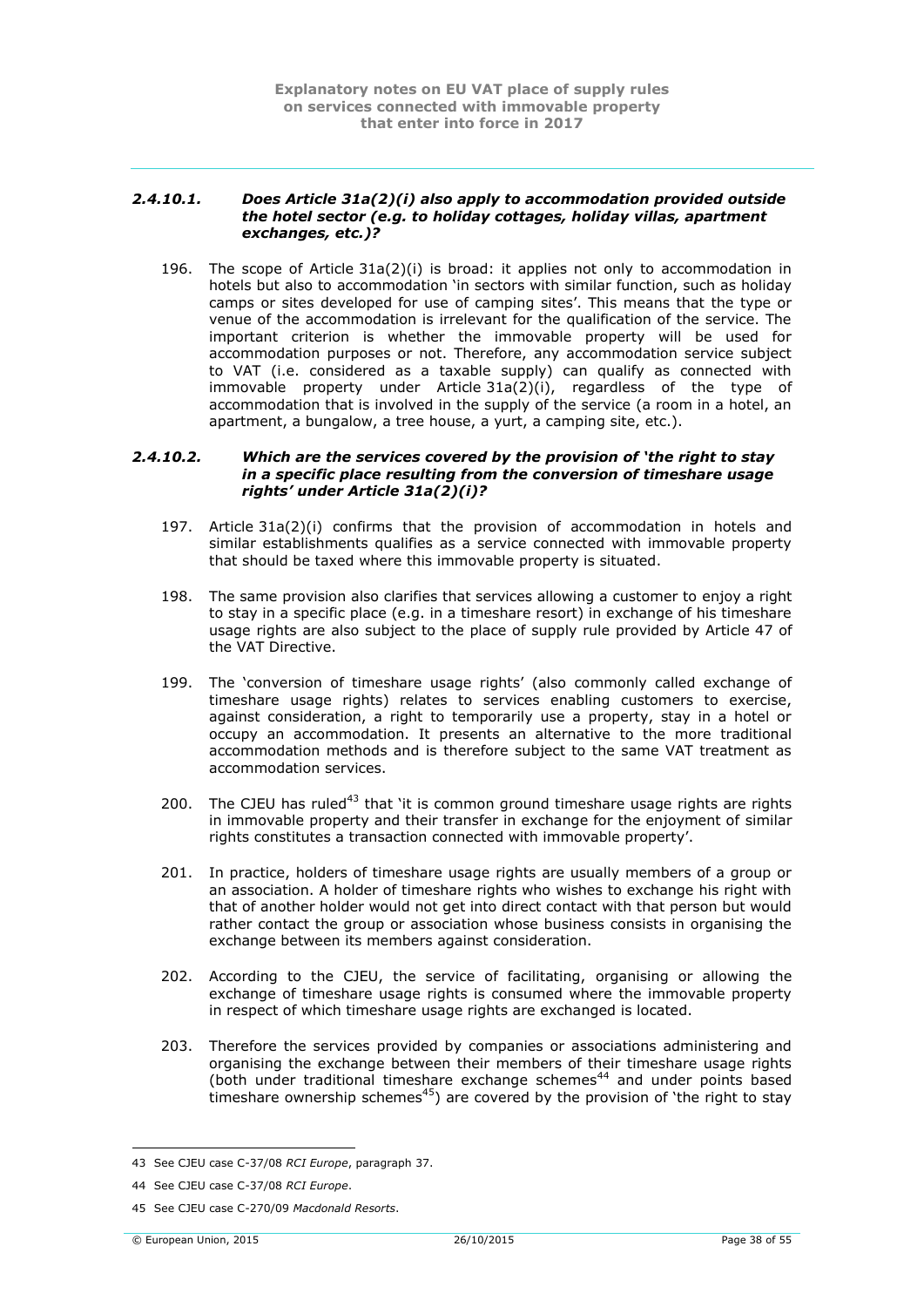in a specific place resulting from the conversion of timeshare usage rights' under Article 31a(2)(i).

204. It also follows from Article 31a(3)(d) that intermediation in the provision of a right to stay in a specific place resulting from the conversion of timeshare usage rights, for example by facilitating the exchange of the usage rights, can be connected with immovable property (see  $point$   $2.4.17$  below) provided that the intermediary is not acting in the name and on behalf of another person.

# <span id="page-38-0"></span>**2.4.11. Assignment or transfer of rights to use whole or parts of an immovable property (Article 31a(2)(j))**

Article 31a(2)(j) the **assignment or transfer of rights** other than those covered by points (h) and (i) to **use the whole or parts of an immovable property**, including the licence to use part of a property, such as the granting of **fishing and hunting rights** or access to **lounges in airports**, or the use of an infrastructure for which tolls are charged, such as a **bridge or tunnel**;

# <span id="page-38-1"></span>*2.4.11.1. What is the purpose of Article 31a(2)(j)?*

- 205. The purpose of this provision is to complement the scope of the services covered by Article 31a(2)(h) and Article 31a(2)(i) in order to ensure consistent tax treatment of the different types of use of immovable property. These three provisions (Article 31a(2)(h), (i) and (j)) all cover services that consist in allowing a customer a right to use an immovable property under different contractual conditions (i.e. leasing, letting and storage under Article 31a(2)(h); provision of accommodation under Article 31a(2)(i) and assignment or transfer of other rights to use immovable property under Article 31a(2)(j)).
- 206. Taking this into account and reading Article 31a(2)(j) together with Article  $31a(2)(h)$  and Article  $31a(2)(i)$ , it is apparent that the scope of Article  $31a(2)(j)$  is larger than that of the other two provisions because it aims at embracing services 'other than those covered by points (h) and (i)'. It should therefore be applied not only to the examples which are listed in the provision itself (fishing and hunting rights, access to lounges in airports, use of bridges or tunnels subject to tolls) but also to any other similar assignments or transfers of rights to use whole or parts of an immovable property which is not explicitly listed in the mentioned provisions when these meet the conditions of being a service sufficiently connected with immovable property.
- 207. The assignment or transfer of rights to use the whole or parts of an immovable property can also take the form of a voucher, e.g. for the payment of highway tolls. In such circumstances, the place of supply of the voucher shall follow that of the underlying supply. Whenever the underlying supply is sufficiently connected with immovable property, the sale of the voucher shall therefore be taxable at the place where the immovable property is situated (the transport infrastructure in the example above).

### <span id="page-38-2"></span>*2.4.11.2. Which are the limits to the scope of Article 31a(2)(j)?*

208. The scope of this provision is broad but remains strictly limited by the condition of the existence of a 'sufficiently direct connection' between the service and the immovable property. While examples such as mooring, anchorage, docking, provision of berth services<sup>46</sup> in port or airport premises, provision of rights to use specific port or airport areas, etc. would fall within the scope of Article 47 of the VAT Directive, additional services offered separately by the same suppliers (for

<sup>1</sup> 46 See CJEU case C-428/02 *Fonden Marselisborg Lystbådehavn.*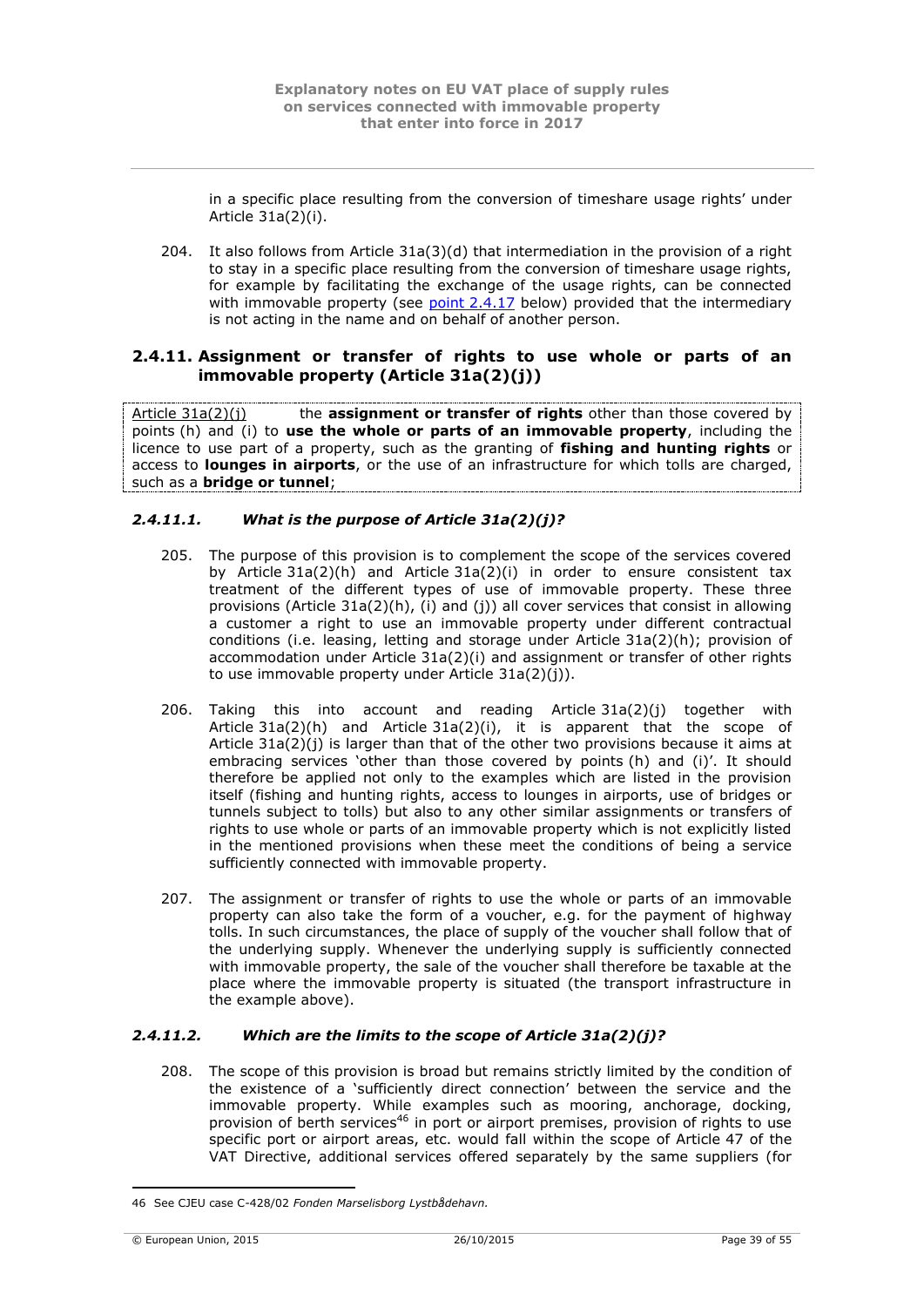example cleaning or laundry services proposed to the customers on top of berth services; telecommunications, restaurant and catering services provided in VIP lounges of airports; maintenance of boats moored in rented mooring places, etc.) do not fall within the scope of Article 47 only because they are provided in ports or airports. However, if these same additional services are provided together as a package with a service connected with immovable property, it should be examined whether the package qualifies as a single supply for VAT purposes and must be taxed accordingly (see also explanations on bundled supplies under [point](#page-10-1) 1.6. above).

# <span id="page-39-0"></span>*2.4.11.3. Does Article 31a(2)(j) apply to office sharing?*

- 209. Office sharing is a developing practice which allows businesses or organisations that own or manage an office building, to share part of their office space with other businesses. This allows the office providers to maximise the revenue of their workspace and increase their professional network. The businesses or professionals who make use of this service minimise their rental costs and enjoy more flexibility in choosing a workspace based on their current needs. The service can include different components ranking from the simple rental of a desk to the usage of a full range of services such as the use of telephones, photocopiers, printers, kitchens, meeting rooms, etc. These can be invoiced together as a package service or result in separate invoices for the basic rental of a desk on the one hand, and for the additional services on the other.
- 210. The place of supply of such services shall depend on their qualification as a single or multiple services for VAT purposes based on the criteria defined by the caselaw of the CJEU<sup>47</sup>. For each single supply, including bundled supplies considered as a single supply, it should be examined whether the use of the whole or parts of the immovable property (office space) constitutes the central and essential element of the contract. Whenever this is the case, Article  $31a(2)(i)$  shall apply and VAT shall be due in the Member State where the offices are located (see also [point](#page-10-1) 1.6. above).

### <span id="page-39-1"></span>*2.4.11.4. Does Article 31a(2)(j) apply to houseboats?*

- 211. The CJEU has ruled<sup>48</sup> that in some circumstances houseboats can qualify as immovable property (see also explanations under Article 13b(b)). It is notably so when the houseboat is fixed by attachments, which are not easily removable, to the bank and bed of the river, stays in a demarcated location in the river water and is exclusively used for the permanent operation of a fixed activity at that location, such as the running of a restaurant-discotheque for example.
- 212. A houseboat can also qualify as an immovable property in situations where, for example, the houseboat is let for accommodation purposes, for the purposes of organising an event or for running a commercial activity such as providing restaurant services when the contract of letting provides that the boat can only be used at rest, while being attached to a fixed location. Many houseboats have no means of self-propulsion and can only be moved by other means such as tug boats or cranes.
- 213. Whenever the conditions for a houseboat to qualify as immovable property are met, the assignment or transfer of rights to use whole or parts of this boat can qualify as a service connected with immovable property under Article 31a(2)(j).

<u>.</u>

<sup>47</sup> See CJEU cases C-155/12 *RR Donelley Global Turnkey Solutions Poland*, paragraphs 20 to 25, and C-42/14 *Wojskowa Agencja Mieszkaniowa w Warszawie*, paragraph 30 and the following.

<sup>48</sup> See CJEU case C-532/11 *Leichenich*, paragraph 29.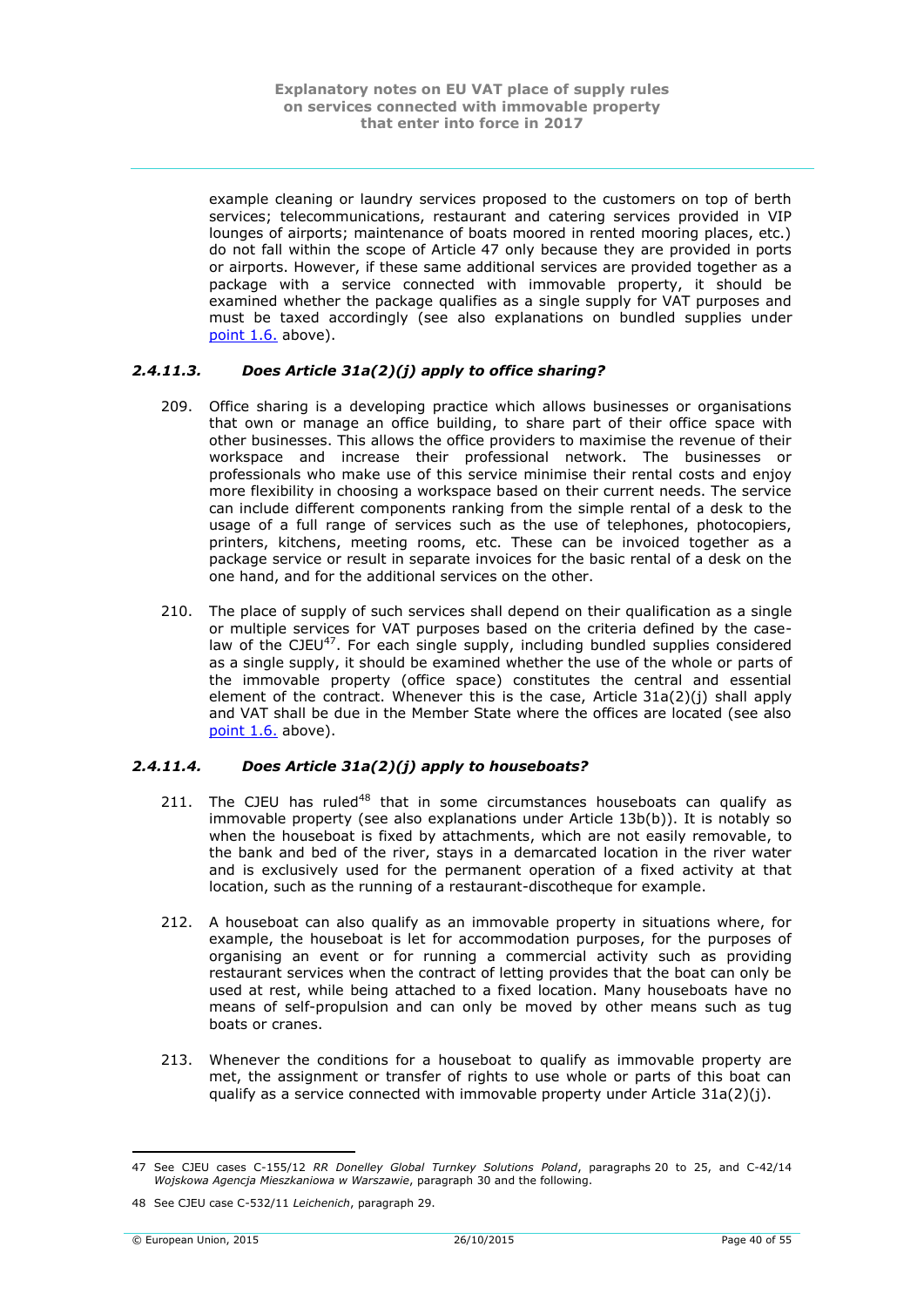# <span id="page-40-0"></span>**2.4.12. Maintenance, renovation and repair of buildings (Article 31a(2)(k))**

Article 31a(2)(k) the **maintenance, renovation and repair of a building** or parts of a building, including work such as cleaning, tiling, papering and parqueting;

#### <span id="page-40-1"></span>*2.4.12.1. Does Article 31a(2)(k) cover only maintenance, renovation and repair of buildings or also maintenance, renovation and repair of different types of immovable property?*

- 214. The wording of Article  $31a(2)(k)$  clearly refers only to buildings and parts of buildings which limits the scope of this provision to some immovable properties.
- 215. The maintenance, renovation and repair of other types of immovable property can however also have a sufficiently direct connection with immovable property if they fall within the scope of other provisions of the VAT Implementing Regulation, notably Article 31a(2)(l) and (n), or more generally within Article 31a(1)(b).

### <span id="page-40-2"></span>*2.4.12.2. Does Article 31a(2)(k) only cover maintenance, renovation and repair linked to major works or does it also apply to recurrent cleaning services, inside and outside buildings?*

216. The scope of this provision covers a large range of services. It applies to major renovation works as well as to more limited repairs or maintenance services. It covers the interior and exterior cleaning of a building and therefore encompasses services of office cleaning.

# <span id="page-40-3"></span>**2.4.13. Maintenance, renovation and repair of permanent structures (Article 31a(2)(l))**

Article 31a(2)(l) the **maintenance, renovation and repair of permanent structures** such as pipeline systems for gas, water, sewerage and the like;

### <span id="page-40-4"></span>*2.4.13.1. Does Article 31a(2)(l) apply to telecommunications infrastructures?*

- 217. In order to illustrate the concept of 'permanent structures', Article 31a(2)(l) provides a list of examples of such structures by making reference to pipeline systems for gas, water and sewerage. However, this list is not limitative and the provision applies also to other permanent structures. These would typically be facilities, infrastructures or installations needed for providing essential services and commodities such as transportation, electricity, heating, water supply, communications, etc. The structures used for these purposes can be buried in the ground, they can be lying on the ground or be fixed to the ground in different manners.
- 218. The maintenance, renovation or repair of telecommunication infrastructures (e.g. the replacement of a cable network installed underground) can therefore constitute services covered by Article 31a(2)(l).

# <span id="page-40-5"></span>**2.4.14. Installation or assembly of machines or equipment (Article 31a(2)(m) and Article 31a(3)(f))**

Article 31a(2)(m) the **installation or assembly of machines or equipment** which, upon installation or assembly, qualify as immovable property;

Article  $31a(3)(f)$  the installation or assembly, (...) of machines or equipment which is not, or does not become, part of the immovable property;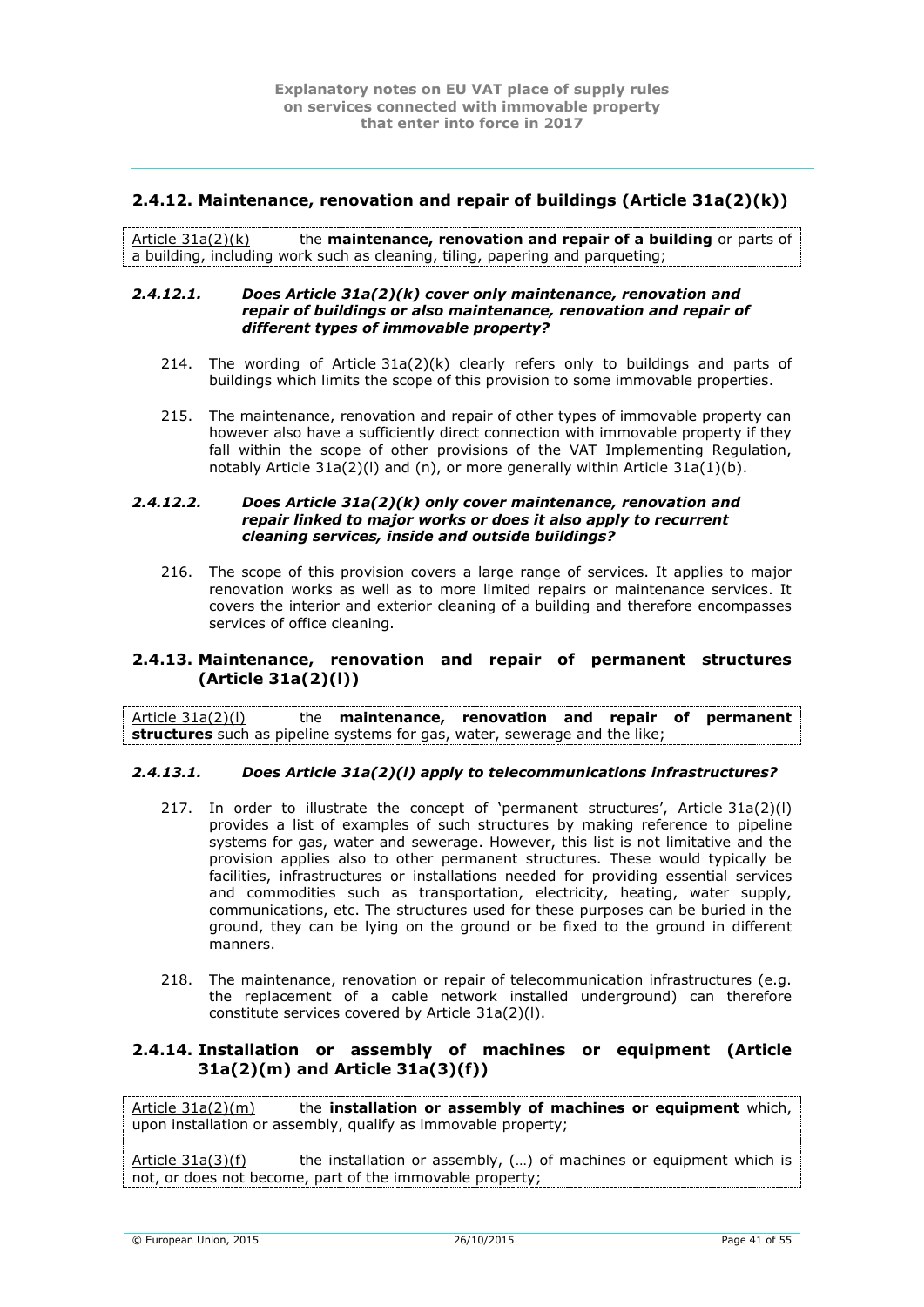### <span id="page-41-0"></span>*2.4.14.1. How should Article 31a(2)(m) be interpreted with regard to Articles 13b(c) and (d)?*

- 219. Articles 13b(c) and (d) provide respectively that 'any item that has been installed and makes up an integral part of a building or construction without which the building or construction is incomplete' and 'any item, equipment or machine permanently installed in a building or construction which cannot be moved without destroying or altering the building or construction' shall be regarded as 'immovable property'. Both provisions thus make reference to 'installed' movable goods that become immovable property upon installation or assembly.
- 220. The purpose of Article  $31a(2)(m)$  is therefore to recall and explicitly clarify that the installation and assembly of movable goods which, once installed or assembled, qualify as immovable property, are to be considered as services connected with immovable property (see also comments concerning installation of security systems under point [2.4.3.3\)](#page-30-1).
- 221. Article 31a(2)(n) complements the provision by providing that the same treatment must be applied with regard to maintenance, repair, inspection and supervision of such goods.

#### <span id="page-41-1"></span>*2.4.14.2. As of which moment in the process of installation or assembly of machines or equipment do these qualify as immovable property?*

- 222. Article 31a(2)(m) covers the process of installation from the start. All installation and assembly services carried out at the place where the item, equipment or machine will ultimately be installed or assembled fall under Article 31a(2)(m). Assembly services carried out at a different location prior to the delivery of the goods to the place of installation or assembly would, for example, not fall under the scope of this provision. Also, the transport or delivery of these goods or of the tools or machines needed for the installation or assembly would not be covered by this provision.
- 223. Any services performed on the item, machine or equipment in a jurisdiction different from the one where the immovable property is located, prior to its installation or assembly, should in any case be considered as not connected with immovable property.
- 224. For bundled supplies (e.g. where transport services are included), an individual assessment should be performed as to the overall nature of the service (see [point](#page-10-1) 1.6 above).

# <span id="page-41-2"></span>**2.4.15. Maintenance, repair, inspection and supervision of machines or equipment (Article 31a(2)(n) and Article 31a(3)(f))**

Article 31a(2)(n) the **maintenance and repair, inspection and supervision of machines or equipment** if those machines or equipment qualify as immovable property;

Article 31a(3)(f) (…), the maintenance and repair, the inspection or the supervision of machines or equipment which is not, or does not become, part of the immovable property;

225. The purpose of this provision is identical to the one of Article  $31a(2)(m)$  (see above). Once machines or equipment have been installed or assembled and qualify, upon their installation or assembly as immovable property, maintenance, repair, inspection and supervision services provided with respect to these machines or equipment are to be considered as connected with immovable property.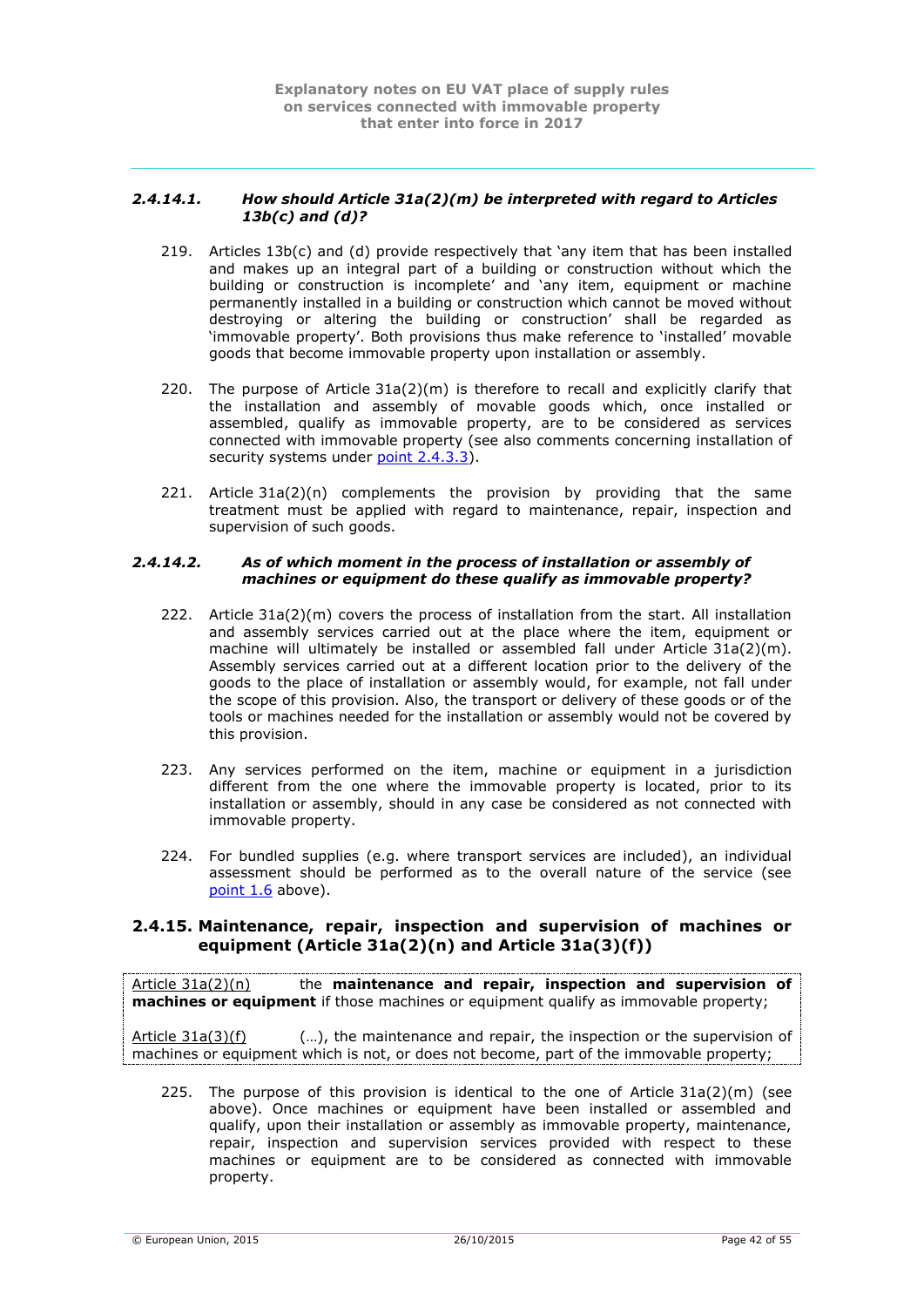# <span id="page-42-0"></span>*2.4.15.1. Does Article 31a(2)(n) apply to remotely provided services?*

226. Modern technologies can allow specialised businesses to provide, for example, part or all of their inspection or supervision services remotely (i.e. without being physically present at the place where the machines or equipment are located). Since the nature of the service is the same regardless of the technical methods used and since technology will continue to evolve over time, the VAT treatment of these services should be the same regardless of whether they require physical intervention carried out on the spot of the machines or equipment, or not (see also [point](#page-10-0) 1.5 above).

# <span id="page-42-1"></span>**2.4.16. Property management (Article 31a(2)(o) and Article 31a(3)(g))**

Article 31a(2)(o) **property management other than portfolio management** of investments in real estate covered by point (g) of paragraph 3, consisting of the operation of commercial, industrial or residential real estate by or on behalf of the owner of the property;

Article 31a(3)(g) portfolio management of investments in real estate;

### <span id="page-42-2"></span>*2.4.16.1. What is meant by property management under Article 31a(2)(o)?*

- 227. Under Article  $31a(2)(o)$ , the concept of property management encompasses the administrative services provided to ensure the proper running, maintenance and use of immovable property. Typically, these services consist in coordinating the supervision, cleaning, and maintenance of the property, collecting rents, keeping records and managing payments of on-going expenses, advertising the property, enforcing the terms of the lease, taking contact for the mitigation and resolution of conflicts between the property owner and service suppliers and/or tenants.
- 228. The concept of property management applies to any type of immovable property regardless of its commercial, industrial or residential use.
- 229. While the scope of Article 31a(2)(o) is limited by the wording of the provision which makes reference only to property management 'by or on behalf of the owner of the property', it does not prevent services operated on behalf of the tenant or the lessee from being considered as connected with immovable property under some other specific provisions or under the general provisions of the VAT Implementing Regulation.
- 230. Also, while property management has been defined by the EU legislator as having a sufficiently direct connection with immovable property, this is not the case for portfolio management of investments in real estate even when that portfolio contains immovable property.

#### <span id="page-42-3"></span>*2.4.16.2. What is meant by portfolio management of investments in real estate? Does the management of a single investment asset fall under the scope of Article 31a (3)(g)?*

231. Article 31a(2)(o) and Article 31a(3)(g) both make reference to 'portfolio management of investments in real estate'. This shows the will of the EU legislator to exclude this activity from the scope of services considered as connected with immovable property because portfolio management of investments is a service of a financial nature and, as such, can be regarded as a financial transaction<sup>49</sup>.

<sup>1</sup> 49 See CJEU case C-44/11 *Deutsche Bank AG*, paragraph 54.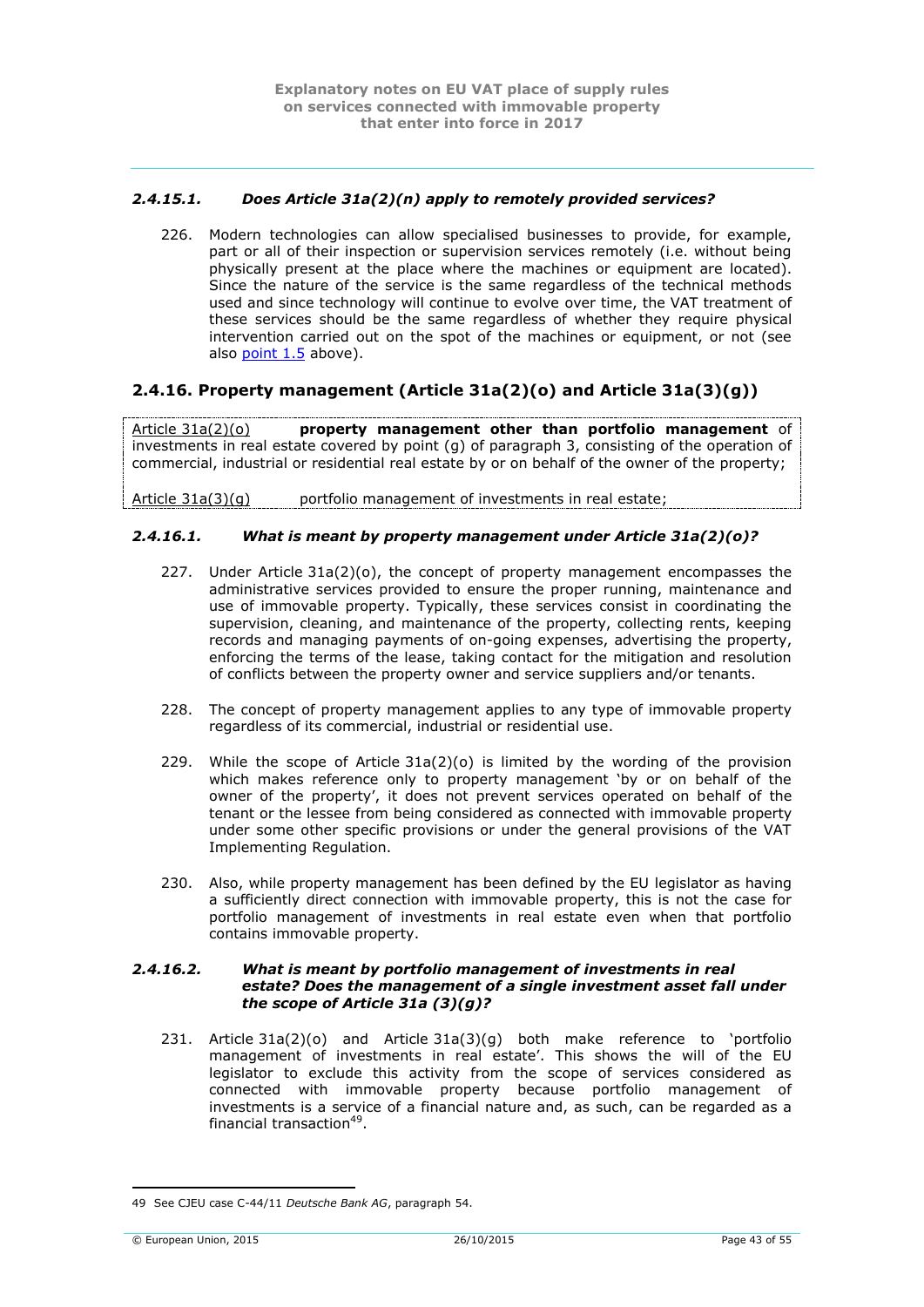- 232. This specification in the VAT Implementing Regulation is meant to distinguish between property and portfolio management and to indicate that investment management services are not to be treated as connected with immovable property even when the portfolio contains immovable goods. Unlike property management services that focus on the smooth running and operation of the immovable property, portfolio management services take care of the financial interests of the customer and primarily aim at increasing the value of his portfolio. A portfolio manager would thus not take care of the day-to-day management of the property but would rather focus on analysing and monitoring the market and the assets of his client, buying and selling of properties, adding value and seeking new investment opportunities for his client as well as developing relations with other investors.
- 233. For the purposes of the VAT Implementing Regulation, the main difference between property and portfolio management lies in the use made of the immovable property at stake. Immovable property can be an investment asset just as investments in gold, securities, collectors' items, works of art, antiques, boats, etc. Whenever immovable property is bought or sold for investment purposes, management services linked to that operation (including asset management services provided during the holding period) should be treated as portfolio management and as such the services would not be connected with immovable property.
- 234. In practice, for assessing whether a service qualifies as property or portfolio management, it should be examined whether the supplier provides to his customer an investment service or not. Suppliers acting in these two specific sectors (real estate agents on the one hand and property investments funds on the other hand, for example) typically do not have the same business model, do not use the same pricing methods and do not target the same clients.
- 235. Also, the number of properties covered by the service is irrelevant for the qualification of a service as property or portfolio management. Since the nature of the service remains the same irrespective of the number of properties at stake, it is possible that in some situations portfolio management of investment in real estate could relate to one single property.
- 236. In conclusion, the management of investments (i.e. portfolio management) should not be qualified as a service connected with immovable property even if the investments concern immovable property.

# <span id="page-43-0"></span>**2.4.17. Intermediation in transactions involving immovable property (Article 31a(2)(p) and Article 31a(3)(d))**

Article 31a(2)(p) **intermediation in the sale, leasing or letting of immovable property** and in the establishment or transfer of certain interests in immovable property or rights *in rem* over immovable property (whether or not treated as tangible property), other than intermediation covered by point (d) of paragraph 3;

Article 31a(3)(d) **intermediation** in the provision of **hotel accommodation** or accommodation in sectors with a similar function, such as holiday camps or sites developed for use as camping sites, if the intermediary is acting in the name and on behalf of another person;

### <span id="page-43-1"></span>*2.4.17.1. Which intermediation activities qualify as connected with immovable property? What is the scope of Article 31a(2)(p)?*

237. Article 31a(2)(p) covers only intermediation in the sale, leasing or letting of immovable property (for definition of leasing and letting of immovable property see point [2.4.9.1](#page-35-1) above) and in the establishment or transfer of certain interests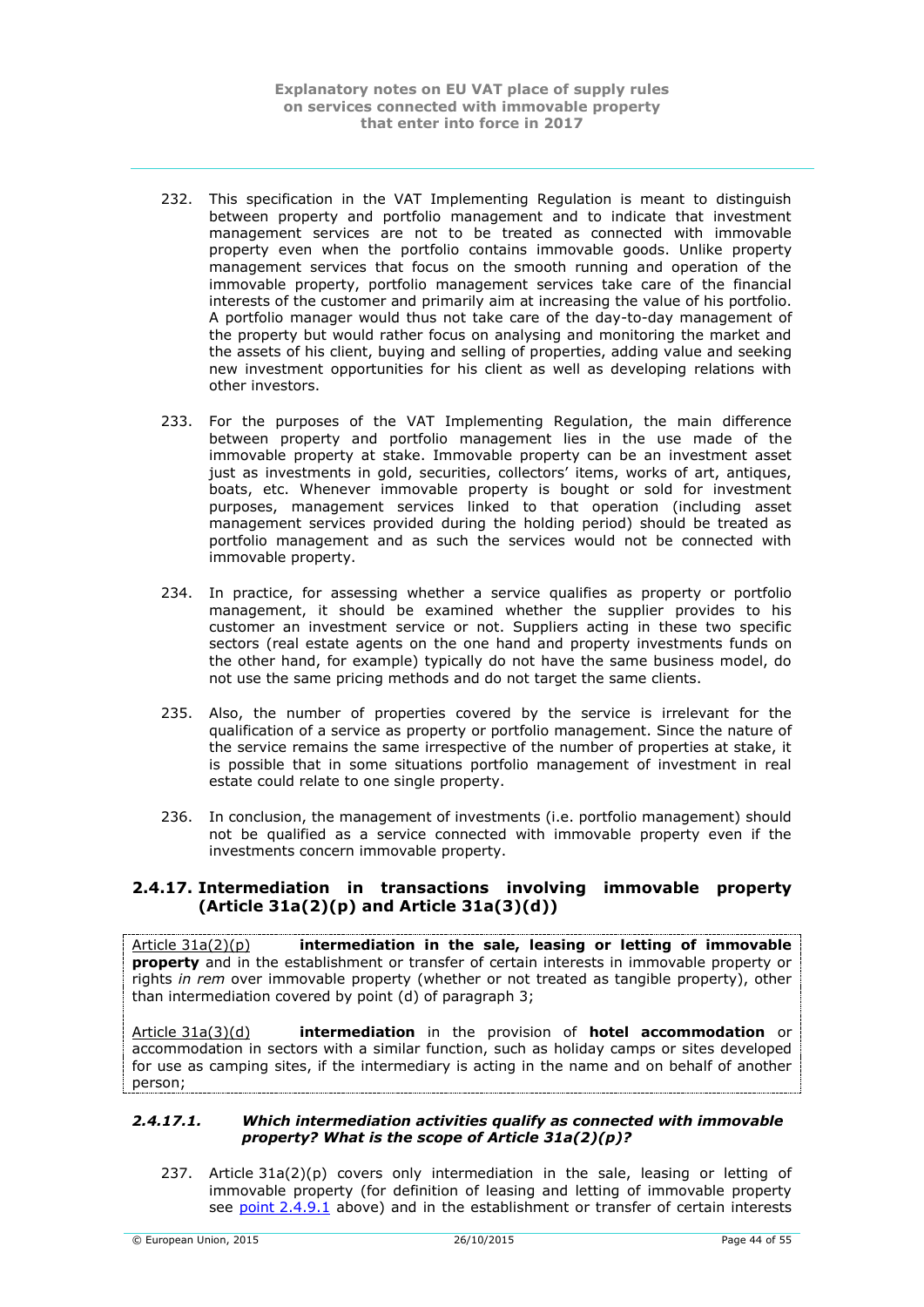in immovable property or rights *in rem* over immovable property (which takes place for example when a right to use a road located on somebody else's immovable property is established or transferred). The intermediation in the sale, establishment or transfer of shares or interests giving the holder thereof *de jure* or *de facto* rights of ownership or possession over immovable property or part thereof is not covered by the terms 'transfer of certain interests in immovable property' (read more under point [2.4.18](#page-45-1) below).

238. Having in mind that national civil law concepts differ substantially in relation to intermediation and the underlying transactions, such concepts should not be a point of reference when assessing whether a service is covered by Article 31a(2)(p).

#### <span id="page-44-0"></span>*2.4.17.2. Is Article 31a(2)(p) limited only to intermediation by real estate agents or does it also apply to any person involved in intermediation services?*

- 239. Article 47 of the VAT Directive explicitly includes in its scope services of experts and estate agents. However intermediation covered by Article 31a(2)(p) is not limited to services performed by these two professions. Persons or legal entities who are not experts or estate agents could also provide the services mentioned in this provision.
- 240. This is confirmed by the literal wording of Article 47 of the VAT Directive, the scope of which is not limited to specific trades or professions. Therefore, other professions – like for example an asset manager or a real estate broker – should not be excluded from the scope of Article  $31a(2)(p)$  only because they are not explicitly mentioned under Article 47 of the VAT Directive. What is decisive is the type of services actually performed by the intermediary and not his profession.

#### <span id="page-44-1"></span>*2.4.17.3. Does point (p) of Article 31a(2) also cover supplies where the sale, leasing, letting, establishment of transfer of certain interests in immovable property or right in rem over immovable property does not take place?*

241. Article  $31a(2)(p)$  will also apply even when the sale, leasing, letting, establishment of transfer of certain interests in immovable property or right in rem over immovable property does not finally take place.

### <span id="page-44-2"></span>*2.4.17.4. Why does Article 31a(3)(d) underline the condition 'if the intermediary is acting in the name and on behalf of another person'?*

- 242. Article 31 provides that for intermediation in the provision of accommodation in the hotel sector and similar sectors, where an intermediary acts in the name and on behalf of another person, Article  $44^{50}$  or Article  $46^{51}$  of the VAT Directive applies. In other words, for the services mentioned in Article 31, Article 47 of the VAT Directive does not apply.
- 243. Consequently, in order to avoid a contradiction, Article  $31a(3)(d)$  excludes from the scope of services connected with immovable property intermediation in the provision of hotel accommodation or accommodation in sectors with a similar function, such as holiday camps or sites developed for use as camping sites, if the intermediary is acting in the name and on behalf of another person.

<sup>1</sup> 50 For B2B supplies it is the place where the customer belongs.

<sup>51</sup> For B2C supplies it is the place where the underlying transaction is taxable.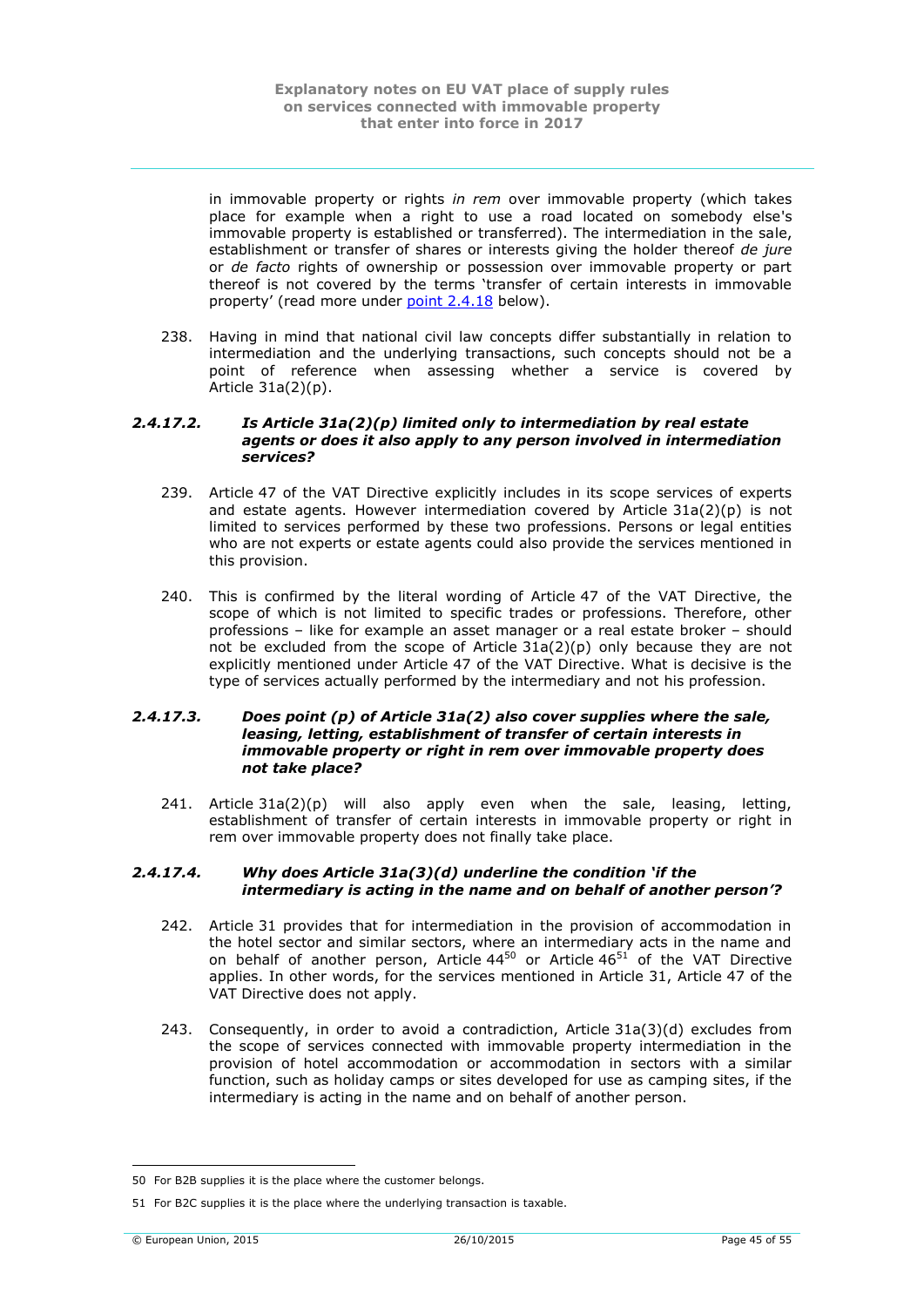244. It should be underlined that when a taxable person is acting in his own name he is not treated as an intermediary but as a supplier in accordance with Article 28 (or Article 306 seg., where applicable) of the VAT Directive. Therefore such a supply is not covered by Article 31a(3)(d).

#### <span id="page-45-0"></span>*2.4.17.5. How should situations be treated where intermediation services referred to in Article 31a(2)(p) include various elements (like the research, making connections, web-site creation, prospecting and analysis of property qualities)?*

245. It is possible that other services are included in the supply provided by a business performing intermediation services. In the case of complex supplies each case has to be assessed on its own merits. In accordance with the settled case-law of the CJEU where a transaction consists of several elements that are treated as one single supply a principal supply has to identified. Only when the main element is identified as intermediation in the sale, leasing or letting of immovable property, or in the establishment or transfer of certain interests in immovable property or rights *in rem* over immovable property the whole service can be covered by Article  $31a(2)(p)$ . Then the single intermediary supply is considered as being connected with immovable property within the meaning of Article 47 of the VAT Directive (see also [point](#page-10-1) 1.6 above).

# <span id="page-45-1"></span>**2.4.18. Legal services (Article 31a(2)(q) and Article 31a(3)(h))**

Article 31a(2)(q) **legal services relating to the transfer of a title to immovable property**, to the establishment or transfer of certain interests in immovable property or rights *in rem* over immovable property (whether or not treated as tangible property), such as notary work, or to the drawing up of a contract to sell or acquire immovable property, even if the underlying transaction resulting in the legal alteration of the property is not carried through.

 $Article 31a(3)(h)$  legal services other than those covered by point (q) of paragraph 2, connected to contracts, including advice given on the terms of a contract to transfer immovable property, or to enforce such a contract, or to prove the existence of such a contract, where such services are not specific to a transfer of a title on an immovable property.

#### <span id="page-45-2"></span>*2.4.18.1. Which criteria shall allow to determine whether a service falls within the scope of Article 31a(2)(q) or Article 31a(3)(h)?*

- 246. Much of the work undertaken by lawyers and other suppliers of legal services could have a connection with land, buildings and other forms of immovable property<sup>52</sup>. However, it is only in some well identified situations that legal services could be seen as having sufficiently direct connection with immovable property.
- 247. In order to be covered by Article 31a(2)(q) (and as a consequence included in the scope of Article 47 of the VAT Directive) legal services need to relate to the transfer of a title to immovable property, to the establishment or transfer of certain interests in immovable property or rights *in rem* over immovable property<sup>53</sup>.

<sup>52</sup> See for example CJEU cases C-166/05 *Heger Rudi*, paragraphs 23 and 24, and C-37/08 *RCI Europe*, paragraph 36.

<sup>53</sup> The notion of 'rights in rem' may not be used in some national systems. It would be useful to have guidance for taxable persons at national level explaining which national concepts fall within the scope of the notion 'rights in rem' with a view of enabling taxable persons to apply correctly the provisions of the VAT Implementing Regulation. In case of double or non-taxation the VAT Committee should be consulted.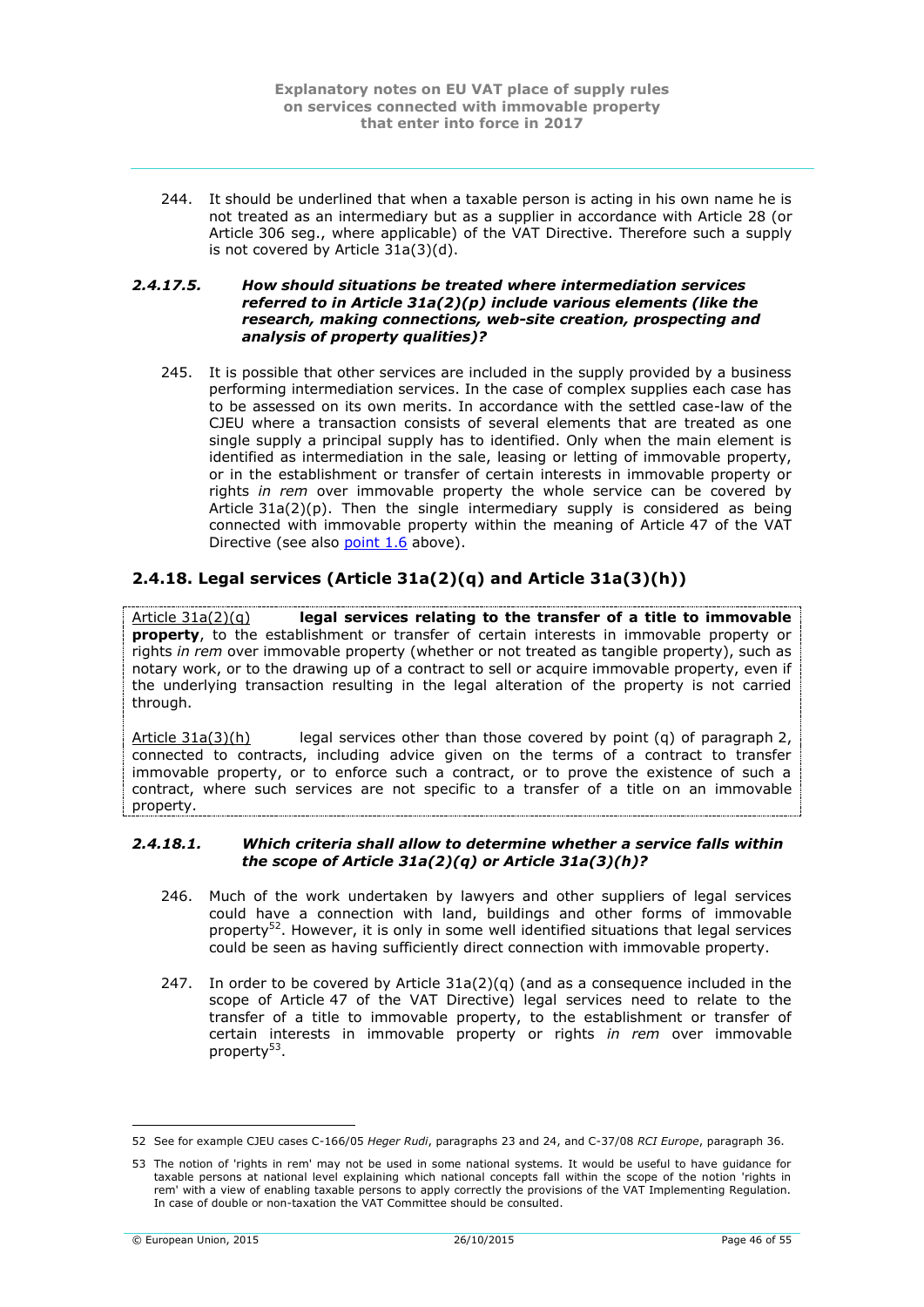- 248. At the same time, Article  $31a(3)(h)$  states that legal services other than those covered by Article 31a(2)(q), where such services are not specific to a transfer of a title to an immovable property, do not fall within the scope of Article 47 of the VAT Directive. In particular Article 31a(3)(h) mentions the following: giving advice on the terms of a contract to transfer immovable property, enforcing such a contract or proving the existence of such a contract.
- 249. In drawing a border line between these two provisions focus should be on the situations included in Article 31a(2)(q).
- 250. Article 31a(2)(q) covers legal services relating to:
	- the transfer of a title of immovable property;
	- the establishment or transfer of certain interests in immovable property (whether or not treated as tangible property);
	- the establishment or transfer of rights *in rem* over immovable property (whether or not treated as tangible property).
- 251. Article  $31a(2)(q)$  applies even if the underlying transaction resulting in legal alteration of the property is not carried through (i.e. there is no actual alteration to the legal status of the property).
- 252. Two examples of legal services covered by Article  $31a(2)(q)$  are given in this provision: notary work and the drawing up of a contract to sell or acquire immovable property. However, it should be kept in mind that legal services relating to the transfer of a title of immovable property can take other forms like for example legal services relating to property investments, liquidation (receiving liquidation quota as property), the drawing up of construction contracts, leasing contracts or the partition of immovable property in the case of a divorce.
- 253. The range of legal services which could have a link with immovable property is very wide. However, only legal services relating to one of the three points listed under Article 31a(2)(q) should be seen as connected with immovable property. This means that the legal services covered by Article  $31a(2)(q)$  are only those that relate to the legal alteration of the property. Consequently, legal services connected with the transfer of a title that happened at some point in the past (i.e. the service does not relate to a current or prospective transaction) cannot be treated as connected with immovable property. Such an approach is confirmed by the reference in the last part of this provision to the legal transaction altering the legal status of the property (even if finally not carried through).
- 254. Therefore examples of legal services not covered by Article 31a(2)(q) would include: legal advice on contractual conditions or property-related litigation; tax advice on the capital allowance position in respect of a specific property; legal advice on real estate transfer taxes; legal services connected with the provision of rights in pledges and mortgages or services linked with insolvency proceedings.
- 255. The only exception to this rule would be in situations where such services are connected with the act of transfer of the title of immovable property, the establishment or transfer of certain interests in or rights *in rem* over immovable property (whether or not treated as tangible property) $54$ .

<sup>54</sup> See [point](#page-10-1) 1.6 above dealing with bundled supplies.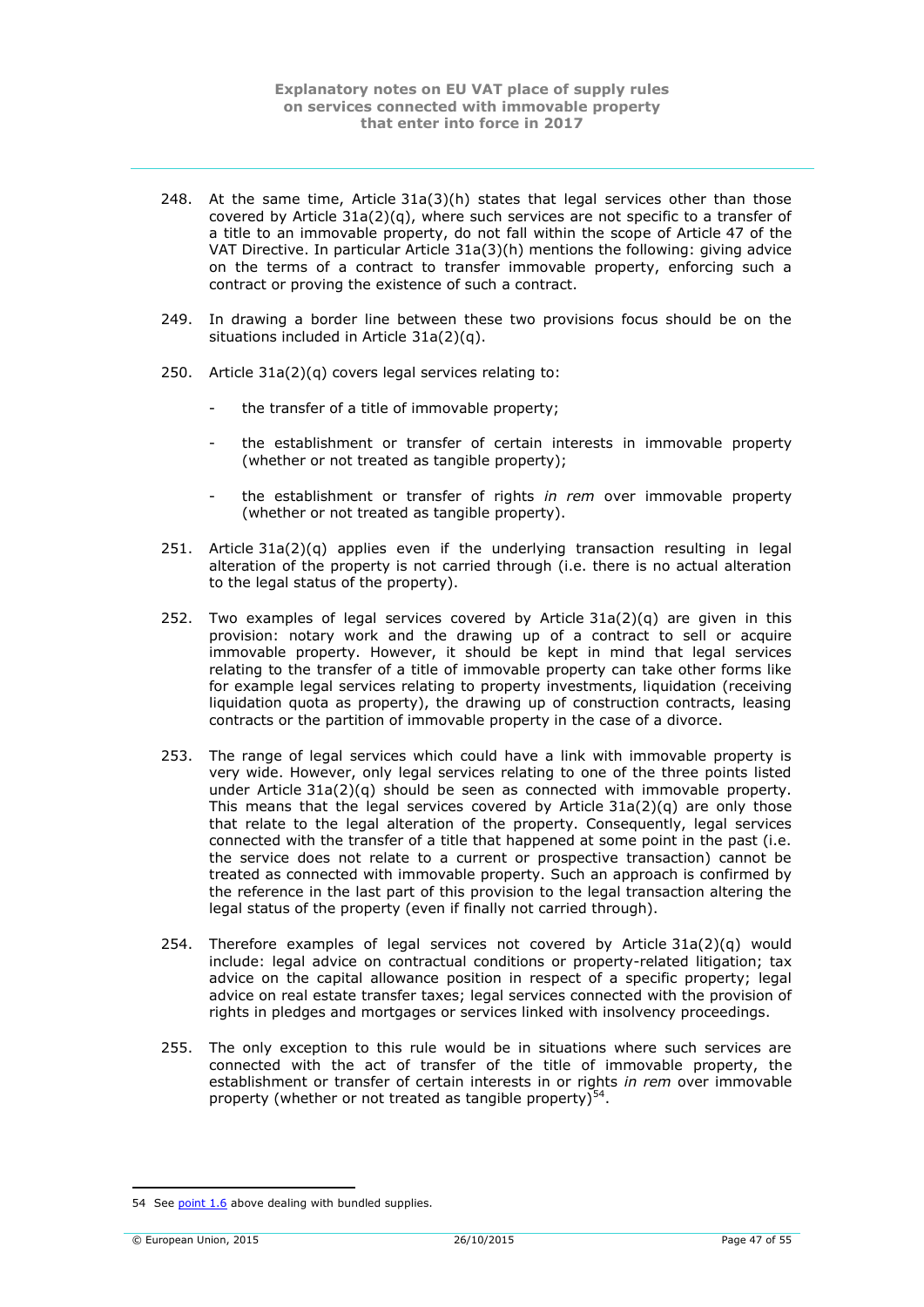#### <span id="page-47-0"></span>*2.4.18.2. Do legal services relating to the conclusion of rental or leasing agreements qualify as connected with immovable property?*

- 256. Where legal services consist in drafting an agreement (such as a rental or leasing agreement) and the conclusion of such an agreement would establish or transfer certain interest or rights *in rem* over the immovable property, those services should be seen as covered by Article 31a(2)(q).
- 257. Further in the case where a Member State would not see a rental or a leasing contract concerning an immovable property as establishing or transferring certain interest in it or rights *in rem* over it, the test from Article 31a(1) should be run in order to verify whether nevertheless the legal services relating to these two types of contracts should be treated as connected with immovable property. As legal services dealing with such rental or leasing contracts normally focus on an immovable property and aim at its legal alteration they should be seen as having a sufficiently direct connection with immovable property and therefore be covered by Article 47 of the VAT Directive. It is only where rental or leasing contracts are completely disconnected from the immovable property that the legal services dealing with such contracts could be seen as not having a sufficiently direct connection.
- 258. It is important, especially from the point of view of a harmonised approach by Member States, that legal services directly relating to rental and leasing contracts are treated in a uniform way in the whole European Union and are taxable in the Member State of the location of an immovable property.

## <span id="page-47-1"></span>*2.4.18.3. How to understand the term 'legal alteration' in the context of Article 31a(2)(q)?*

259. Legal alteration mentioned in Article 31a(2)(q) refers only to changes indicated there i.e. the transfer of a title to immovable property; the establishment or transfer of certain interests in immovable property (whether or not treated as tangible property); and the establishment or transfer of rights *in rem* over immovable property (whether or not treated as tangible property). Consequently, other types of legal alteration are not covered by this provision.

## <span id="page-47-2"></span>*2.4.18.4. Is the scope of Article 31a(2)(q) limited only to legal services supplied by lawyers and notaries?*

260. Article 31a(2)(q) refers to legal services but it does not list the professions by which these services should be performed. Therefore professions other than lawyers or notaries cannot be excluded from the application of this provision. Decisive is that the person providing the legal services is a taxable person and that these services relate directly to the transfer of a title of immovable property, the establishment or transfer of certain interests in immovable property or rights *in rem* over immovable property (whether or not treated as tangible property).

#### <span id="page-47-3"></span>*2.4.18.5. What is the meaning of the expression 'certain interests' under Article 31a(2)(q)?*

261. Article 31a(2)(q) refers to the establishment or transfer of 'certain interests' in immovable property. It has to be recognised that such a formulation aims at accommodating for different concepts of interests in property being applied in different Member States.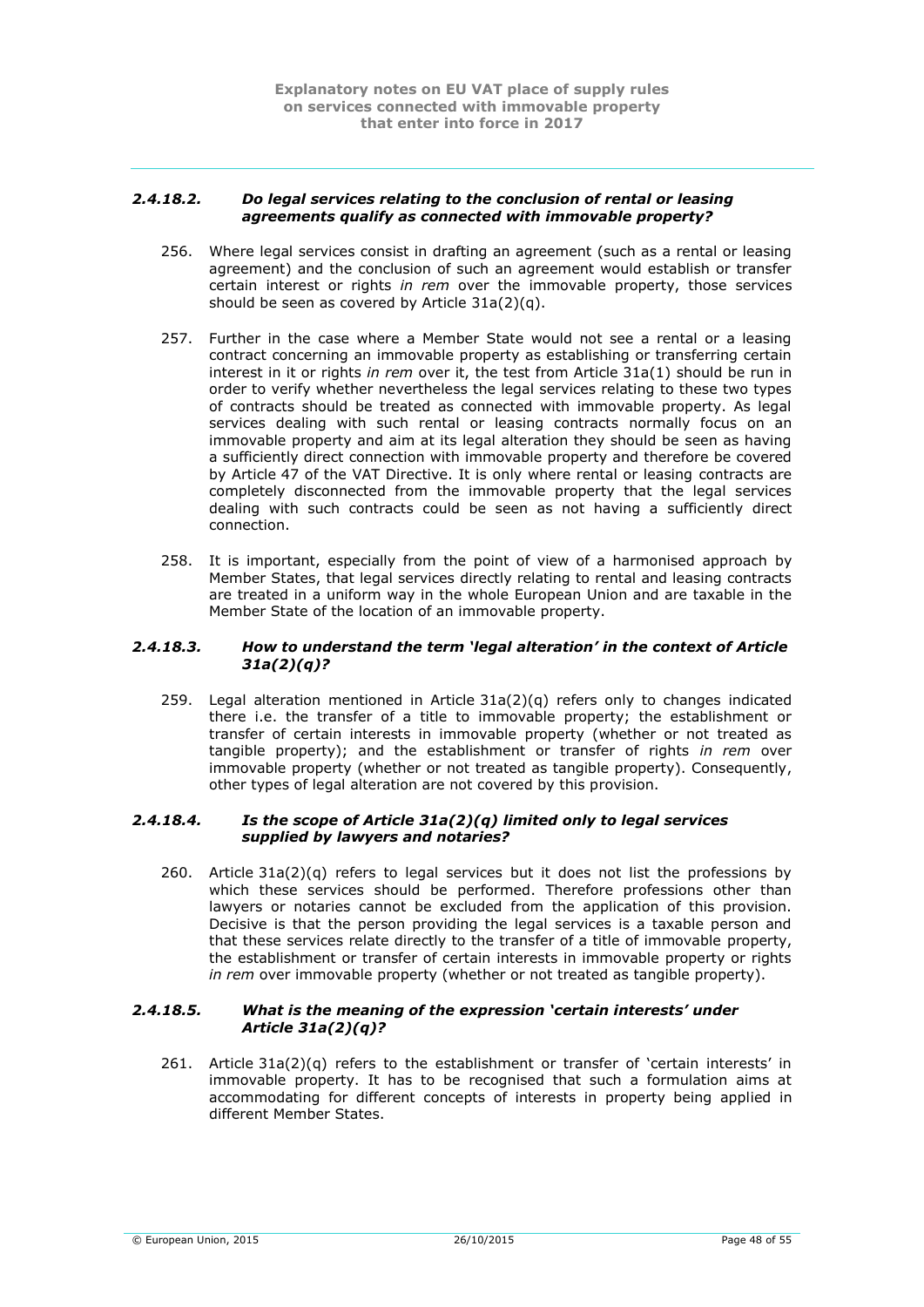- 262. In that respect, Article  $31a(2)(q)$  cannot be read without linking it with Article  $15(2)^{55}$  of the VAT Directive.
- 263. Article 31a(2)(q) applies only to 'certain interests in immovable property' as well as to 'rights *in rem* over immovable property' (regardless of whether or not Member States have used the option from Article 15(2) of the VAT Directive to consider them as tangible property).
- 264. 'Interests equivalent to shares giving the holder thereof *de jure* or *de facto* rights of ownership or possession over immovable property or part thereof' as mentioned in Article 15(2)(c) of the VAT Directive are not covered by the notion 'certain interests' included in Article 31a(2)(q).
- 265. In case of doubt, where legal services are covered neither by Article 31a(2)(q) nor by Article 31a(3)(h) the test should be run to determine whether the service fulfils the criteria from the definition of Article  $31a(1)$  (read more under  $point 2.3$  $point 2.3$ above).

#### <span id="page-48-0"></span>*2.4.18.6. Do advisory services that require on-site presence or that are linked to a specific immovable property qualify as connected with immovable property under Article 31a(2)(q)?*

266. As mentioned above, under point [2.4.18.1,](#page-45-2) advisory services, as a rule, should not be seen as covered by Article 31a(2)(q). The requirement of on-site presence for a legal service to be performed is irrelevant for the application of Article 31a(2)(q).

#### <span id="page-48-1"></span>*2.4.18.7. Do legal services related to the financing of an immovable property purchase or investment consultancy qualify as connected with immovable property?*

267. Neither legal services related to the financing of an immovable property purchase nor investment consultancy qualify as connected with immovable property as they are not aiming directly at the transfer of a title of immovable property, the establishment or transfer of certain interests in immovable property or rights *in rem* over immovable property (whether or not treated as tangible property).

# <span id="page-48-2"></span>**2.4.19. Advertising services (Article 31a(3)(c))**

Article 31a(3) Paragraph 1 shall not cover the following:

 $(c)$  the provision of advertising, even if it involves the use of immovable property;

### <span id="page-48-3"></span>*2.4.19.1. What is meant by 'the provision of advertising' under Article 31a(3)(c)?*

268. Advertising services can be provided through very different means and on different physical supports. Immovable property can be one of the possible supports for this type of service. When this is the case, the question arises whether the use of an immovable property (such as walls or billboards) as a physical support for the service is sufficient to qualify this service as connected with immovable property.

<sup>1</sup> 55 This provision leaves the option for Member States to extend the concept of tangible property to certain interests in immovable property, to rights *in rem* giving the holder thereof a right of use over immovable property and to shares or interests equivalent to shares giving the holder thereof *de jure* or *de facto* rights of ownership or possession over immovable property or part thereof.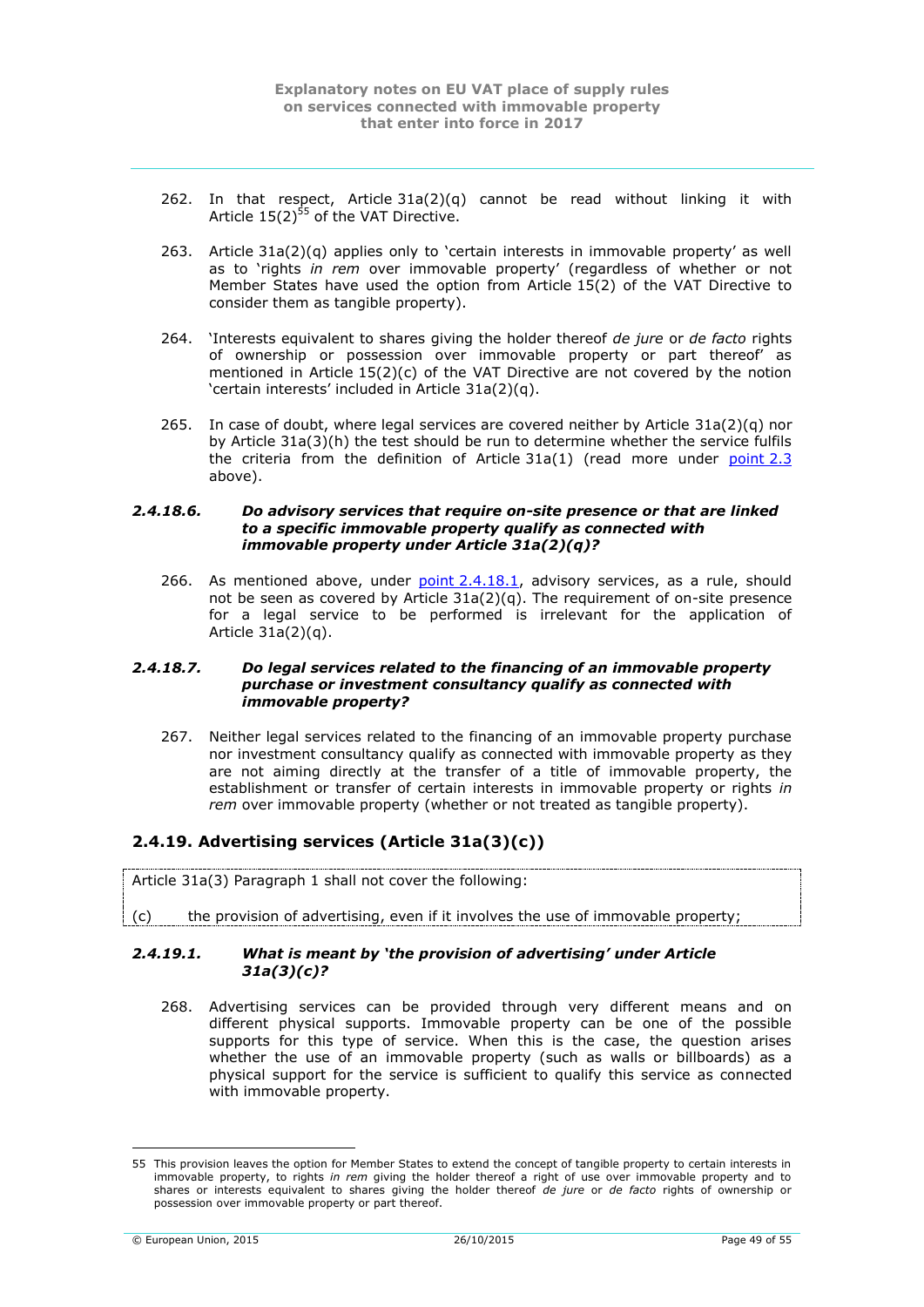- 269. Article 31a(3)(c) provides that advertising services shall not be considered as services connected with immovable property even when they involve the use of immovable property.
- 270. This can be explained by the fact that, in the scenario described above, the immovable property (wall or billboard) is only a support for the service and not the subject-matter of the service. The subject-matter of the service is the promotion of a product. Therefore, there is no sufficiently direct connection between the advertising service and the immovable property for Article 47 of the VAT Directive to be applied, no matter what product is being advertised (e.g. even in the event of advertising a house or flat for sale).
- <span id="page-49-3"></span>271. The provision of advertising services should of course not be confused with the rental or letting service whereby a property owner would rent an immovable property to an advertising company that would in turn use this property as a space for advertising. This example illustrates two separate contractual relations. First, there is a service of renting or letting of the immovable property which will qualify as a service connected with immovable property. Second, there is a subsequent advertising service supplied by the advertising company to its own customer which does not qualify as a service connected with immovable property.

#### <span id="page-49-0"></span>*2.4.19.2. Does Article 31a(3)(c) also apply to cases where the advertising entails a physical alteration of the immovable property, such as through painting a part of the building?*

- 272. The wording of Article  $31a(3)(c)$  does not distinguish between the different forms and techniques of advertising. Since the key question is to determine if the immovable property is the subject-matter of the service or not, and the answer to this question is the same irrespective of the technique used for advertising, it should be considered that Article  $31a(3)(c)$  shall apply even when the service implies painting part of a building.
- 273. Nevertheless, as indicated under [paragraph](#page-49-3) 271 above, each contractual situation has to be assessed separately. For example, if an advertising company supplies an advertising service involving painting of a wall, this service will not be connected with immovable property and the VAT charged by the advertising company to its customer should be determined under the relevant general rules. However, if the advertising company concludes a separate contract with a subcontractor who will actually paint the wall for the advertising company, the service supplied by the painter to the advertising company is a service connected with immovable property and therefore the painter will have to charge the VAT of the jurisdiction where the immovable property is located.

# <span id="page-49-1"></span>**2.4.20. Provision of a stand location together with other related services (Article 31a(3)(e))**

Article 31a(3) Paragraph 1 shall not cover the following:

(e) the **provision of a stand location at a fair or exhibition site together with other related services** to enable the exhibitor to display items, such as the design of the stand, transport and storage of the items, the provision of machines, cable laying, insurance and advertising;

# <span id="page-49-2"></span>*2.4.20.1. What is the scope of application of Article 31a(3)(e)?*

274. Article  $31a(3)(e)$  covers the situations where the provision of a stand location at a fair or exhibition site is accompanied by other related services and defines them as not connected with immovable property.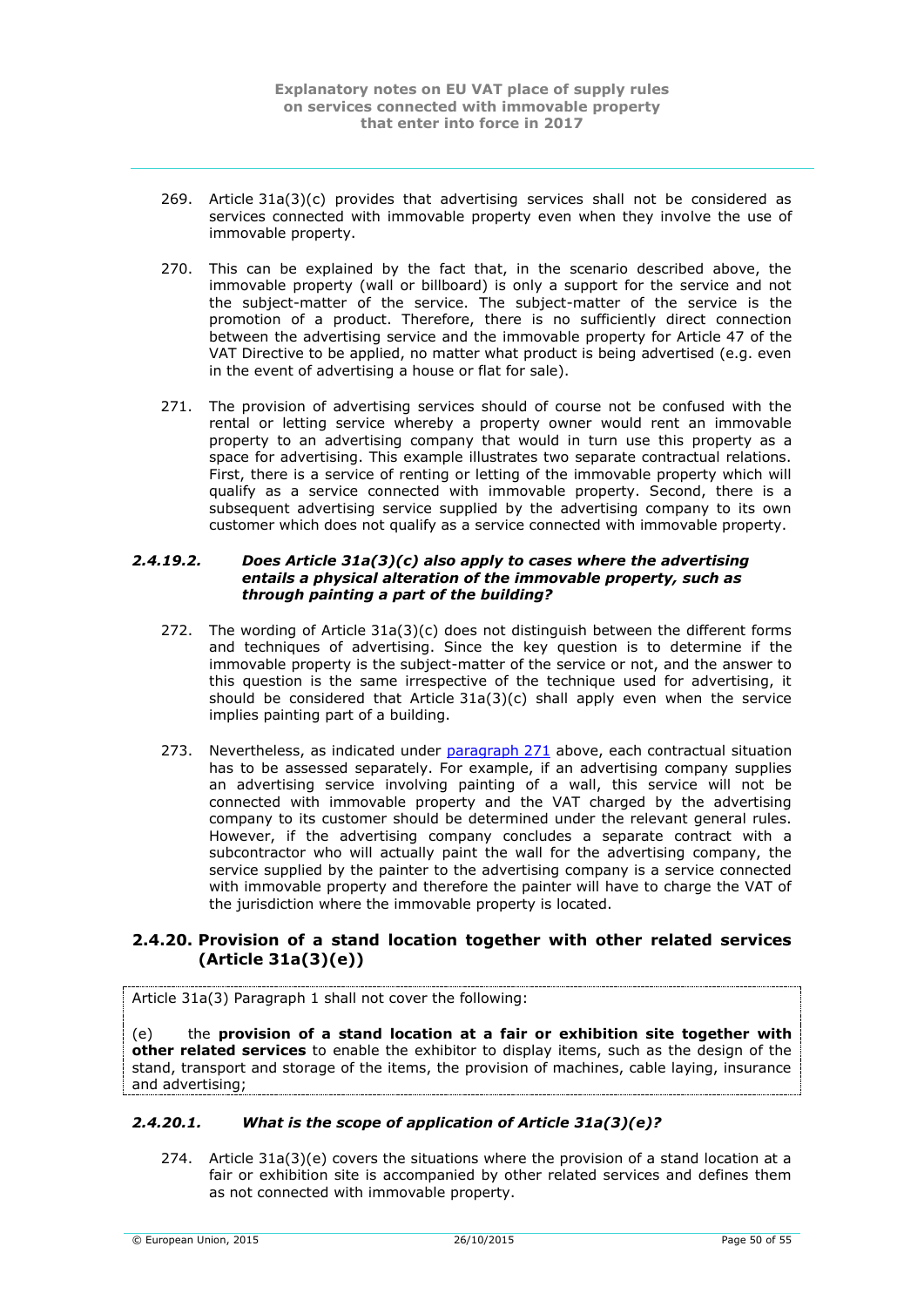- 275. Even if the provision of a stand location is accompanied only by one related service and the services are provided as a package, this is sufficient for the supply to fall within the scope of Article 31a(3)(e), i.e. to be treated as a service not connected with immovable property. This approach is necessary to ensure a harmonised application of this provision throughout the EU with a view of avoiding double or non-taxation.
- 276. There are three important cumulative criteria that have to be met for the service to be considered as not connected with immovable property under Article 31a(3)(e):
	- i) the provision of a stand location;
	- ii) the provision of one or more related services;
	- iii) these related services must enable the exhibitor to display items and promote its services or products.

### <span id="page-50-0"></span>*2.4.20.2. How is 'the provision of a stand location' to be defined under Article 31a(3)(e)?*

- 277. The 'provision of a stand location' consists in putting temporarily a delimited surface and/or movable structure (for example a booth, a stall or a counter) at the disposal of an exhibitor for the purposes of participating in an exhibition or a fair. This service is considered as not connected with immovable property under Article 31a(3)(e) insofar as the stand location is provided 'together with other related services', i.e. insofar as the supplier does not simply let the bare surface but rather provides a package of services needed by the exhibitor for the temporary promotion of his products or activity.
- 278. Therefore, for the purposes of applying Article  $31a(3)(e)$ , a distinction should be made between the letting of immovable property alone (to be qualified under Article 31a(2)(h) as connected with immovable property) and the provision of a stand location together with other related services allowing the exhibitor to display items (to be qualified as not connected with immovable property under Article 31a(3)(e)).
- 279. When distinguishing between these two different scenarios, all the factual circumstances of the transaction should be taken into account, including the services implicitly included in the contract such as the provision of electricity, internet connection, heating, air conditioning, etc.
- 280. In accordance with Article 31a(3)(e), other related services provided together with a stand location should enable the exhibitor to display items. The services mentioned cover the design of the stand, transport and storage of the items, the provision of machines, cable laying, insurance and advertising. This list is not exhaustive but purely illustrative. Other types of services could also be covered by the reference made in Article 31a(3)(e) to related services provided that they enable the exhibitor to display items.
- 281. Services should be qualified as other related services to the provision of a stand location under Article 31a(3)(e) regardless of whether they are provided under one contract (with the provision of the stand location) or under separate contracts concluded with the same supplier. The application of the place-of-supply rules should not be undermined by a modification in the contractual arrangements so as to circumvent taxation in a given jurisdiction.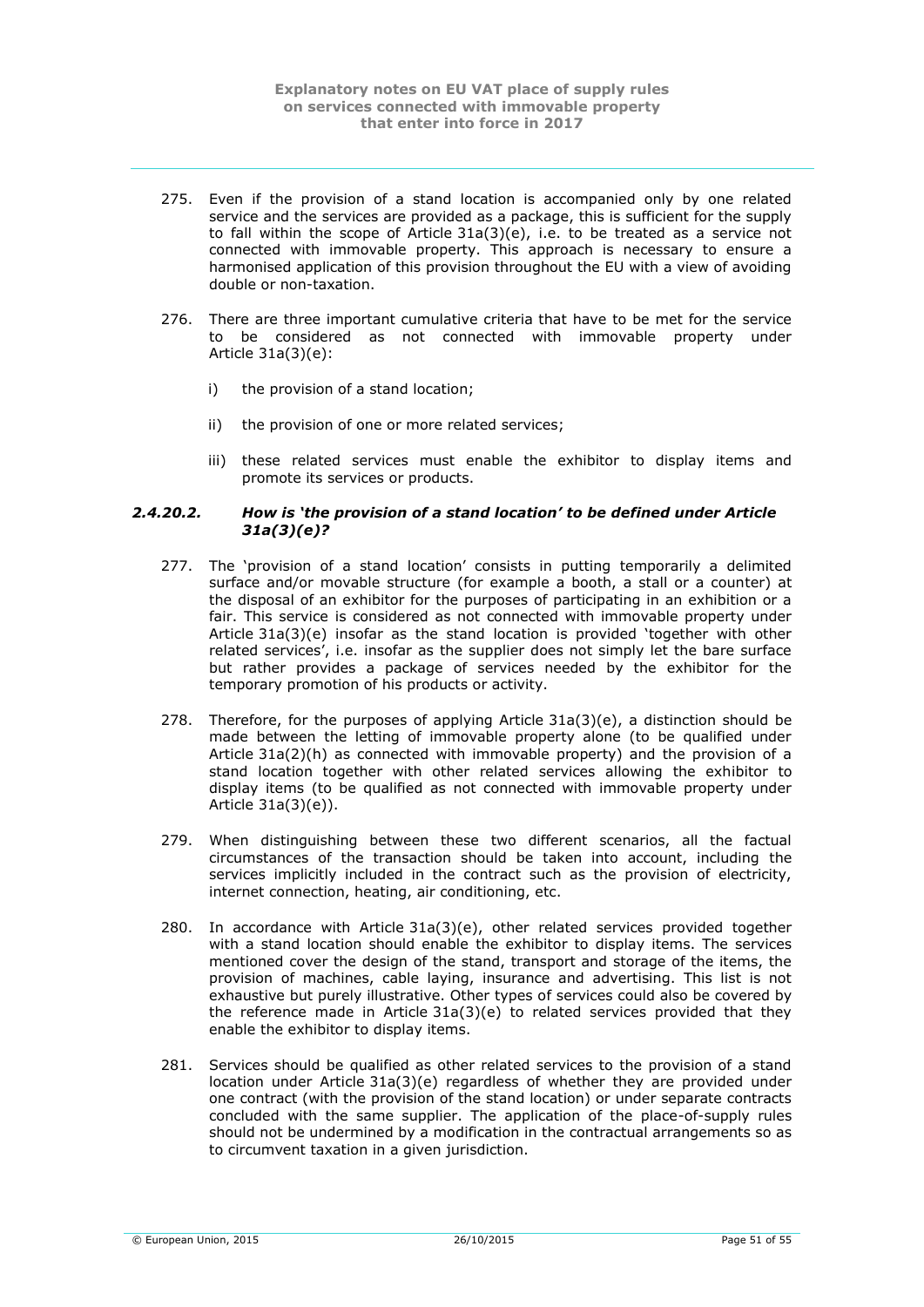# <span id="page-51-0"></span>**2.4.21. Supply of equipment for carrying out work on immovable property (Article 31b)**

# **Article 31b**

Where **equipment is put at the disposal** of a customer with a view to carrying out work on immovable property, that transaction **shall only be a supply of services connected with immovable property if the supplier assumes responsibility** for the execution of the work.

A supplier who provides the customer with equipment together with sufficient staff for its operation with a view to carrying out work shall be **presumed to have assumed responsibility for the execution of that work**. The presumption that the supplier has the responsibility for the execution of the work **may be rebutted by any relevant means** in fact or law.

- 282. Article 31b provides that the hiring of equipment to a customer, with or without accompanying staff, with a view to carrying out work on an immovable property shall only be regarded as a service connected with immovable property if the supplier assumes responsibility for the execution of the work. Where the equipment is put at the disposal of the customer together with sufficient staff for its operation, the presumption is that the supplier of the equipment has assumed such responsibility. In this case, the service must be taxed in the country where that immovable property is located.
- 283. A typical example of a scenario in which this provision could apply is the use of scaffoldings for the construction, repairing or cleaning of a building. If the scaffolding is simply put at the disposal or rented to a customer, this rental service will not qualify as a service connected with immovable property. However, if the supplier of the scaffolding assumes responsibility for the execution of the work (e.g. construction, repairing or cleaning of the building), notably because he has also provided sufficient staff to take care of this execution, the service will qualify as a service connected with immovable property.
- 284. In any case, the presumption of responsibility on the part of the supplier of the equipment included under Article 31b can be rebutted by any relevant means in fact or law. The contractual arrangements would generally provide important indications on the person with whom the contractual responsibility lies.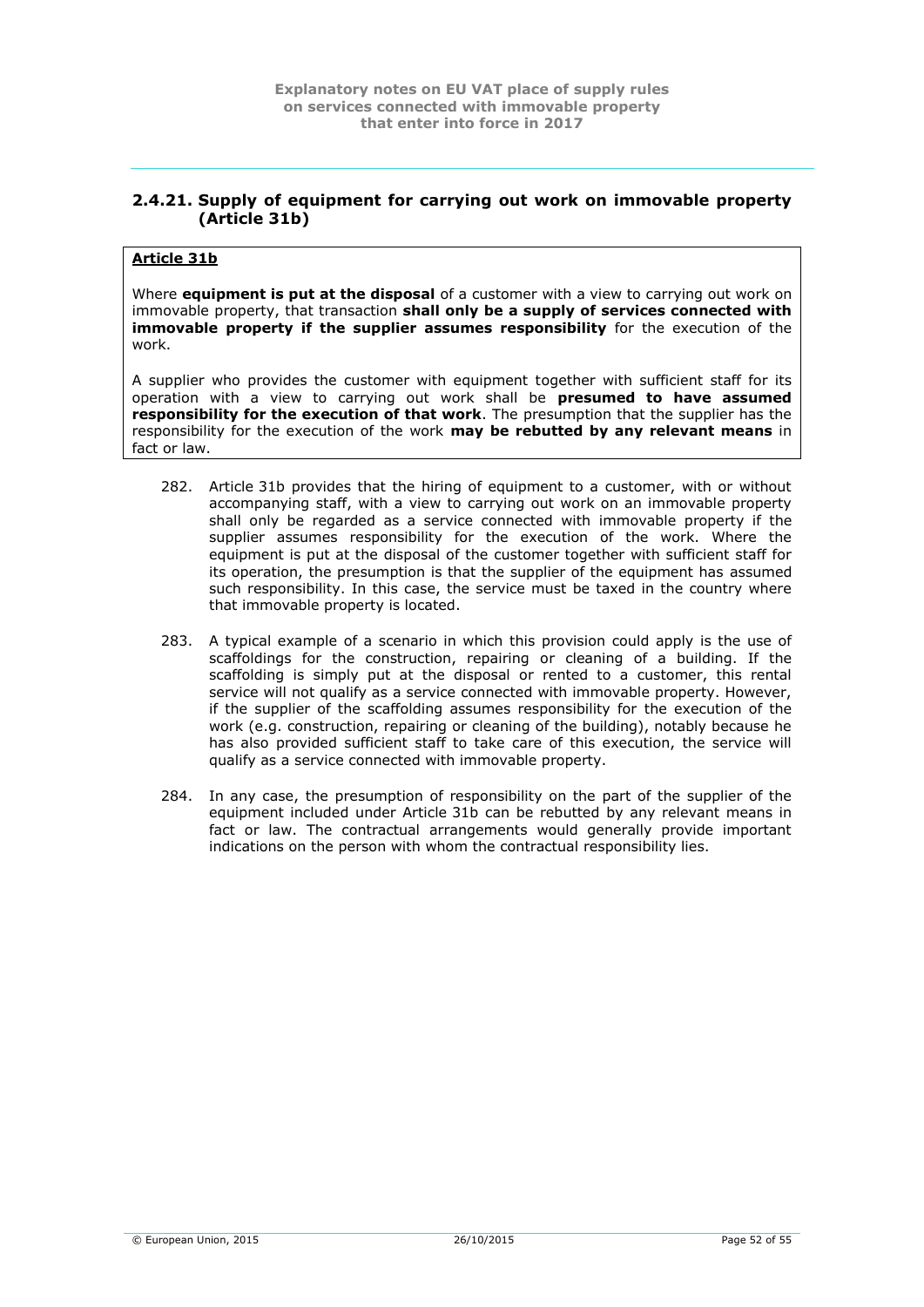# ANNEX

# EXTRACTS FROM RELEVANT LEGISLATION

# <span id="page-52-0"></span>**COUNCIL DIRECTIVE 2006/112/EC (Provision already applicable)**

### **Article 47 – Supply of services connected with immovable property**

The place of supply of services connected with immovable property, including the services of *experts and estate agents, the provision of accommodation in the hotel sector or in sectors with a similar function, such as holiday camps or sites developed for use as camping sites, the granting of rights to use immovable property and services for the preparation and coordination of construction work, such as the services of architects and of firms providing on-site supervision, shall be the place where the immovable property is located.* 

#### **COUNCIL IMPLEMENTING REGULATION (EU) NO 1042/13 (Provisions taking effect on 1 January 2017) amending Implementing Regulation (EU) No 282/2011 as regards the place of supply of services**

### **Article 13b**

*For the application of Directive 2006/112/EC, the following shall be regarded as 'immovable property':* 

- *(a) any specific part of the earth, on or below its surface, over which title and possession can be created;*
- *(b) any building or construction fixed to or in the ground above or below sea level which cannot be easily dismantled or moved;*
- *(c) any item that has been installed and makes up an integral part of a building or construction without which the building or construction is incomplete, such as doors, windows, roofs, staircases and lifts;*
- *(d) any item, equipment or machine permanently installed in a building or construction which cannot be moved without destroying or altering the building or construction.';*

## **Article 31a**

*1. Services connected with immovable property, as referred to in Article 47 of Directive 2006/112/EC, shall include only those services that have a sufficiently direct connection with that property. Services shall be regarded as having a sufficiently direct connection with immovable property in the following cases:* 

- *(a) where they are derived from an immovable property and that property makes up a constituent element of the service and is central to, and essential for, the services supplied;*
- *(b) where they are provided to, or directed towards, an immovable property, having as their object the legal or physical alteration of that property.*
- *2. Paragraph 1 shall cover, in particular, the following:*
- *(a) the drawing up of plans for a building or parts of a building designated for a particular plot of land regardless of whether or not the building is erected;*
- *(b) the provision of on-site supervision or security services;*
- *(c) the construction of a building on land, as well as construction and demolition work performed on a building or parts of a building;*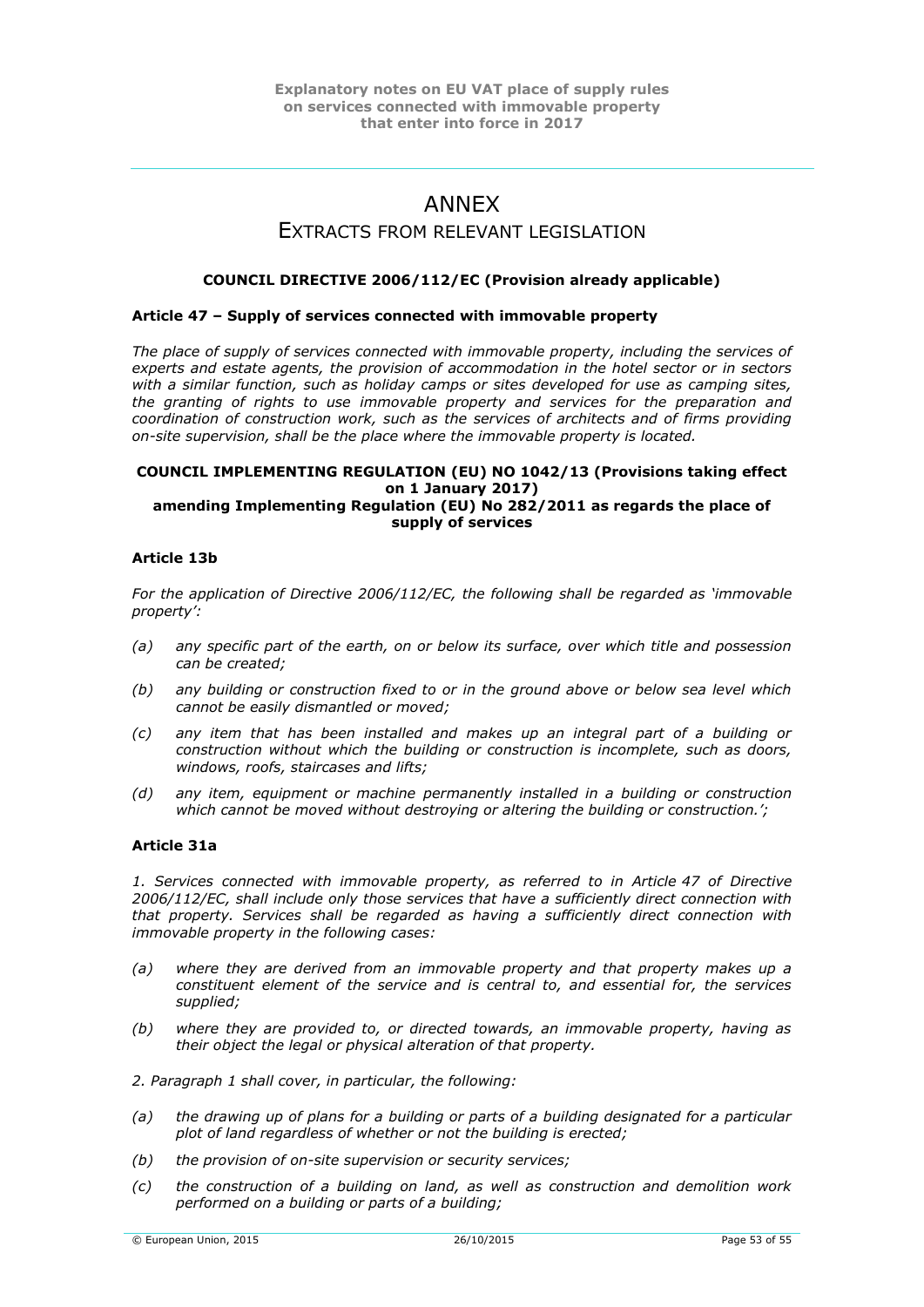- *(d) the construction of permanent structures on land, as well as construction and demolition work performed on permanent structures such as pipeline systems for gas, water, sewerage and the like;*
- *(e) work on land, including agricultural services such as tillage, sowing, watering and fertilisation;*
- *(f) surveying and assessment of the risk and integrity of immovable property;*
- *(g) the valuation of immovable property, including where such service is needed for insurance purposes, to determine the value of a property as collateral for a loan or to assess risk and damages in disputes;*
- *(h) the leasing or letting of immovable property other than that covered by point (c) of paragraph 3, including the storage of goods for which a specific part of the property is assigned for the exclusive use of the customer;*
- *(i) the provision of accommodation in the hotel sector or in sectors with a similar function, such as holiday camps or sites developed for use as camping sites, including the right to stay in a specific place resulting from the conversion of timeshare usage rights and the like;*
- *(j) the assignment or transfer of rights other than those covered by points (h) and (i) to use the whole or parts of an immovable property, including the licence to use part of a property, such as the granting of fishing and hunting rights or access to lounges in airports, or the use of an infrastructure for which tolls are charged, such as a bridge or tunnel;*
- *(k) the maintenance, renovation and repair of a building or parts of a building, including work such as cleaning, tiling, papering and parqueting;*
- *(l) the maintenance, renovation and repair of permanent structures such as pipeline systems for gas, water, sewerage and the like;*
- *(m) the installation or assembly of machines or equipment which, upon installation or assembly, qualify as immovable property;*
- *(n) the maintenance and repair, inspection and supervision of machines or equipment if those machines or equipment qualify as immovable property;*
- *(o) property management other than portfolio management of investments in real estate covered by point (g) of paragraph 3, consisting of the operation of commercial, industrial or residential real estate by or on behalf of the owner of the property;*
- *(p) intermediation in the sale, leasing or letting of immovable property and in the establishment or transfer of certain interests in immovable property or rights in rem over immovable property (whether or not treated as tangible property), other than intermediation covered by point (d) of paragraph 3;*
- *(q) legal services relating to the transfer of a title to immovable property, to the establishment or transfer of certain interests in immovable property or rights in rem over immovable property (whether or not treated as tangible property), such as notary*  work, or to the drawing up of a contract to sell or acquire immovable property, even if *the underlying transaction resulting in the legal alteration of the property is not carried through.*
- *3. Paragraph 1 shall not cover the following:*
- *(a) the drawing up of plans for a building or parts of a building if not designated for a particular plot of land;*
- *(b) the storage of goods in an immovable property if no specific part of the immovable property is assigned for the exclusive use of the customer;*
- *(c) the provision of advertising, even if it involves the use of immovable property;*